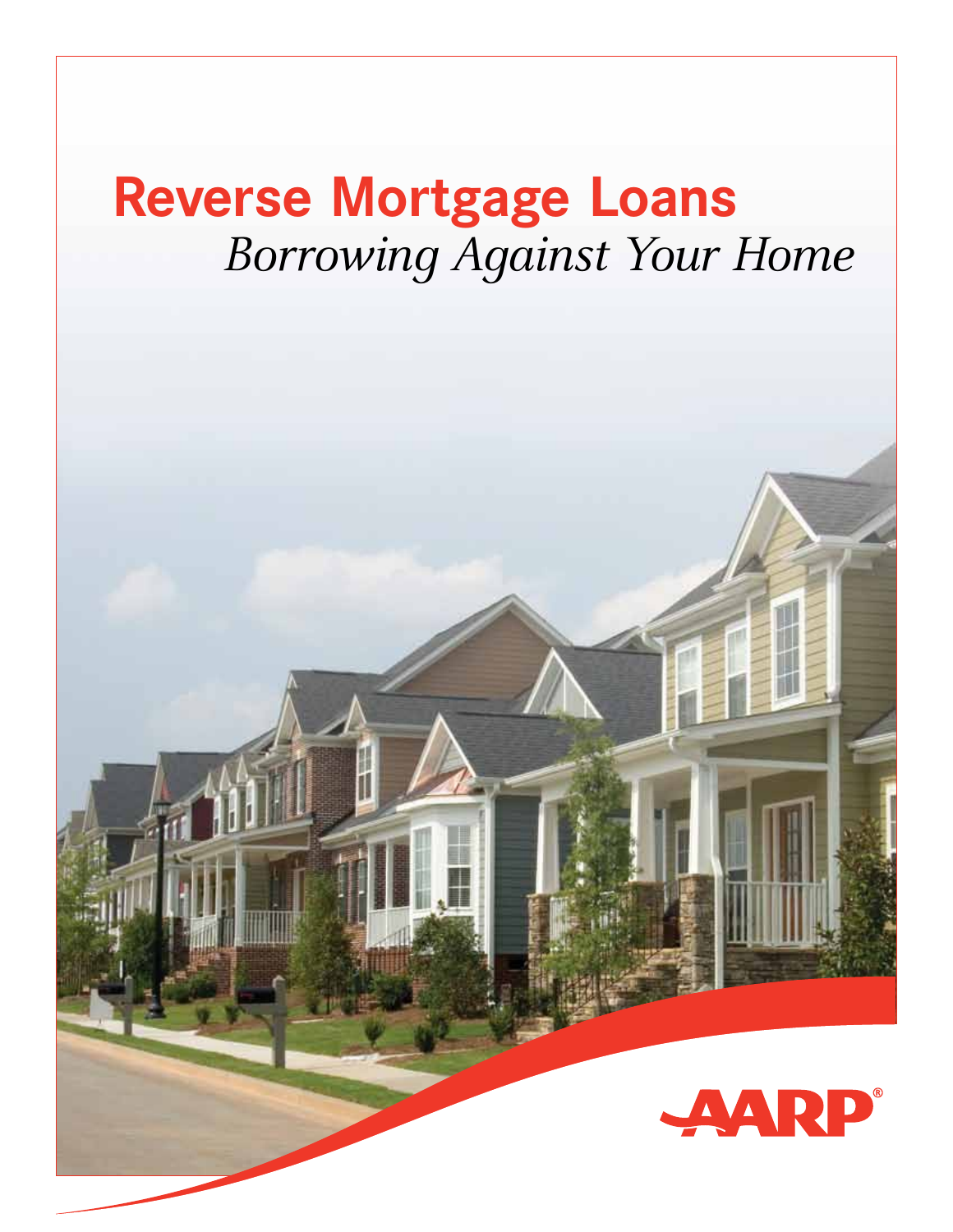AARP does not endorse any reverse mortgage lender or product, but wants you to have the information you need to make an informed decision about these loans and other, less costly, alternatives.

AARP prohibits any company or individual from inserting a name or attaching any materials to this publication.

If your copy of this booklet includes any attachment or contact information for a lender or any other company, please notify AARP by calling 1-888-687-2277 toll free.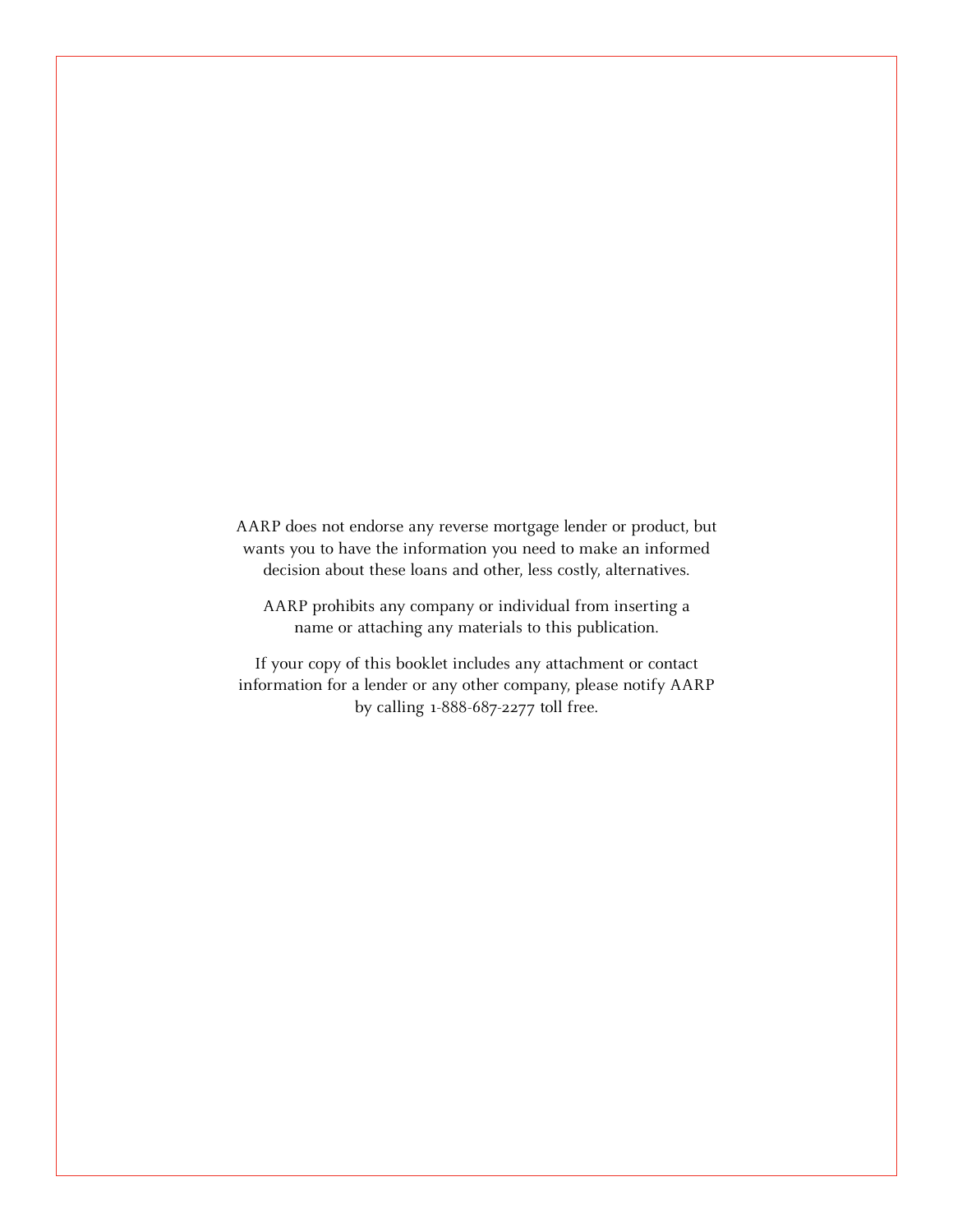| <b>Reverse Mortgage Loans:</b>     |
|------------------------------------|
| <b>Borrowing Against Your Home</b> |

| <b>Part 1: Basic Questions</b>                     | 1  |
|----------------------------------------------------|----|
| <b>Part 2: Introducing Reverse Mortgages</b>       | 3  |
| Reverse Mortgages                                  | 3  |
| Other Home Loans                                   | 3  |
| <b>Forward Mortgages</b>                           | 3  |
| <b>Common Features</b>                             | 5  |
| Loan Types and Costs                               | 7  |
| Part 3: The Home Equity Conversion Mortgage (HECM) | 8  |
| <b>HECM Versus Other Reverses</b>                  | 8  |
| <b>HECM</b> Eligibility                            | 8  |
| <b>HECM</b> Benefits                               | 9  |
| <b>HECM</b> Repayment                              | 12 |
| <b>HECM</b> Costs                                  | 12 |
| Other Choices                                      | 17 |
| <b>Part 4: Other Choices</b>                       | 18 |
| Other Reverse Mortgages                            | 18 |
| Alternatives to Reverse Mortgages                  | 21 |
| <b>Part 5: Key Decisions</b>                       | 24 |
| Sharing the Decisions                              | 24 |
| Selecting a Counselor                              | 25 |
| <b>Considering Alternatives</b>                    | 26 |
| Selecting a Time                                   | 26 |
| Selecting an Interest Rate                         | 26 |
| Selecting a Lender                                 | 28 |
| Spending Your Equity                               | 29 |
| <b>Glossary</b>                                    | 33 |
| <b>Appendix: Rising Debt &amp; Falling Equity</b>  | 36 |

\*An online version of this booklet is available at [www.aarp.org/revmort.](www.aarp.org/revmort)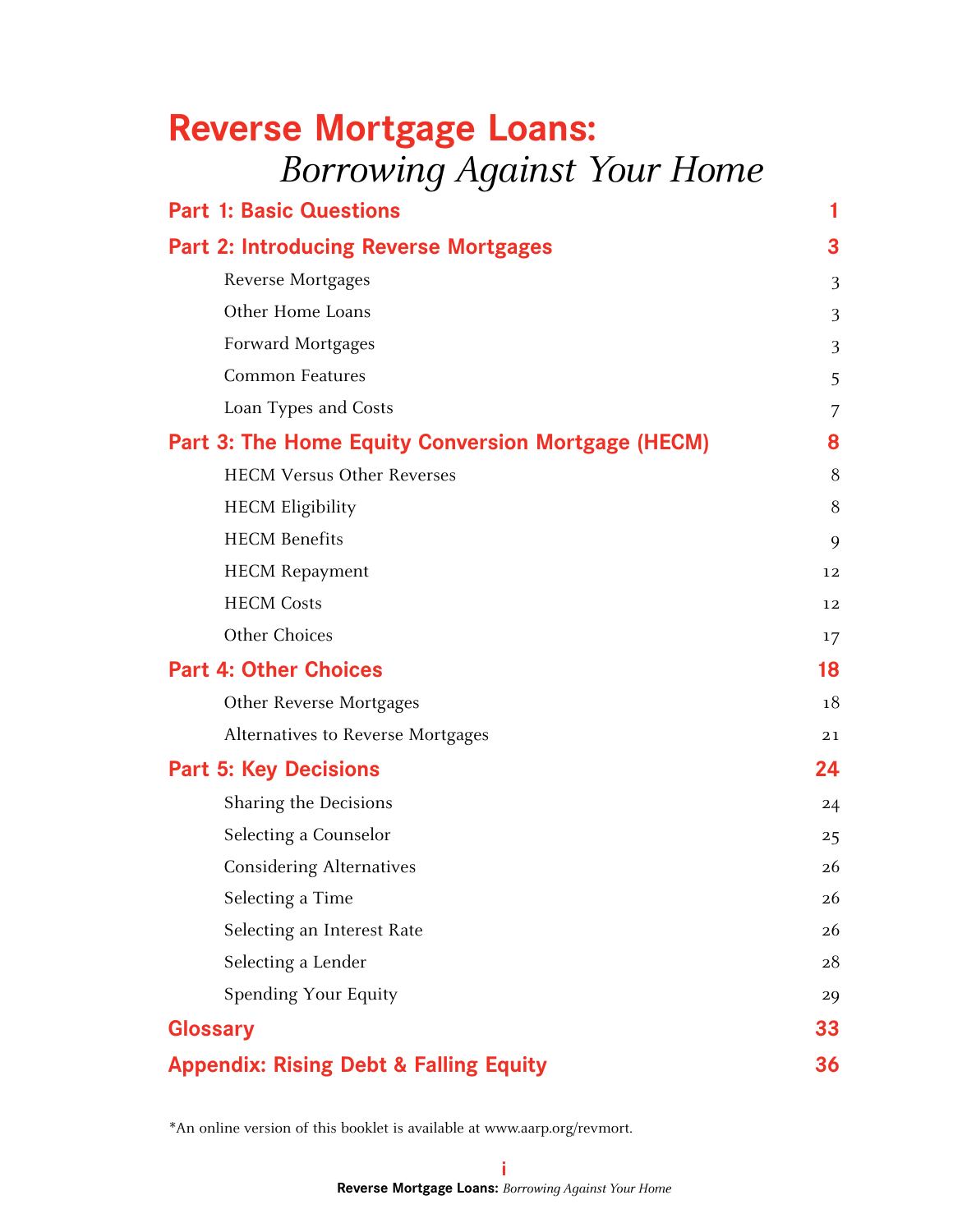## **Reverse Mortgage Loans: Borrowing Against Your Home October 2010 Update**

*Since the publication of this booklet in 2008, there have been a number of important changes in the reverse mortgage world. The following is a summary of these issues, as they affect the content of this book as of October 2010. Page numbers are provided to help you find the areas of the book that are affected by these changes.*

**Property eligibility:** Though legislation to allow HECM loans on cooperatives was passed, the enabling regulations have not been finalized, so as of this time (October 2010), cooperatives are still not eligible. (page 8)

**Home value limits:** The nationwide home value limit of \$417,000 on HECM loans was raised to \$625,500 and will continue at that level until at least December 2011. This increase made HECMs more attractive for borrowers with higher value homes, and is one reason for the disappearance of proprietary loans. (pages 9, 26, 32)

**Loan amounts:** HUD reduced the percentages of home value that can be borrowed, as of October 1, 2009. For example, prior to October 2009, a 62-year-old homeowner could borrow about 62% of their home value in a HECM loan. After the 2009 change, they could get about 56%. Similar changes were put in place at all age levels. On October 4, 2010, another set of changes went into effect, with more complicated results. In general, loan limits were reduced by another 1-5 percent. However, for some borrowers with low interest rates, loan amounts increased compared to 2009. These changes affect estimated loan amounts throughout this book, such as the tables on page 10 and 11, and examples on pages 9 and 15.

**Origination fee:** Limits on origination fees have not changed, but the willingness of lenders to reduce or even eliminate origination fees has changed dramatically. Since April 2010, some lenders are waiving or reducing origination fees on many of their loans. Be aware that some lenders offer the lower origination fee in exchange for a higher interest rate, and some offer lower origination fees only on lump-sum loans, so make sure you get the details. (page 13)

**Servicing fees:** As with origination fees, lenders have recently begun reducing or eliminating monthly servicing fees on many loans. When comparison shopping for a lender, it pays to ask about a \$0 service fee, as this can increase available loan proceeds by several thousand dollars. As with origination fees, lower service fees may be offset by higher interest rates in some cases. (page 14)

**Mortgage insurance premiums:** Beginning October 4, 2010, the annual mortgage insurance premium on all HECM loans increased from 0.5% per year to 1.25% per year. (pages 13, 14, 15, 16)

**Creditline growth rate:** Because of the increase in the annual mortgage insurance premium, the creditline growth rate will now be the interest rate  $+$  1.25%. (page 10)

**Fixed interest rates:** Fixed rates became much more widely available beginning in early 2009, and many lenders are offering moderately low fixed rates at this time. It is still the case that lenders typically require a 100% lump sum draw as a condition of offering the fixed rate option —that is, the borrower must take all available loan funds at closing. (page 27)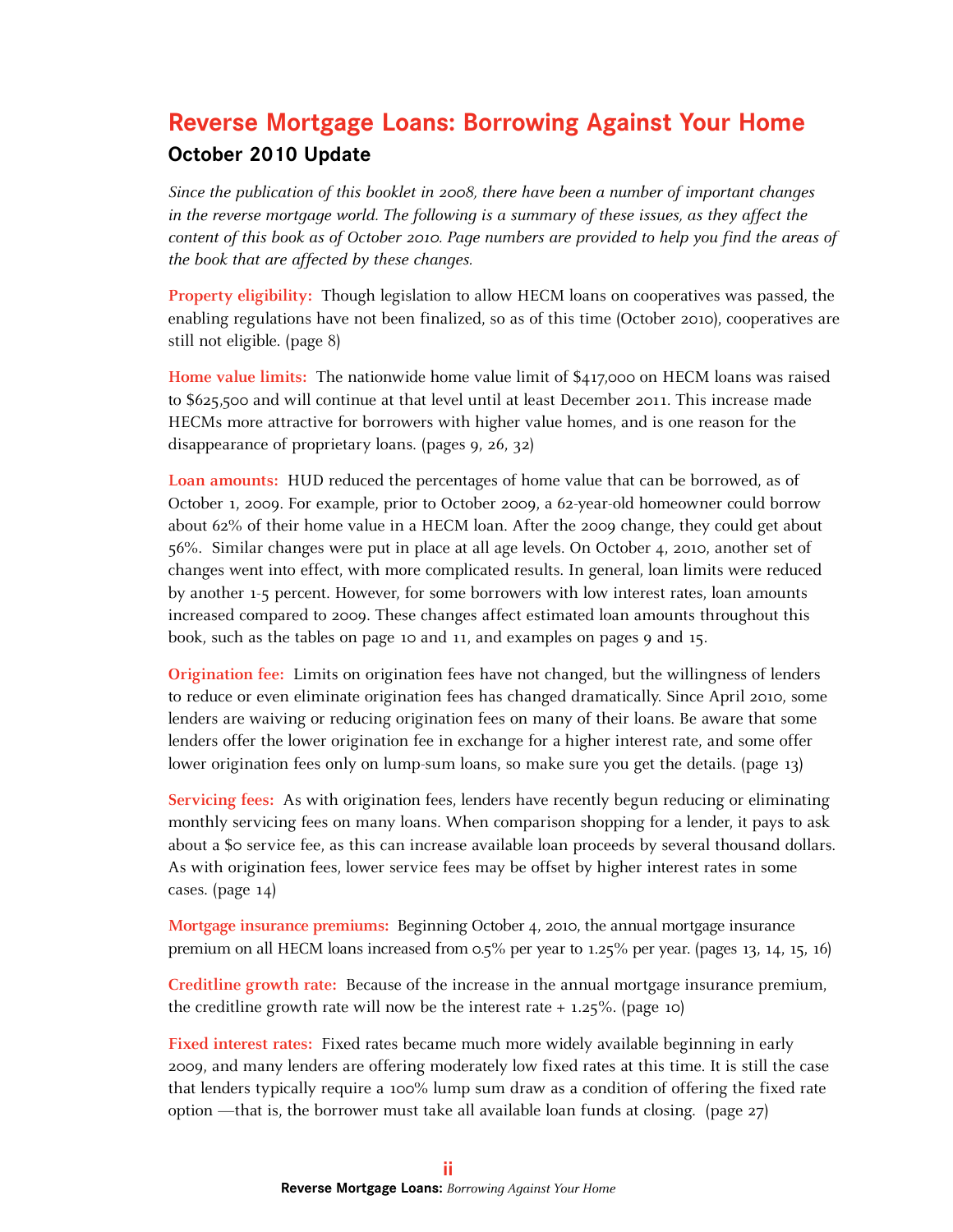**Adjustable interest rates:** Rates that adjust only once a year stopped being widely available in September 2009. At the present time, adjustable-rate HECMs are all monthly adjustable, and nearly all are based on the LIBOR index, which is more volatile than the 10-year Treasury rate that has been historically used as the basis for HECM loans. (page 27)

**HECM for Purchase:** A new variation on the HECM program that began in 2009, the HECM for Purchase allows a borrower to use a HECM to purchase a new home, rather than borrowing against a home they already own. Loan-to-value percentages are the same as for regular HECMs. The borrower can use the HECM to pay for part of the purchase, and then would have to bring a downpayment equal to the remaining cost of the home. For example, a 62-year-old borrower who wanted to buy a \$200,000 home could get about \$112,000 from a HECM, and then would have to pay about \$88,000 plus closing costs using their own funds. Borrowers must make their new homes their principal residence within 60 days of closing the loan.

**HECM Saver:** Another variation on the HECM went into effect on October 4, 2010. The HECM Saver product has a much lower upfront mortgage insurance premium (0.01% compared to 2%), but offers loan amounts that are 10-18% lower than the traditional HECM, which is now called the HECM Standard. This product is designed for people who want to borrow a smaller amount of money. Also, since the upfront costs are lower, it can be more appropriate for those who expect to move or sell the home within a few years.

**Non-HECM reverse mortgages:** Proprietary, or privately insured, reverse mortgages (those that are not FHA-insured HECM loans) nearly vanished from the marketplace during the recession. At this time, only a few products are available, mostly for very high-value homes. (pages 8, 20, 26)

**Reverse mortgage counseling:** All HECM counselors are now required to pass an exam and receive specialized education in order to be HUD-approved. A searchable list of agencies with approved HECM counselors can be found at: **[https://entp.hud.gov/idapp/html/](https://entp.hud.gov/idapp/html/hecm_agency_look.cfm) [hecm\\_agency\\_look.cfm](https://entp.hud.gov/idapp/html/hecm_agency_look.cfm)**. (page 25)

**Preparing for counseling:** As of September 2010, all HECM counselors are required to send a packet of information to each client, and allow time for the client to review it, before the counseling session can take place. This packet will include individualized loan estimates and other materials. "Emergency" or same-day counseling is only available in cases of financial or medical emergency. (page 25)

**Selecting a lender:** As noted above, there is now more variation among lenders with respect to loan costs. Be sure to ask about servicing fees, origination fees, and 3rd party costs. Some lenders are even offering to pay the initial mortgage insurance premium on the client's behalf. If you are considering an adjustable rate HECM, be sure to ask about the "margin"—this is the part of the rate that the lender actually controls.

*Note that some lenders will offer reduced fees only on the fixed-rate products with the lump-sum draw requirement.* Others will offer reduced fees on both fixed and adjustable-rate products. Don't let yourself be talked into borrowing more money than you need, just to get lower upfront fees—a lump-sum draw can cost you a lot more money in the long run! (page 28)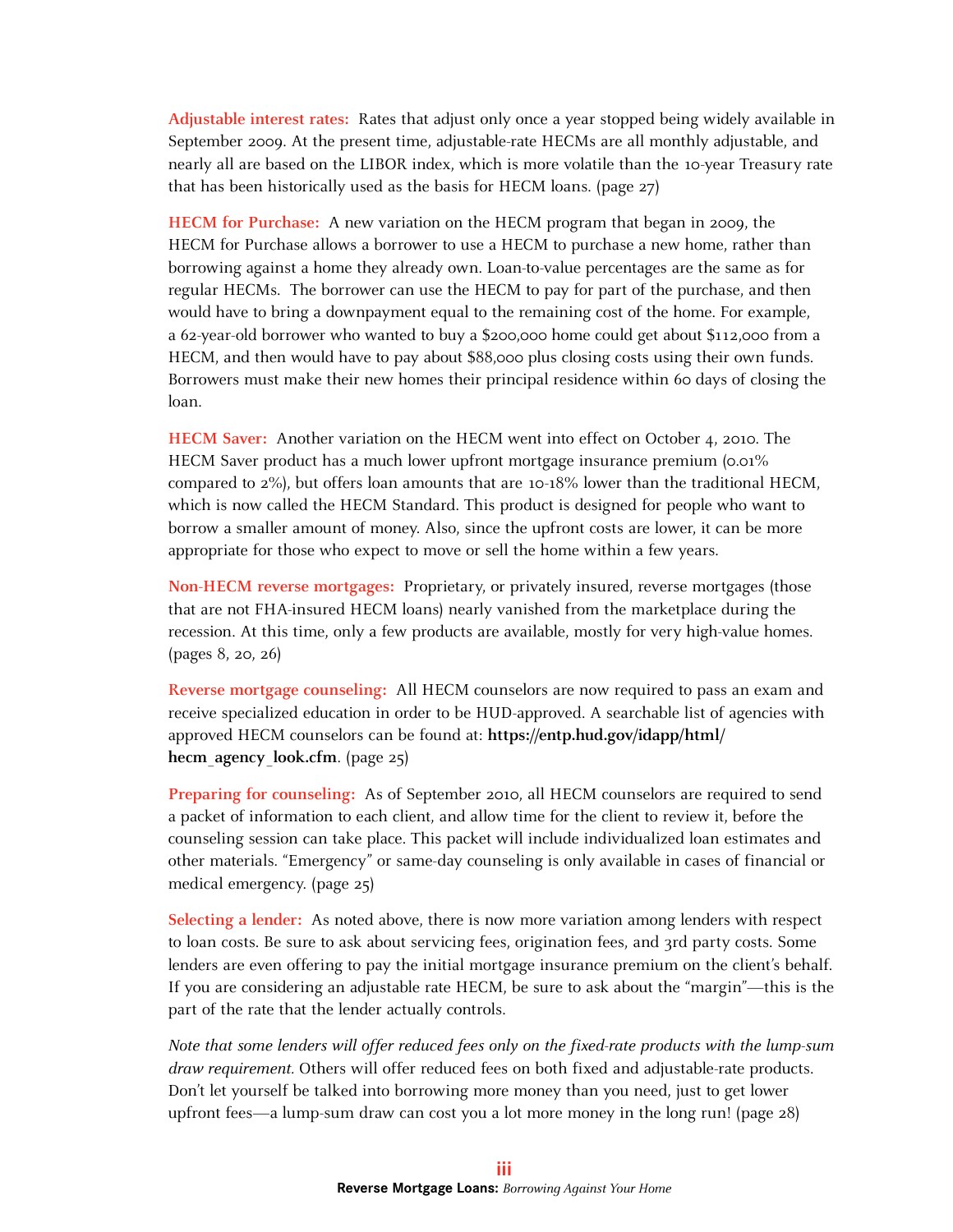Reverse Mortgage Loans: Borrowing Against Your Home

Some of the material in this booklet was adapted with permission from publications previously developed by Ken Scholen and published by the National Center for Home Equity Conversion.

©1987, 1990, 1991, 1993, 1995, 1997, 2001, 2003, 2004, 2005, 2006, 2007, 2008, 2009 AARP. Reprinting with permission only.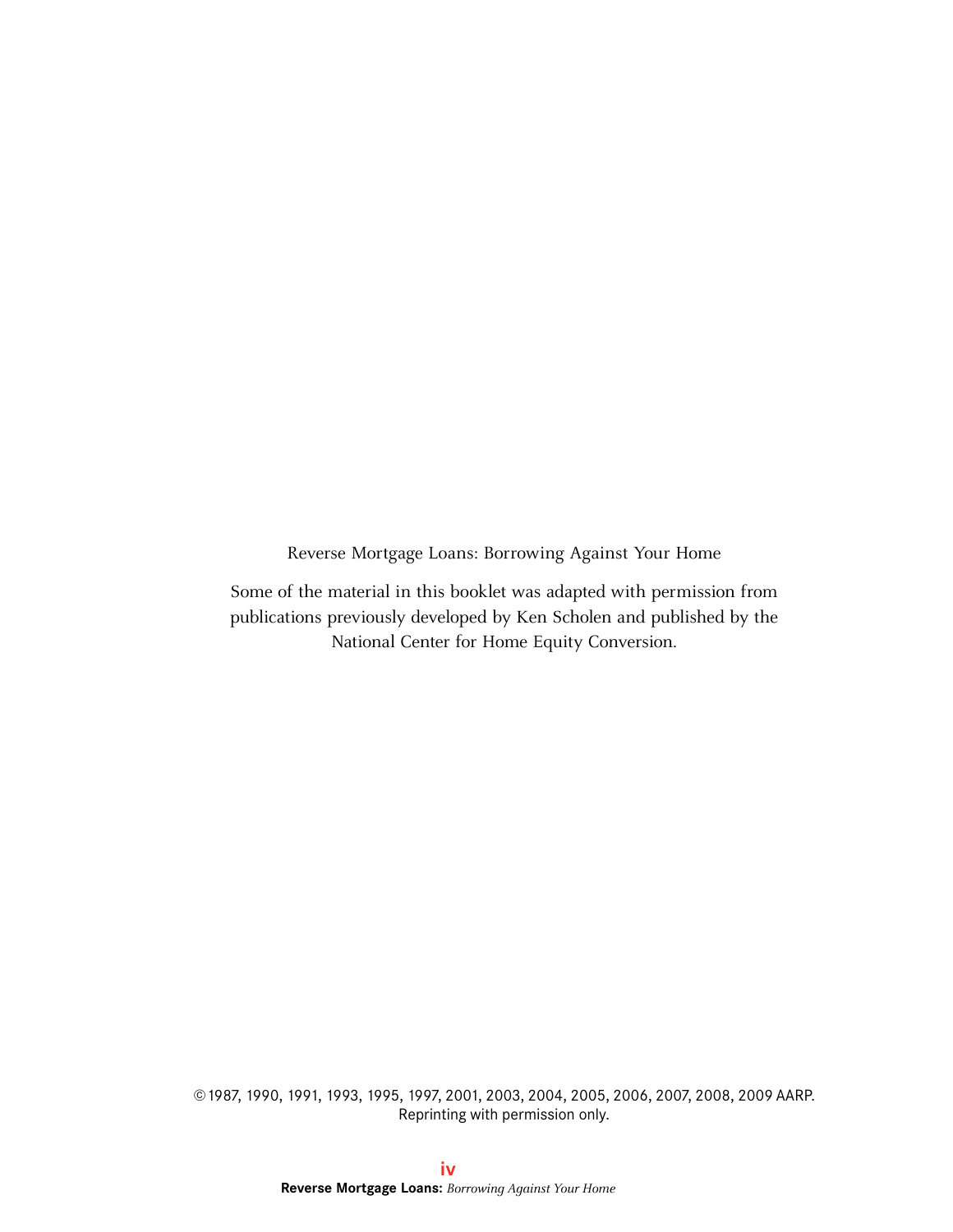## **Part 1: Basic Questions**

*Here are five important questions to keep in mind when reading this booklet:* 

- **1) Do you really need a reverse mortgage?**
- **2) Can you afford a reverse mortgage?**
- **3) Can you afford to start using up your home equity now?**
- **4) Do you have less costly options?**
- **5) Do you fully understand how these loans work?**

#### **1) Do you really need a reverse**

**mortgage?** Why are you interested in these loans? What would you do with the money you would get from one? Are the needs you intend to meet really worth the high cost of these loans?

If you want to take that dream vacation, a reverse mortgage is a very expensive way to pay for it. Investing the money from these loans is an especially bad idea because the loan is highly likely to cost more than you could safely earn.

If anyone is trying to sell you something and recommending you use a reverse mortgage to pay for it, that's generally a good sign that you don't need it and shouldn't be buying it. Be especially wary if you don't fully understand what they are selling or aren't certain that you need it.

#### **2) Can you afford a reverse**

**mortgage?** These loans are very expensive, and the amount you owe grows larger every month. The younger you are when you take out a reverse mortgage, the longer compound interest will grow

and the more you will owe. On the other hand, due to high upfront costs, reverse mortgages can be especially costly if you sell and move just a few years after taking one out.

**3) Can you afford to start using up your home equity now?** The more you use now, the less you will have later when you may need it more, for example, to pay for future emergencies, health care needs, or everyday living expenses especially if your current needs grow or your income does not keep pace with inflation. You may also need your equity to pay for future home repairs or a move to assisted living.

If you are not facing a financial emergency now, then consider postponing a reverse mortgage. Homeowners who decide to wait have "a reasonable expectation of securing a better product at a lower cost in the not-too-distant future," according to a report by the Fidelity Research Institute.

**4) Do you have less costly options?**  Do you have other financial resources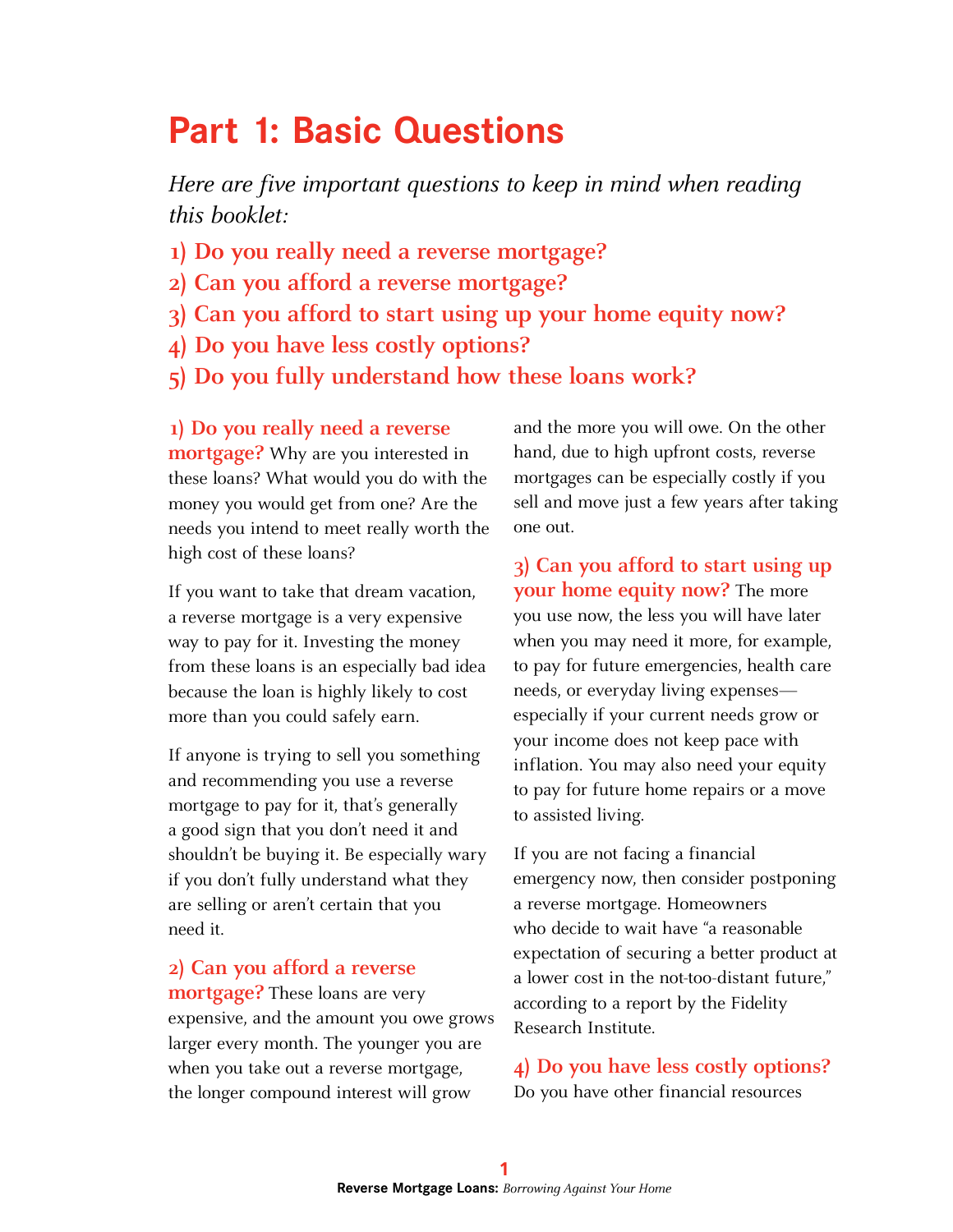that you could use instead of taking out a loan? If you don't, and if you could easily make the monthly repayments on a home equity loan or home equity line-of-credit, these alternatives are much less costly than a reverse mortgage.

Many state and local governments offer very low-cost loans for paying your property taxes or making home repairs. Have you checked at **[www.aarp.org/](www.aarp.org/quicklink) [quicklink](www.aarp.org/quicklink)** to see if you are eligible for federal, state, local and private programs that help pay for prescription drugs, utility bills, meals, health care and other needs?

Have you seriously looked into the costs and benefits of selling your home and moving to a less expensive one? You just might find that you may prefer living somewhere else with lower costs or more services.

**5) Do you fully understand how these loans work?** Reverse mortgages are quite different from any other loan, and the risks to borrowers are unique. Before considering one, you need to do your homework carefully and thoroughly. A reverse mortgage is a major financial decision, and you can't afford to find out too late that you misunderstood or were not aware of any important facts about these loans.

Read this entire booklet. Then, for more information and answers to your questions, request a reverse mortgage counseling session as described in Part 5 of this booklet. If the counselor doesn't know the answers to all of your specific questions, request counseling from a different counselor or agency.

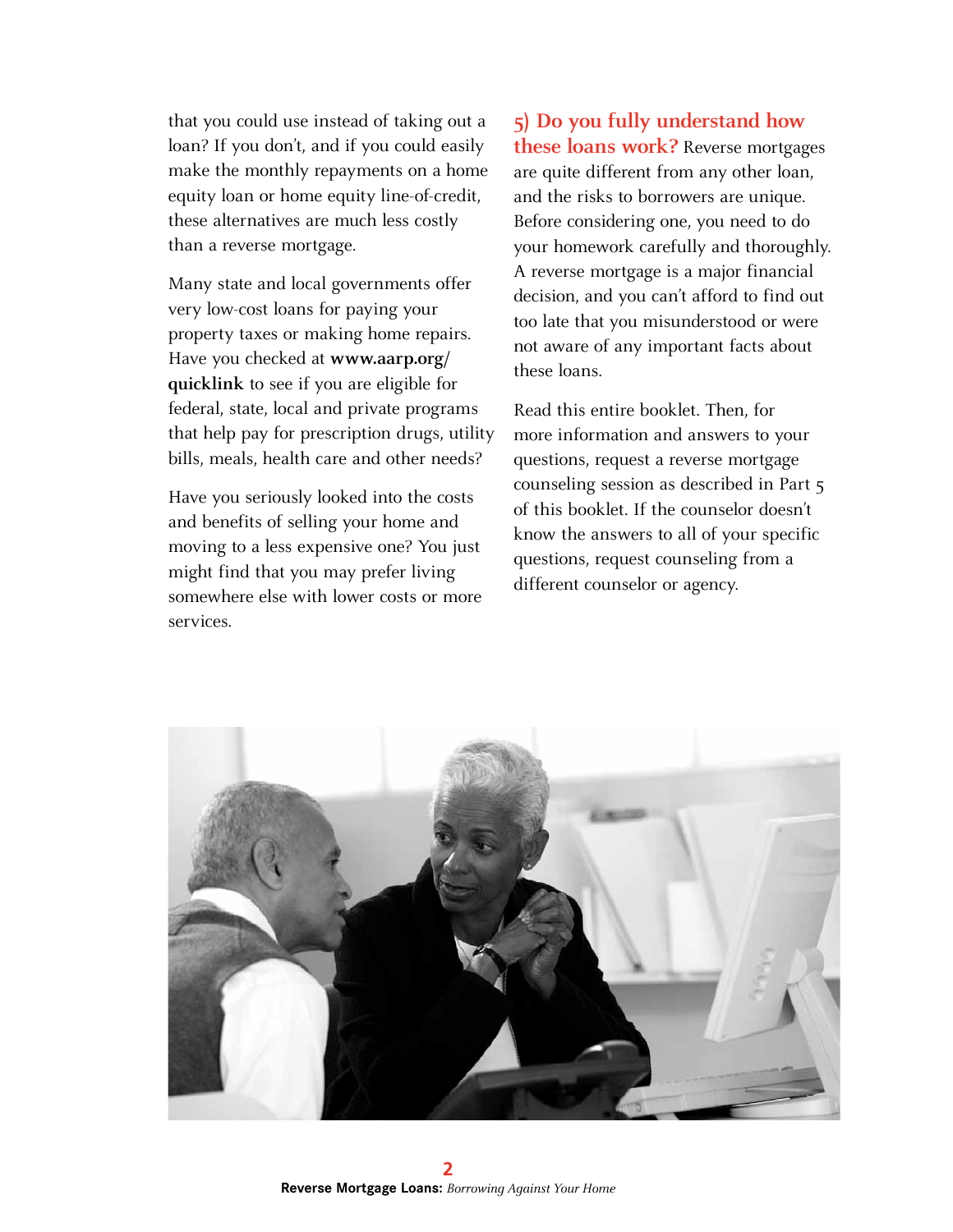## **Part 2: Introducing Reverse Mortgages**

*Until recently, there were two main ways to get cash from your home: you could sell your home, but then you would have to move; or you could borrow against your home, but then you would have to make monthly loan repayments.* 

*Now there is a third way of getting money from your home that does not require you to leave it or to make regular loan repayments.* 

## **"Reverse" Mortgages**

A "reverse" mortgage is a loan against your home that you do not have to pay back for as long as you live there. With a reverse mortgage, you can turn the value of your home into cash without having to move or to repay a loan each month.

The cash you get from a reverse mortgage can be paid to you as:

- a single lump sum of cash;
- a regular monthly cash advance;
- a "creditline" account that lets you decide when and how much of your available cash is paid to you; or
- a combination of these payment methods.

No matter how this loan is paid out to you, you typically don't have to pay anything back until you die, sell your home, or permanently move out of your home. To be eligible for most reverse mortgages, you must own your home and be 62 years of age or older.

#### **Other Home Loans**

To qualify for most home loans, the lender checks your income to see how much you can afford to pay back each month. But

with a reverse mortgage, you don't have to make monthly repayments. So you don't need a minimum amount of income to qualify for a reverse mortgage. You could have no income, and still be able to get a reverse mortgage.

With most home loans, if you fail to make your monthly repayments, you could lose your home. But with a reverse mortgage, you don't have any monthly repayments to make, so you can't lose your home by failing to make them.

Reverse mortgages typically require no repayment for as long as you—or any co-owner(s) of yours—live in your home. So they differ from other home loans in these important ways:

- you don't need an income to qualify for a reverse mortgage; and
- you don't have to make monthly repayments on a reverse mortgage.

#### **"Forward" Mortgages**

You can see how a reverse mortgage works by comparing it to a "forward" mortgage—the kind you use to buy a home. Both types of mortgages create debt against your home and affect how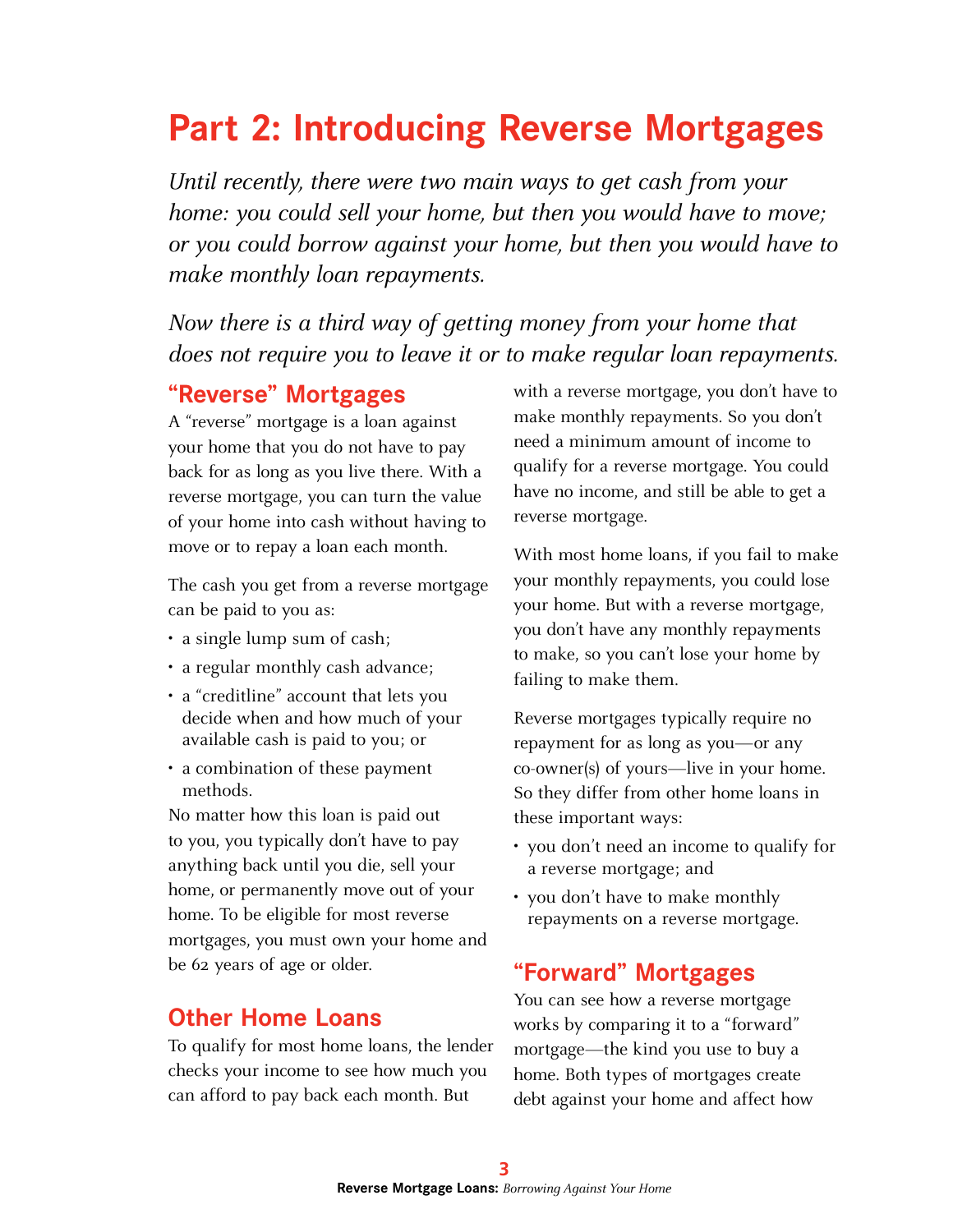much equity or ownership value you have in your home. But they do so in opposite ways.

"Debt" is the amount of money you owe a lender. It includes cash advances made to you or for your benefit, plus interest. "Home equity" means the value of your home (what it would sell for) minus any debt against it. For example, if your home is worth \$150,000 and you still owe \$30,000 on your mortgage, your home equity is \$120,000.

## **Falling Debt, Rising Equity**

When you purchased your home, you probably made a small down payment and borrowed the rest of the money you needed to buy it. Then you paid back your "forward" mortgage loan every month over many years. During that time:

- • your debt decreased; and
- your home equity increased.

As you made each repayment, the amount you owed (your debt or "loan balance") grew smaller. But your ownership value (your "equity") grew larger. If you eventually made a final mortgage payment, you then owed nothing, and your home equity equaled the value of your home. In short, your forward mortgage was a "falling debt, rising equity" type of deal.

## **Rising Debt, Falling Equity**

Reverse mortgages have a different purpose than forward mortgages do. With a forward mortgage, you use your income to repay debt, and this builds up equity in your home. But with a reverse mortgage, you are taking the equity out in cash. So

with a reverse mortgage:

- your debt increases; and
- your home equity decreases.

It's just the opposite, or reverse, of a forward mortgage. During a reverse mortgage, the lender sends you cash, and you make no repayments. So the amount you owe (your debt) gets larger as you get more cash, and more interest is added to your loan balance. As your debt grows, your equity shrinks, unless your home's value is growing at a high rate.

When a reverse mortgage becomes due and payable, you may owe a lot of money and your equity may be very small. If you have the loan for a long time, or if your home's value decreases, there may not be any equity left at the end of the loan.

In short, a reverse mortgage is a "rising debt, falling equity" type of deal. But that is exactly what informed reverse mortgage borrowers want: to "spend down" their home equity while they live in their homes, without having to make monthly loan repayments.

*(To make certain you understand what "rising debt" and " falling equity" mean, read the Appendix at the end of this booklet.)* 

## **Exceptions**

Reverse mortgages don't always have rising debt and falling equity. For example, if a home's value grows rapidly, your equity could increase over time. But most home values don't grow at consistently high rates, so the majority of reverse mortgages end up being "rising debt, falling equity" loans.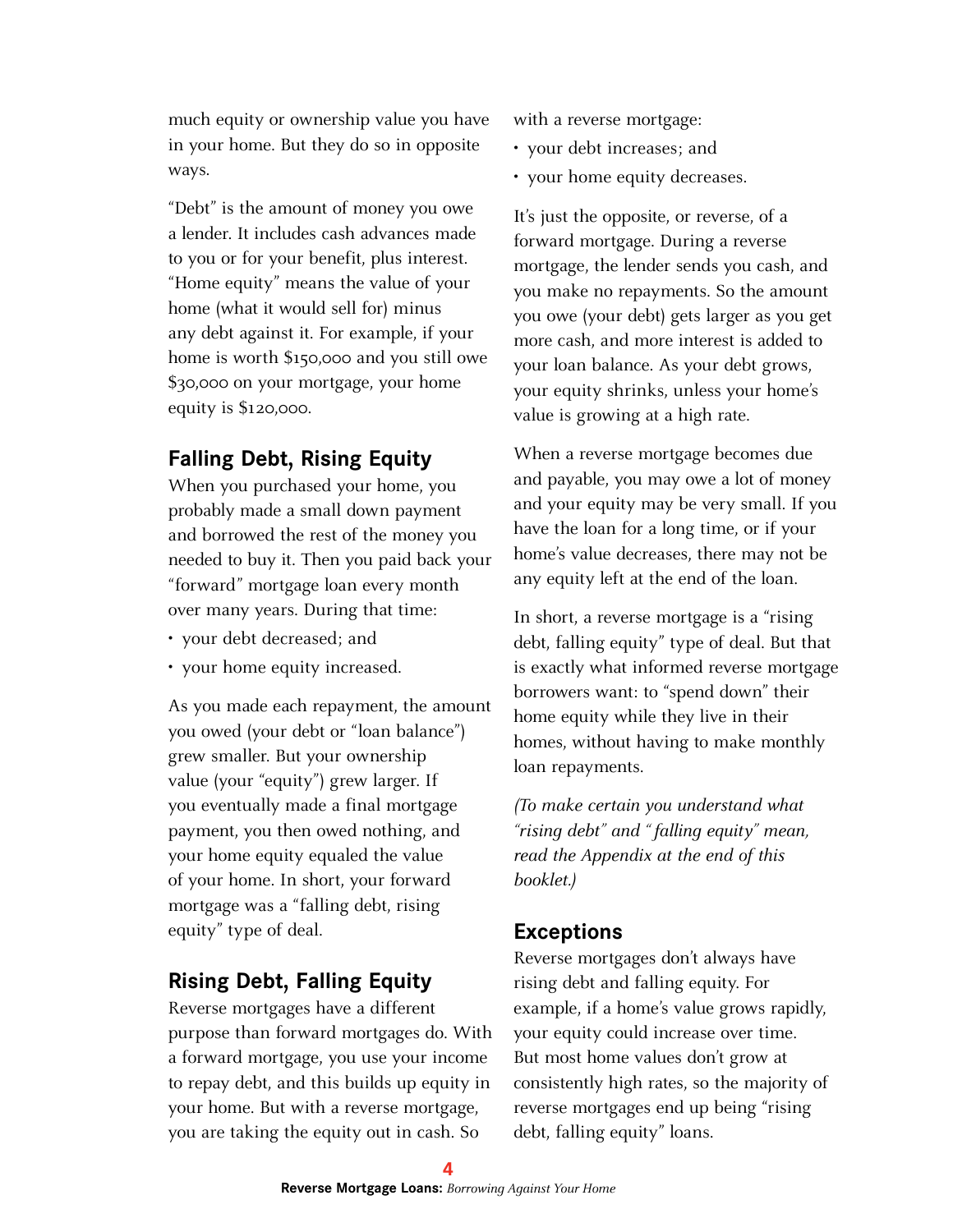## **Common Features**

Although there are different types of reverse mortgages, all of them are similar in certain ways. Here are the features that most have in common.

#### **Homeownership**

With a reverse mortgage, you remain the owner of your home just like when you had a forward mortgage. So you are still responsible for paying your property taxes and homeowner insurance and for making property repairs.

When the loan is over, you or your heirs must repay all of your cash advances plus interest (see "Debt Limit" below for more on repayment). Reputable lenders don't want your house; they want repayment.

#### **Financing Fees**

You can use the money you get from a reverse mortgage to pay the various fees that are charged on the loan. This is called "financing" the loan costs. The costs are added to your loan balance, and you pay them back plus interest when the loan is over.

#### **Loan Amounts**

The amount of money you can get depends most on the specific reverse mortgage plan or program you select. It also depends on the kind of cash advances you choose. Some reverse mortgages cost a lot more than others, and this reduces the amount of cash you can get from them. Within each loan program, the cash amounts you can get generally depend on your age and your home's value:

- the older you are, the more cash you can get; and
- the more your home is worth, the more cash you can get.

The specific dollar amount available to you may also depend on interest rates and closing costs on home loans in your area.

#### **Debt Payoff**

Reverse mortgages generally must be "first" mortgages; that is, they must be the primary debt against your home. So if you now owe any money on your property, you generally must do one of two things:

- pay off the old debt before you get a reverse mortgage; or
- pay off the old debt with the money you get from a reverse mortgage.

Most reverse mortgage borrowers pay off any prior debt with an initial lump sum advance from their reverse mortgage. In some cases, you may not have to pay off other debt against your home. This can occur if the prior lender agrees to be repaid after the reverse mortgage is repaid. Generally, the only lenders willing to consider "subordinating" their loans in this way are state or local government agencies.

#### **Debt Limit**

The debt you owe on a reverse mortgage equals all the loan advances you receive (including any used to finance loan costs or to pay off prior debt), plus all the interest that is added to your loan balance. If that amount is less than your home is worth when you pay back the loan, then you (or your estate) keep whatever amount is left over.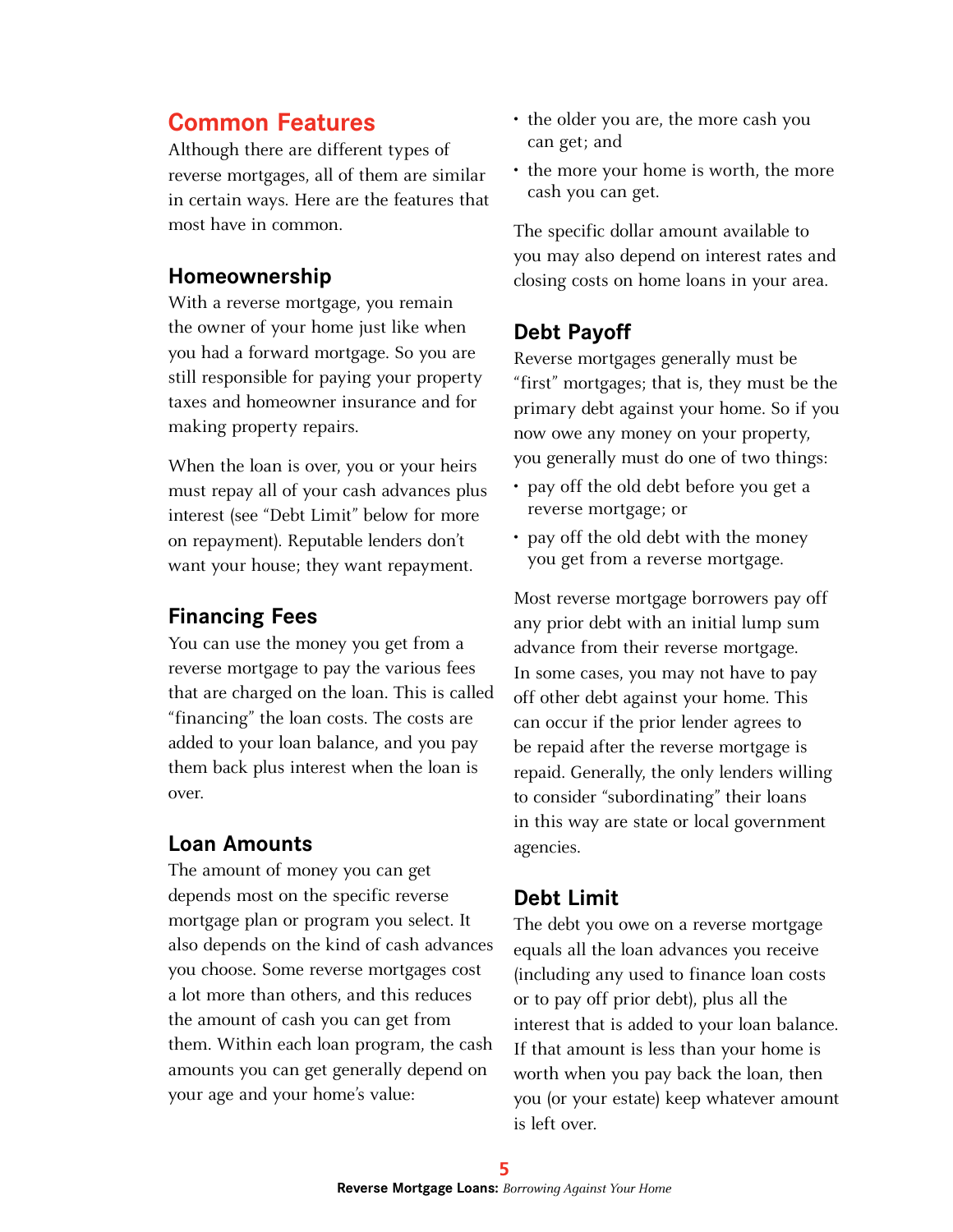But if your rising loan balance ever grows to equal the value of your home, then your total debt is generally limited by the value of your home. Put another way, you generally cannot owe more than what your home is worth at the time you repay the loan.

This overall cap on your loan balance is called a "non-recourse" limit. It means that the lender, when seeking repayment of your loan, generally does not have legal recourse to anything other than your home's value and cannot seek repayment from your heirs. (See Part 3 for an exception to this limit on federally insured reverse mortgages.)

#### **Repayment**

All reverse mortgages become due and payable when the last surviving borrower dies, sells the home, or permanently moves out of the home. (Typically, a "permanent move" means that neither you nor any other co-borrower has lived in your home for one continuous year.) Reverse mortgage lenders can also require repayment at any time if you fail to:

- pay your property taxes or special assessments;
- maintain and repair your home; or
- keep your home insured.

These are fairly standard "conditions of default" on any mortgage. On a reverse mortgage, however, lenders generally have the option to pay for these expenses by reducing your loan advances, and using the difference to pay these obligations. This is only an option, however, if you have not already used up all of your available loan funds.

Other default conditions could include:

- your declaration of bankruptcy;
- your donation or abandonment of your home;
- your perpetration of fraud or misrepresentation; or
- eminent domain or condemnation proceedings involving your home.

A reverse mortgage may also include "acceleration" clauses that make it due and payable. Generally, these relate to changes that could affect the security of the loan for the lender. For example:

- renting out part or all of your home;
- adding a new owner to your home's title;
- changing your home's zoning classification; or
- taking out new debt against your home.

You must read the loan documents carefully to make certain you understand all the conditions that can cause your loan to become due and payable.

#### **Canceling the Deal**

After closing a reverse mortgage, you have three extra days to reconsider your decision. If for any reason you decide you do not want the loan, you can cancel it. But you must do this within three business days after closing. "Business day" includes Saturdays, but not Sundays or legal public holidays.

If you decide to use this "right of rescission," you must do so in writing, using the form provided by the lender at closing, or by letter, fax, or telegram. It must be hand delivered, mailed, faxed, or filed with a telegraph company before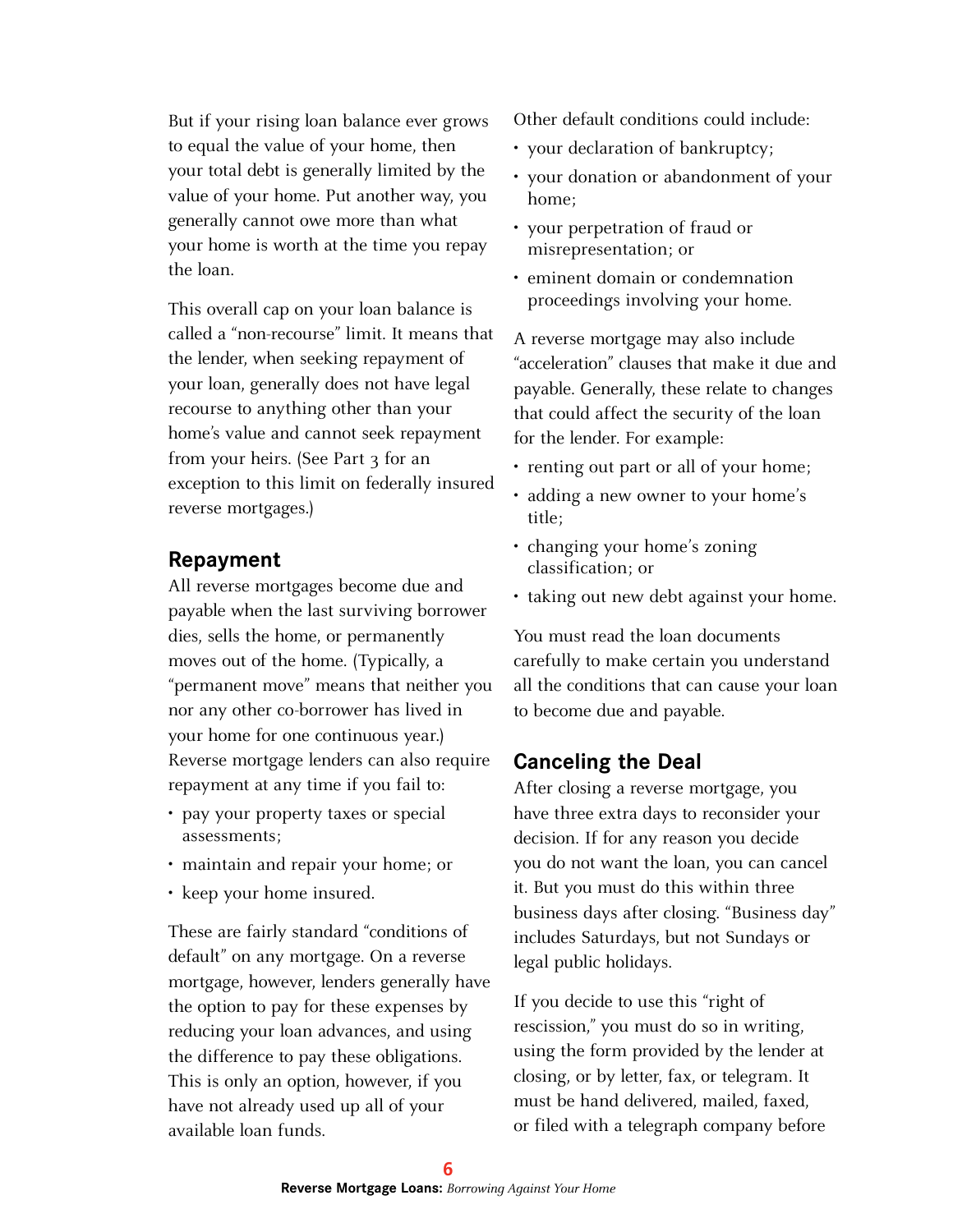midnight of the third business day. You cannot rescind orally by telephone or in person. It must be written.

## **Loan Types & Costs**

The most well-known and widely available reverse mortgage is the Home Equity Conversion Mortgage (HECM). This loan is discussed in detail in Part 3. Other types of reverse mortgages and alternatives to these loans are discussed in Part 4.

Loan costs can vary by a lot from one type of reverse mortgage to another. Not all reverse mortgages include the same types of loan costs. As a result, the true, total cost of reverse mortgages can be difficult to understand and compare. That is why federal Truth-in-Lending law requires lenders to disclose a "Total Annual Loan Cost" for these loans.

## **Total Annual Loan Cost**

The Total Annual Loan Cost (TALC) combines all of a reverse mortgage's costs into a single annual average rate. TALC disclosures can be useful when comparing one type of reverse mortgage to another. But they also show that the true, total cost of an individual reverse mortgage loan can vary by a lot and can end up being much more—or less—expensive than you might imagine.

TALC disclosures reveal that reverse mortgages generally are most costly when you live in your home only a few years after closing the loan.

Short-term TALC rates are very high because the start-up costs are usually a very large part of the total amount that you owe in the early years of the loan.

However, as your loan balance grows larger over time, the start-up costs become a smaller part of your debt. As these costs are spread out over more and more years, the TALC rate declines.

If the loan's growing balance catches up to the home's value, your debt is then generally limited by that value. This makes the true cost of the loan decrease at a faster rate. So the longer you live in your home, or the less its value grows, the less expensive your loan is likely to be.

Some shortcomings of the TALC disclosure and a more complete way to measure reverse mortgage costs and benefits are discussed in Part 3.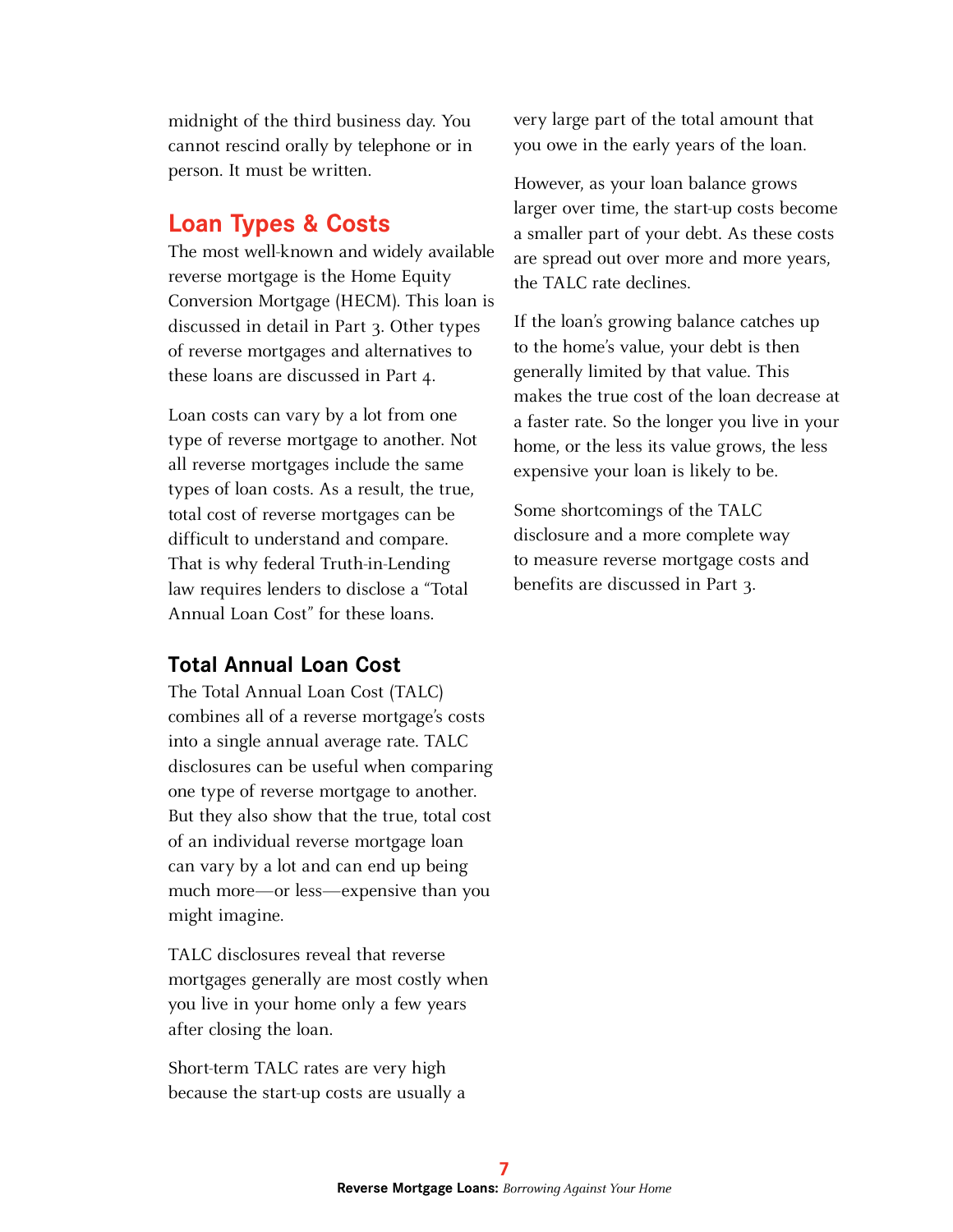## **Part 3: The Home Equity Conversion Mortgage (HECM)**

*The HECM is the only reverse mortgage insured by the federal government. HECM loans are insured by the Federal Housing Administration (FHA), which is part of the U.S. Department of Housing and Urban Development (HUD). The FHA tells HECM lenders how much they can lend you, based on your age and home value. The HECM program limits your loan costs, and the FHA guarantees that lenders will meet their obligations.* 

## **HECMs Versus Other Reverses**

HECM loans generally provide the largest loan advances of any reverse mortgage. HECMs also give you the most choices in how the loan is paid to you, and you can use the money for any purpose.

Although they can be costly, HECMs are generally less expensive than privately insured reverse mortgages. These other reverse mortgages may have smaller fees, but they generally have higher interest rates. On the whole, HECMs are likely to cost less in most cases. A notable exception may be the reverse mortgages now being developed by some credit unions.

The only reverse mortgages that always cost the least are the ones offered by state or local governments. These loans typically must be used for one specific purpose only; for example, to repair your home or to pay your property taxes. They also generally are available only to homeowners with low to moderate

incomes. Part 4 of this booklet discusses reverse mortgages other than HECMs.

## **HECM Eligibility**

HECM loans are available in all 50 states, the District of Columbia, and Puerto Rico. To be eligible for a HECM loan:

- You, and any other owners of your home, must be aged 62 or over, live in your home as a principal residence, and not be delinquent on any federal debt.
- Your home must be a single-family residence in a 1- to 4-unit dwelling, or part of a planned unit development (PUD) or a HUD-approved condominium. Some manufactured homes are eligible, but most mobile homes are not. Cooperatives are expected to become eligible by the end of 2008.
- Your home must meet HUD's minimum property standards, but you can use the HECM to pay for repairs that may be required.
- You must discuss the program with a counselor from a HUD-approved counseling agency; information on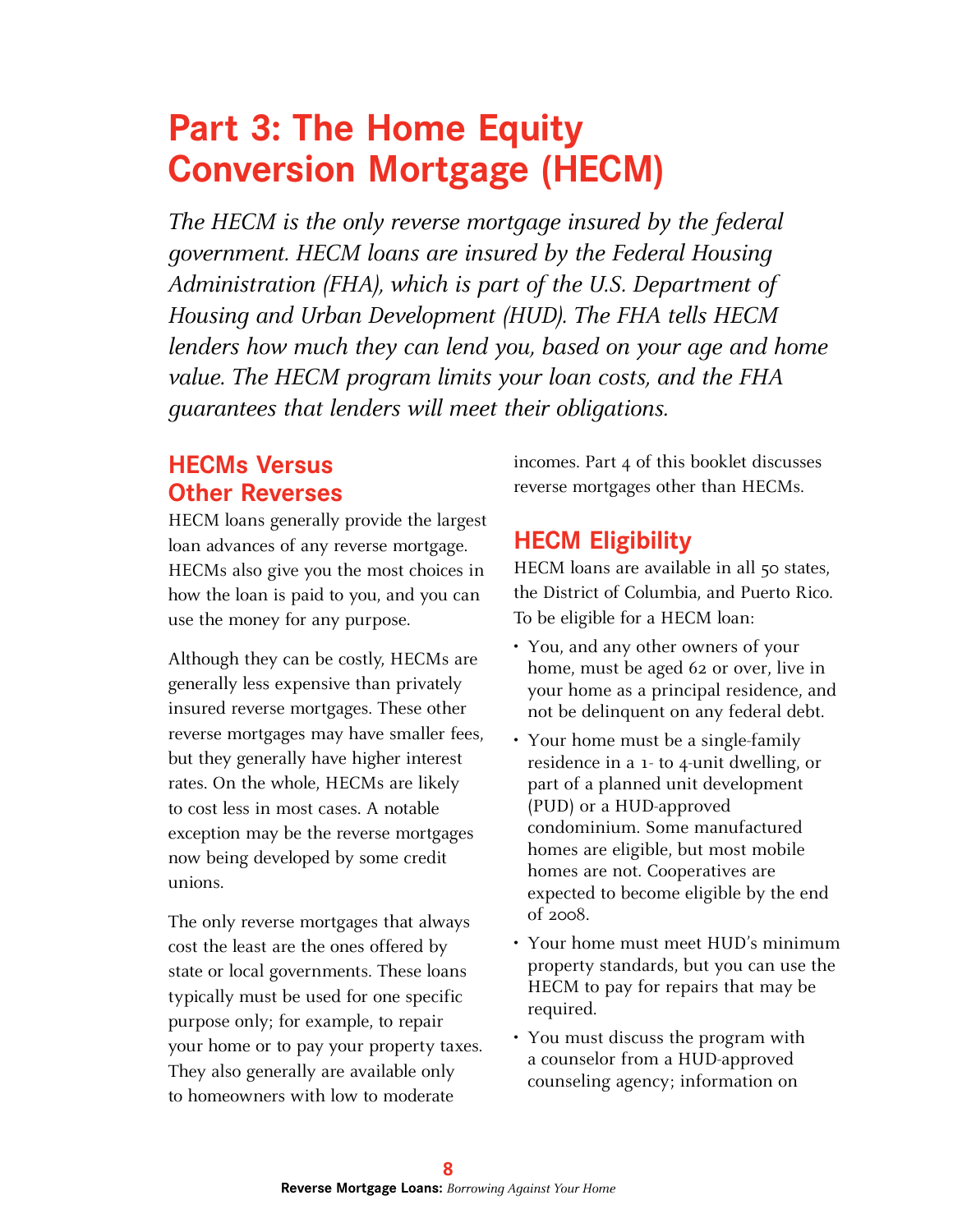HECM counseling appears in Part 5 of this booklet.

## **HECM Benefits**

The HECM program provides the widest array of cash advance choices. You can take your entire loan as a:

- single lump sum of cash; or
- "creditline" account of a specific dollar amount that you control, that is, you decide when to make a cash withdrawal from this account, and how much cash to withdraw; or as a
- monthly cash advance for a specific period of time, or for as long as you live in your home.

In addition, you can choose any combination of these options, and change your cash advance choices at any future time.

## **Loan Amounts**

The amount of cash you can get depends on your age, current interest rates, and your home's value. The older you are, the more cash you can get. If there is more than one owner, the age of the youngest is the one that counts. The lower the interest rate, the greater your loan amount will be.

In general, the greater your home's appraised value, the more money you can get. However, the value is subject to a limit of \$417,000 in November of 2008, and this limit is subject to change every January. If your home is worth more than \$417,000, you are still eligible for an HECM loan, but the amount of money you can get is based on \$417,000, not on your home's actual value. For example, if

your home is valued at \$500,000, then the amount you can borrow is the same as it would be if your home were valued at \$417,000.

(The \$417,000 limit does not apply to parts of Hawaii, which have higher limits. But it does apply to the other 49 states plus the District of Columbia and Puerto Rico.)

## **Lump Sums & Creditlines**

Table 1 shows how much you could get from a HECM if you take it all as a single lump sum of cash or as a creditline, if:

- the value of your home is \$150,000, \$250,000, or \$350,000;
- the expected interest rate on the loan is 6%, 7%, or 8%;
- the age of the youngest borrower at closing is 65, 70, 75, 80, 85, or 90; and
- $\cdot$  the servicing fee is \$35, closing costs are \$2,500, and the origination fee is the maximum allowed by HUD (see p. 13).

You can divide the amounts in Table 1 between a lump sum and a creditline. For example, a 75-year-old borrower living in a \$250,000 home getting a HECM loan at 7% expected interest could select:

- a lump sum or creditline of  $$135,484$ ; or
- any combination of lump sum and creditline that totals \$135,484, for example, a lump sum of \$30,000 and a creditline of \$105,484.

For an estimate of HECM cash benefits based on your age, home value, and current interest rates, go to the online calculator at **[www.aarp.org/revmort](http://rmc.ibisreverse.com/rmc_pages/rmc_aarp/aarp_index.aspx)** (click on "[Reverse Mortgage Calculator"](http://rmc.ibisreverse.com/rmc_pages/rmc_aarp/aarp_index.aspx)).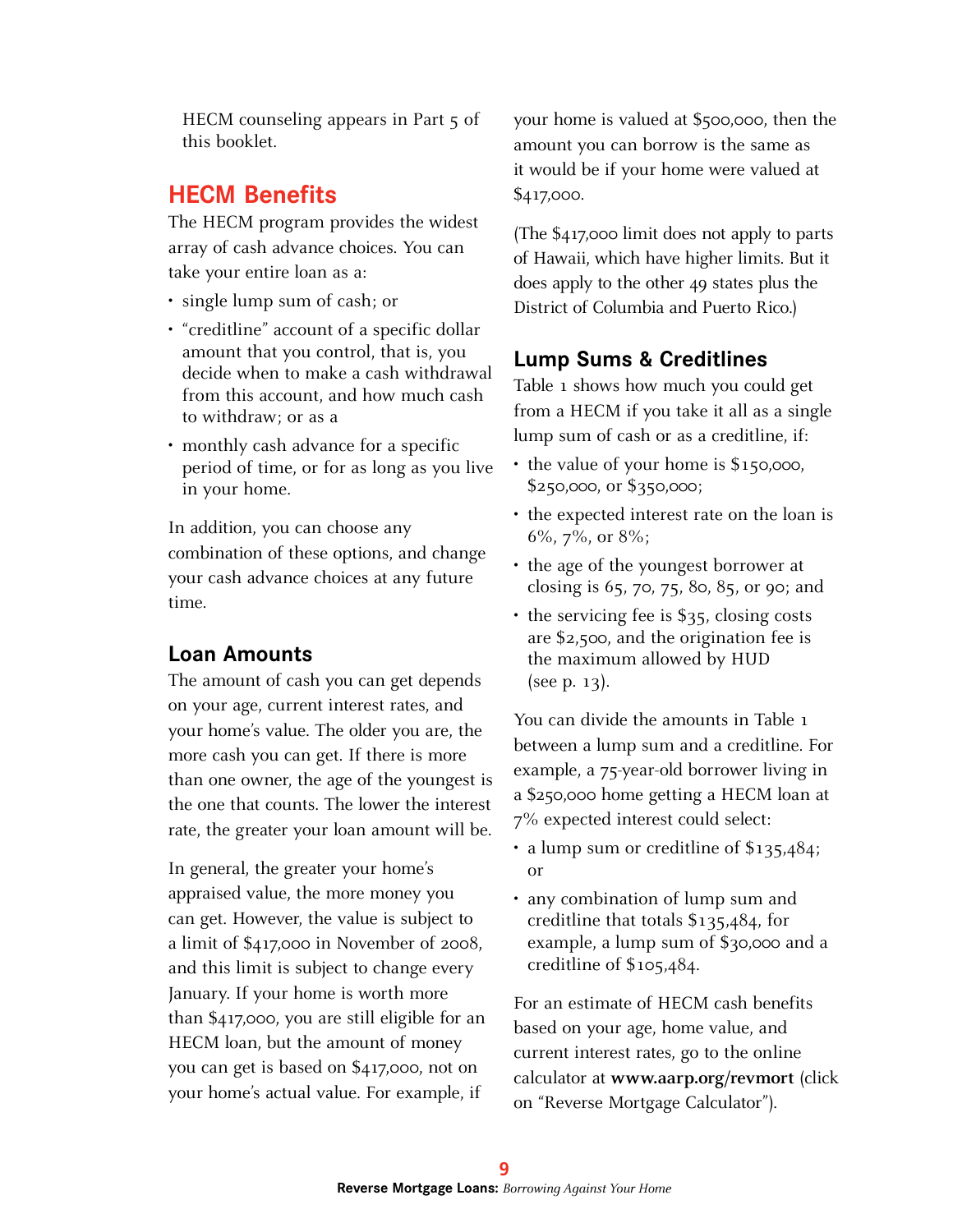#### **Creditline Growth**

Perhaps the most attractive HECM feature is that its creditline grows larger over time. This means that the amount of cash available to you increases until you withdraw all of it.

For example, if the creditline equals \$100,000 and you withdraw \$20,000, you would have \$80,000 left. But if your next withdrawal is one year later, you would then have more than \$80,000 left because the \$80,000 grows larger by the same

total rate being charged on your loan balance. If that rate were to equal 6% per year, for example, your available creditline one year later would be \$84,800 (6% x  $$80,000 = $4,800$ .

So a growing HECM creditline can give you a lot more total cash than a creditline that does not grow. The HECM creditline keeps growing larger every month for as long as you have any credit left; that is, until you withdraw all your remaining cash.\* The calculator at

#### **Table 1: HECM Lump Sum or Creditline**

|            | Lump sum or creatume when expected rate is |           |           |           |  |
|------------|--------------------------------------------|-----------|-----------|-----------|--|
| Home Value | Age                                        | 6%        | 7%        | 8%        |  |
| \$150,000  | 65                                         | \$74,325  | \$59,626  | \$47,530  |  |
|            | 70                                         | 81,782    | 68,513    | 56,965    |  |
|            | 75                                         | 89,638    | 78,084    | 67,672    |  |
|            | 80                                         | 97,930    | 88,228    | 79,088    |  |
|            | 85                                         | 106,260   | 98,400    | 90,820    |  |
|            | 90                                         | 114,250   | 108,233   | 102,207   |  |
| \$250,000  | 65                                         | \$129,925 | \$105,026 | \$84,530  |  |
|            | 70                                         | 142,182   | 119,713   | 100,165   |  |
|            | 75                                         | 155,038   | 135,484   | 117,872   |  |
|            | 80                                         | 168,530   | 152,128   | 136,688   |  |
|            | 85                                         | 181,960   | 168,700   | 155,920   |  |
|            | 90                                         | 194,650   | 184,533   | 174,407   |  |
| \$350,000  | 65                                         | \$186,025 | \$150,926 | \$122,030 |  |
|            | 70                                         | 203,082   | 171,413   | 143,865   |  |
|            | 75                                         | 220,938   | 193,384   | 168,572   |  |
|            | 80                                         | 239,630   | 216,528   | 194,788   |  |
|            | 85                                         | 258,160   | 239,500   | 221,520   |  |
|            | 90                                         | 275,550   | 261,333   | 247,107   |  |

**Lump sum or creditline when expected rate is**

\* The rate at which your creditline grows each month equals the current interest rate being charged on your loan plus one-half of one percentage point, divided by 12. So if the interest rate this month is 5.5%, your creditline would grow by 0.5% (5.5% + 0.5% =  $6\frac{6}{12}$  = 0.5%). If you had a creditline of \$80,000 at the start of the month, it would equal  $$80,400$  at the end  $(0.5\%$  X  $$80,000 = $400$ .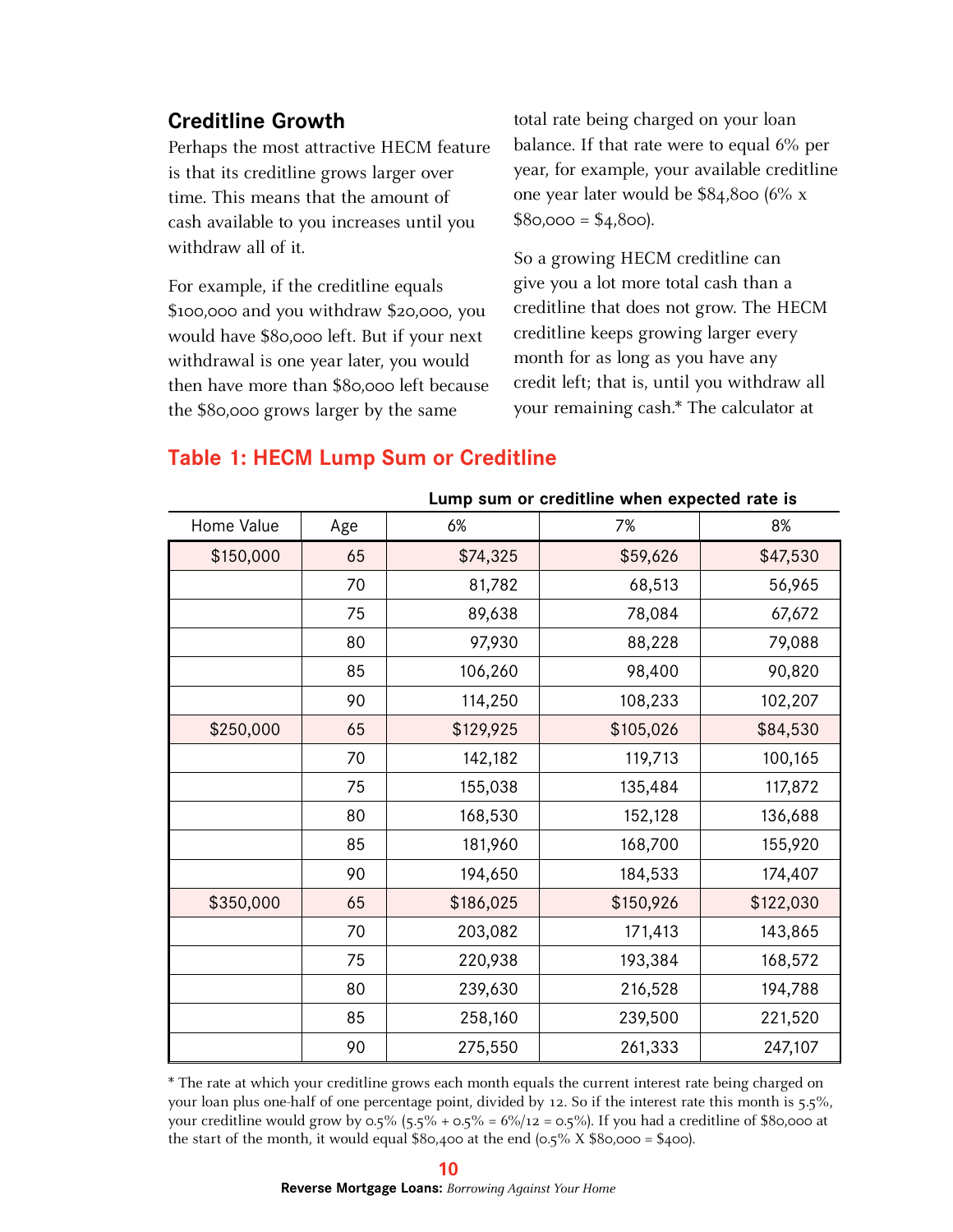**[www.aarp.org/revmort](http://rmc.ibisreverse.com/rmc_pages/rmc_aarp/aarp_index.aspx)** (click on "[Reverse](http://rmc.ibisreverse.com/rmc_pages/rmc_aarp/aarp_index.aspx)  [Mortgage Calculator"](http://rmc.ibisreverse.com/rmc_pages/rmc_aarp/aarp_index.aspx)) estimates how much cash would remain in a HECM versus a non-growing creditline.

HECM creditline growth means you should not even think about taking a large lump sum of cash from a HECM and putting it into savings or an investment. If you did that, you would be charged interest on the full amount of the HECM lump sum.

But if you leave the money in the creditline, not only would you avoid substantial interest charges. You would also end up with more available cash, as your creditline increases at a greater rate than a savings account or safe investments are likely to increase.

## **Plus a Monthly Advance**

The HECM program lets you combine a lump sum, a creditline, or both with a monthly advance. A monthly loan

advance does not increase or decrease in dollar amount over time. So it will buy less in the future as prices increase with inflation.

You can choose to have monthly HECM advances paid to you for:

- a specific number of years that you select (a "term" plan); or
- as long as you live in your home (a "tenure" plan).

A term plan gives you larger monthly advances than a tenure plan does. The shorter the term, the greater the advances can be. But the advances only run for a specific period of time. You do not have to repay the loan when the term ends, but you no longer receive monthly advances past the end of the term you select.

Table 2 shows some of the combinations that could be selected by a 75-year-old female borrower living in a \$250,000 home with a loan at 7% expected interest

## **Table 2: HECM Monthly Advance Plus Lump Sums or Creditlines for a 75-Year-Old Borrower Living in a \$250,000 Home\***

|                | plus a monthly advance for |          |          |          |  |  |  |
|----------------|----------------------------|----------|----------|----------|--|--|--|
|                | tenure                     | 15 years | 10 years | 5 years  |  |  |  |
| $\overline{0}$ | \$995                      | \$1,248  | \$1,598  | \$2,697  |  |  |  |
| \$25,000       | 811                        | 1,017    | 1,303    | 2,200    |  |  |  |
| \$50,000       | 627                        | 787      | 1,008    | 1,702    |  |  |  |
| \$75,000       | 444                        | 557      | 713      | 1,204    |  |  |  |
| \$100,000      | 260                        | 326      | 418      | 706      |  |  |  |
| \$125,000      | 77                         | 96       | 123      | 208      |  |  |  |
| \$135,484      | $\Omega$                   | $\Omega$ | 0        | $\Omega$ |  |  |  |

Any combination of a lump sum and a creditline totaling...

\*Based on a 7% expected interest rate and the loan costs used in Table 1.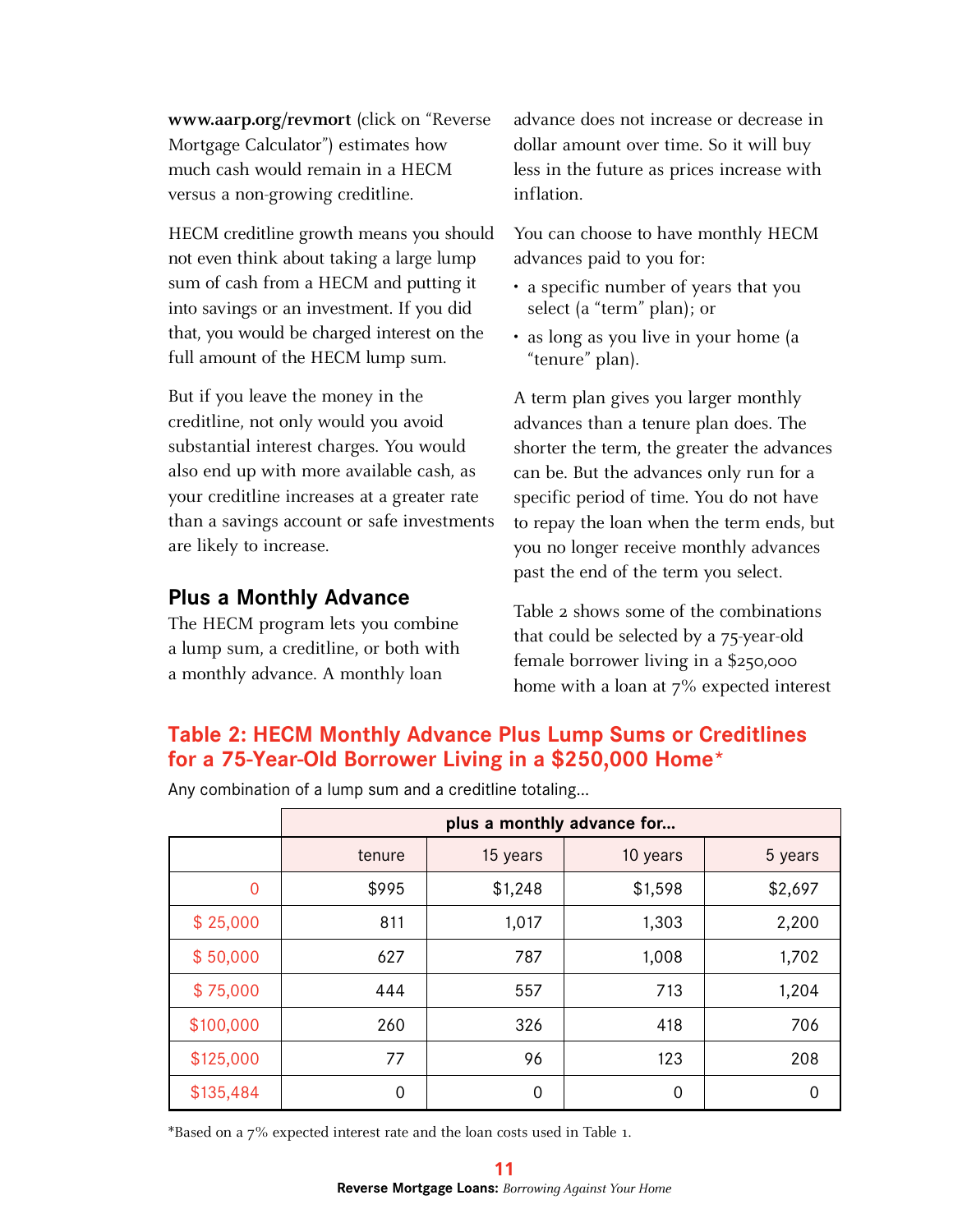and the same loan costs as assumed in Table 1.

For example, if this borrower selects a \$25,000 lump sum and a \$50,000 creditline, she also could get any one of the following: a monthly advance of \$444 for as long as she lives in her home, \$557 each month for 15 years, \$713 each month for 10 years, or \$1,204 monthly for 5 years. Table 2 makes two things clear:

- if you take more money as a lump sum or creditline, the monthly advances are smaller; and
- if you select a shorter term of monthly advances, the amount of each advance is greater.

## **Monthly Advances Only**

Table 2 also shows that you get the largest possible monthly advance if you do not take a lump sum or a creditline. But putting all of your loan funds into a monthly advance reduces your financial flexibility, especially if you have little in savings. Remember, monthly advances are fixed, so their purchasing power decreases with inflation.

Adding a growing creditline to a monthly advance not only gives you a hedge against rising prices. It also provides readily available cash for unexpected expenses. So if you are interested in a monthly advance, it's a good idea to consider adding a creditline as well.

On the other hand, for a \$20 fee, you could change your payment plan at any time. For example, you could add a creditline to a monthly advance, although this would reduce the amount of the

monthly advance. You could also convert part or all of a creditline into a monthly advance.

## **HECM Repayment**

As with most reverse mortgages, you must repay a HECM loan in full when the last surviving borrower dies or sells the home. It also may become due and payable if:

- you allow the property to deteriorate, except for reasonable wear and tear, and you fail to correct the problem; or
- all borrowers permanently move to a new principal residence; or
- due to physical or mental illness, the last surviving borrower fails to live in the home for 12 months in a row; or
- you fail to pay property taxes or hazard insurance, or violate any other borrower obligation.

## **Debt Limit**

If your rising HECM loan balance ever grows to equal the value of your home, then your total debt is limited by the value of your home if the home is sold to repay the loan. But if the home is not sold and the loan is repaid with other funds, then you or your estate would owe the full loan balance—even if it is greater than your home's value. Your heirs would not have any personal liability for repaying the loan.

## **HECM Costs**

Almost all the costs of a HECM can be "financed," that is, they can be paid from the proceeds of the loan. Financing the costs reduces the net loan amount available to you, but it also reduces your cash, out-of-pocket cost. The itemized costs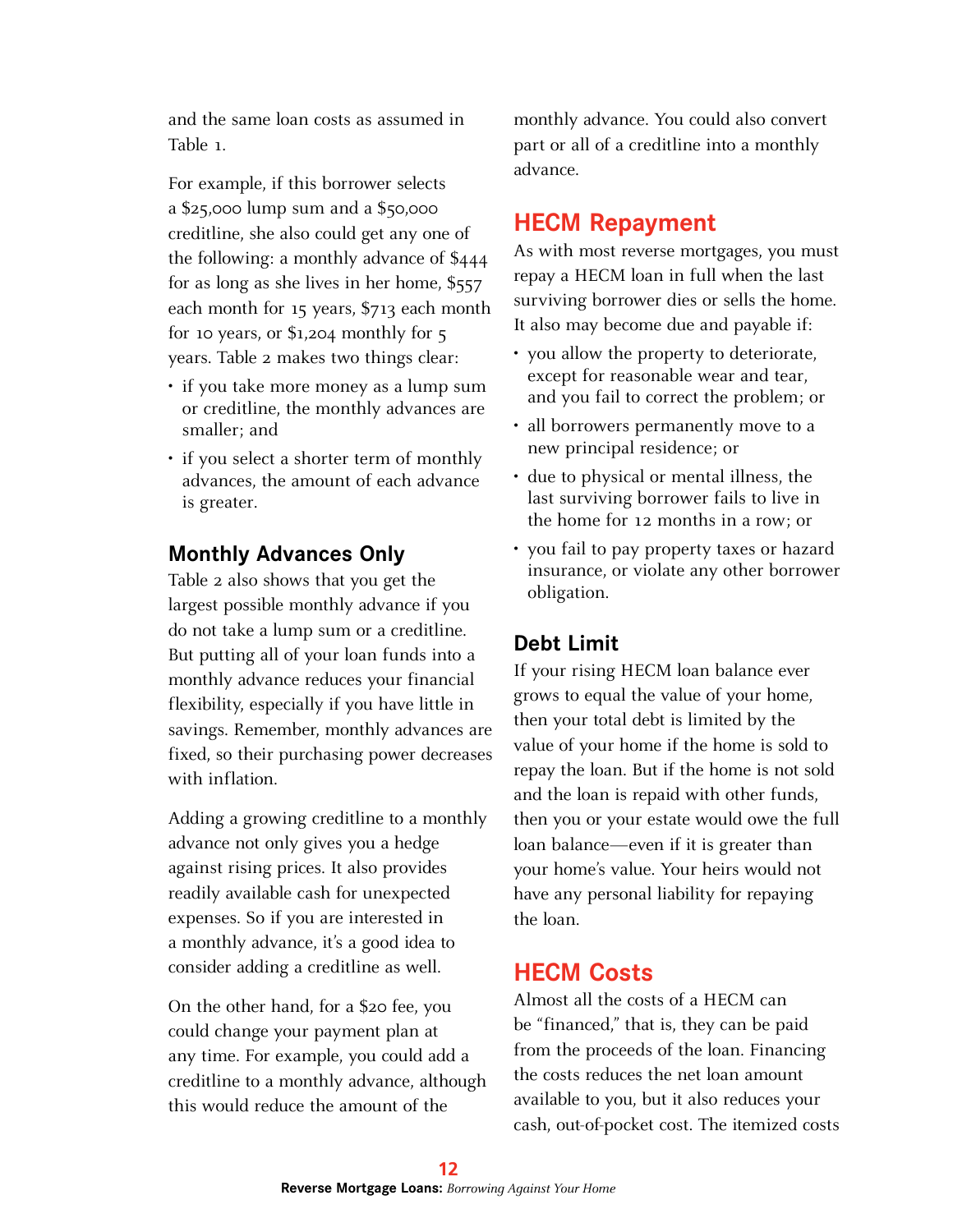of a HECM loan include an origination fee, third-party closing costs, a mortgage insurance premium, a servicing fee, and interest.

#### **Origination Fee**

An origination fee pays a lender for preparing your paperwork and processing your loan, also known as "originating" a loan. If your home is worth less than \$125,000, a lender can charge up to \$2,500 for this fee. If it is worth more than \$125,000, the fee is limited to 2% of the first \$200,000 of your home's value plus 1% of any amount over \$200,000, up to an absolute limit of \$6,000. On a \$250,000 home, for example, the origination fee limit would be \$4,500 (2% x \$200,000  $= $4,000 \text{ plus } 1\% \text{ of } $50,000 = $500$ . Origination fees vary from one lender to another, so it can pay to shop around. The amount of this fee may also be negotiable with a lender.

#### **Third-Party Closing Costs**

A "closing" is a meeting at which legal documents are signed to "close the deal" on setting up a mortgage. The date of closing is the day on which a mortgage begins. Closing a mortgage requires a variety of services by third parties other than the originating lender. These services include an appraisal, title search and insurance, surveys, inspections, recording fees, mortgage taxes, credit checks, and others.

Third-party closing costs on a HECM loan vary with the value of the home and from one state or area to another. However, all the HECM lenders in a given area are

likely to charge about the same closing costs on any specific loan. The total of all these costs generally ranges from about \$2,000 to \$3,000, although they are substantially higher in some areas.

A lender may require a cash application fee to pay for an appraisal and minimal credit check. Some will refund this fee to you. Others will apply it to your origination fee or third-party closing costs.

#### **Mortgage Insurance Premium (MIP)**

HECM insurance is financed by an MIP charged on all HECM loans. The cost, which may be financed with the loan, is charged in two parts:

- 2% of your home's value (or 2% of HUD's home value limit, whichever is less) is charged "upfront" at closing; and
- $\cdot$  0.5% is added to the interest rate charged on your rising loan balance.

HECM insurance guarantees that you will receive your promised loan advances, and not have to repay the loan for as long as you live in your home, no matter:

- how long you live there;
- what happens to your home's value; and
- what happens to the lender from whom you got your loan.

The MIP also guarantees that your total debt can never be greater than the value of your home if it is sold to repay the loan. It makes it possible for you to keep getting your monthly loan advances or growing creditline as promised even if:

• you live much longer than others your age;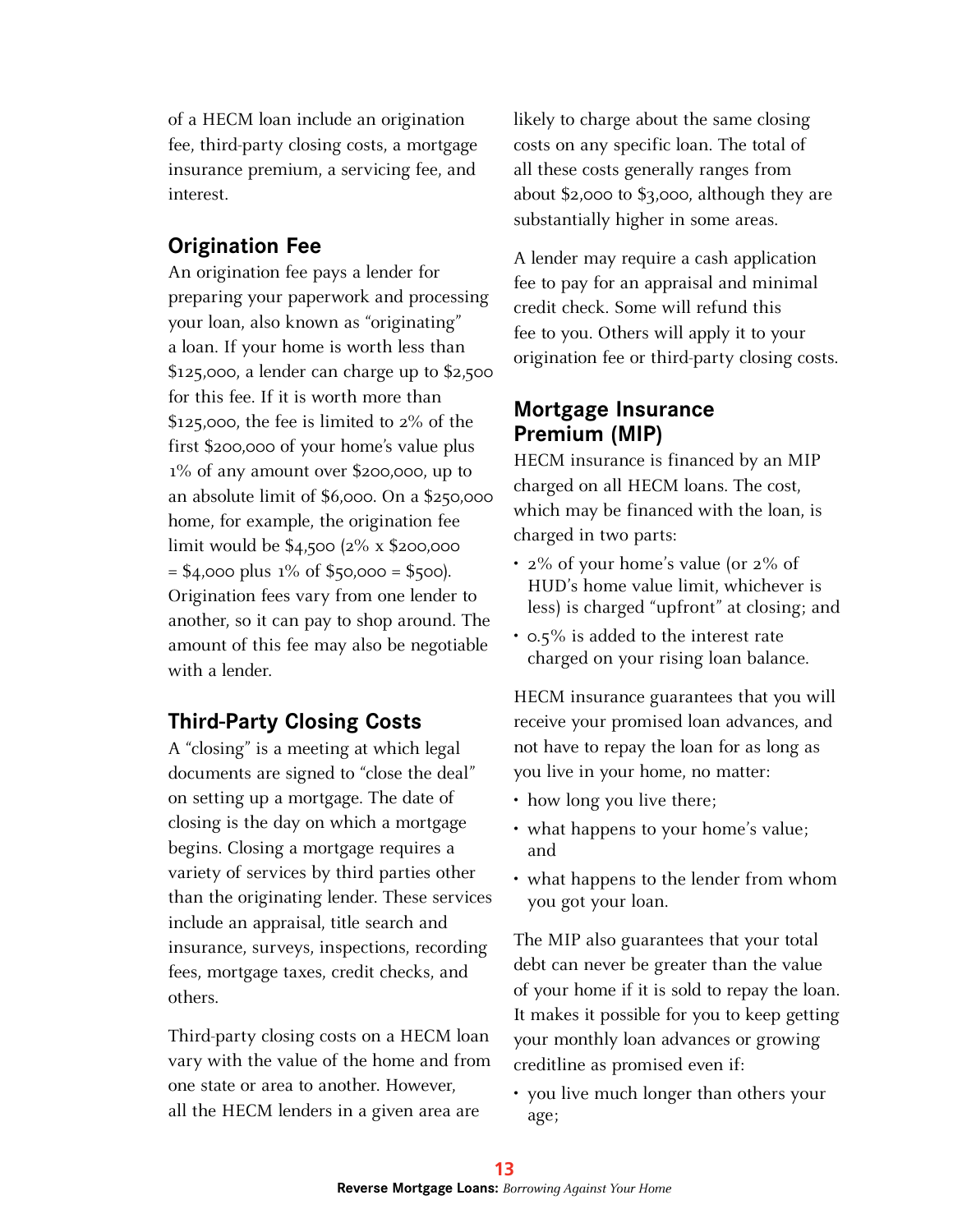- your home's value grows very little, not at all, or declines; or
- your loan balance catches up to and then is limited by the value of your home.

As a government program, HECM insurance does not generate a profit. The premiums paid by all borrowers are used to continue making loan advances to and limit the amount owed by the borrowers who live the longest and whose home values grow the least or decline.

The MIP is a substantial cost. The upfront portion on a \$250,000 home, for example, would be \$5,000. The cost of the 0.5% added to the interest rate depends on how much money you borrow, when you borrow it, and the interest rate on the loan. For a 75-year-old borrower living in a \$250,000 home, who borrows one-half of the maximum loan amount at closing at an expected rate of  $7\%$ , the cost during her remaining life expectancy (12 years) would be about \$7,900.

#### **Servicing Fee**

"Servicing" a loan means everything lenders or their agents do after closing it, including making or changing loan advances at your request, transferring insurance premiums to FHA, sending account statements, paying property taxes and insurance from the loan at your request, and monitoring your compliance with your obligations under the loan agreement.

FHA limits the servicing fee to \$30 per month if the loan has an annually adjustable interest rate, and to \$35 if the rate is monthly adjustable (see below). But the amount of this fee can vary from lender to lender within these limits. So it can pay to shop around.

To finance this fee with the loan, a lender is required to "set aside" a prescribed dollar amount\* and deduct it from your available loan funds. But this total amount is not added to your loan balance. Instead, the monthly fee is added to your loan balance each month.

The total amount actually paid in servicing costs depends on the amount of the monthly charge plus how long it is paid. For a 75-year-old borrower who pays \$35 per month for her remaining life expectancy (12 years), that cost would be \$5,040.

On traditional "forward" mortgages, the cost of servicing is added to the interest rate. So you may not have seen this fee before—but you've paid it.

#### **Total Non-Interest Costs**

If you've been keeping track of all the upfront and ongoing costs described for a 75-year-old borrower in a \$250,000 home, you know that the total (not including interest) could be about \$25,000. For the youngest borrowers (aged 62) in highervalued homes (\$417,000 or more) in the areas with higher third-party closing costs (\$4,000), the total of all non-interest costs could be over \$45,000.

\*The amount "set aside" for servicing is the "present value" of the monthly fee from closing until the borrower would reach age 100. Since few borrowers live to age 100, the total amount set aside overstates the actual amount likely to be charged on most loans over the life of the loan.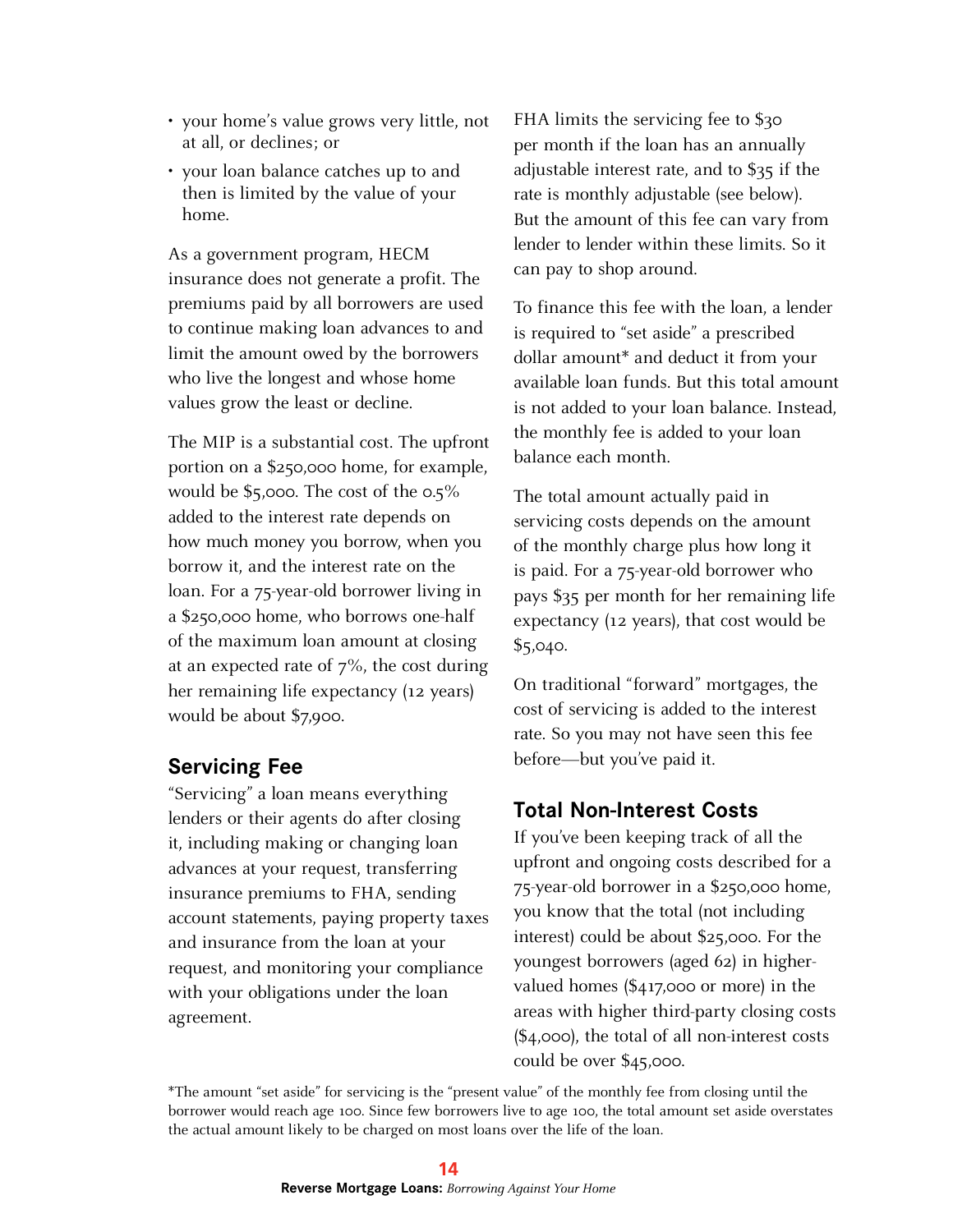## **Interest Charges and Total Costs**

The largest single cost of any reverse mortgage is generally the interest that is charged on these loans. For example, a 75-year-old borrower living in a \$250,000 home qualifies for a HECM creditline of about \$135,484 at 7% expected interest. If this homeowner takes one-half of that amount  $(\frac{6}{7,742})$  as a lump sum at closing, she would immediately owe that \$67,742 plus about \$12,000 in upfront costs, for a total of \$89,742.

The remaining life expectancy of a 75-year-old borrower assumed in the HECM program is 12 years. If this borrower lives in her home that long, the total amount of interest added to her loan balance at 7% interest would be \$111,056 if the interest rate does not change over the life of the loan. So after 12 years, at

#### **Table 3: HECM Loan Costs at Life Expectancy for a 75-Year-Old Borrower in a \$250,000 Home**

| <b>Total Amount Borrowed</b>               | \$67,742  |
|--------------------------------------------|-----------|
| Loan Costs                                 |           |
| <b>Upfront Costs</b>                       | \$12,000  |
| <b>Total Monthly MIPs</b>                  | \$7,933   |
| <b>Total Monthly Servicing</b><br>Fees     | \$5,040   |
| <b>Total Monthly Interest</b><br>Charges   | \$111,056 |
| <b>Total Loan Costs</b>                    | \$136,029 |
| <b>Total Amount Owed</b><br>(Loan Balance) | \$203,771 |

age 87, she would owe the initial \$67,742 she borrowed plus \$12,000 in upfront costs, \$7,933 in monthly mortgage insurance premiums (MIPs), \$5,040 in servicing fees, and \$111,056 in interest charges for a total of \$203,771 (see Table 3).

Table 4 (see page 16) shows how the costs summarized in Table 3 would be added to the loan balance year by year, making the total amount owed increase over time. The figures in both tables assume that the loan's 7% interest rate would not change. But any increases or decreases in that rate would increase or decrease the amount of interest and MIP owed on the loan. Information on interest rate choices is discussed in Part 5 of this booklet.

Tables 3 and 4 also assume that the borrower makes no creditline withdrawals after taking a \$67,742 lump sum advance at closing. If she does take creditline draws after closing, the total amount of interest charges and MIPs would be greater than the amounts shown in these tables.

## **Total Cost Disclosures**

As discussed in Part 2, the true, total cost of a reverse mortgage depends on factors in addition to its various costs. The Total Annual Loan Cost (TALC) of a reverse mortgage also depends upon:

- how long you live in your home; and
- what happens to its value during that time.

In general, the TALC rate is greatest when the loan is repaid within a few years after closing when the upfront costs are still a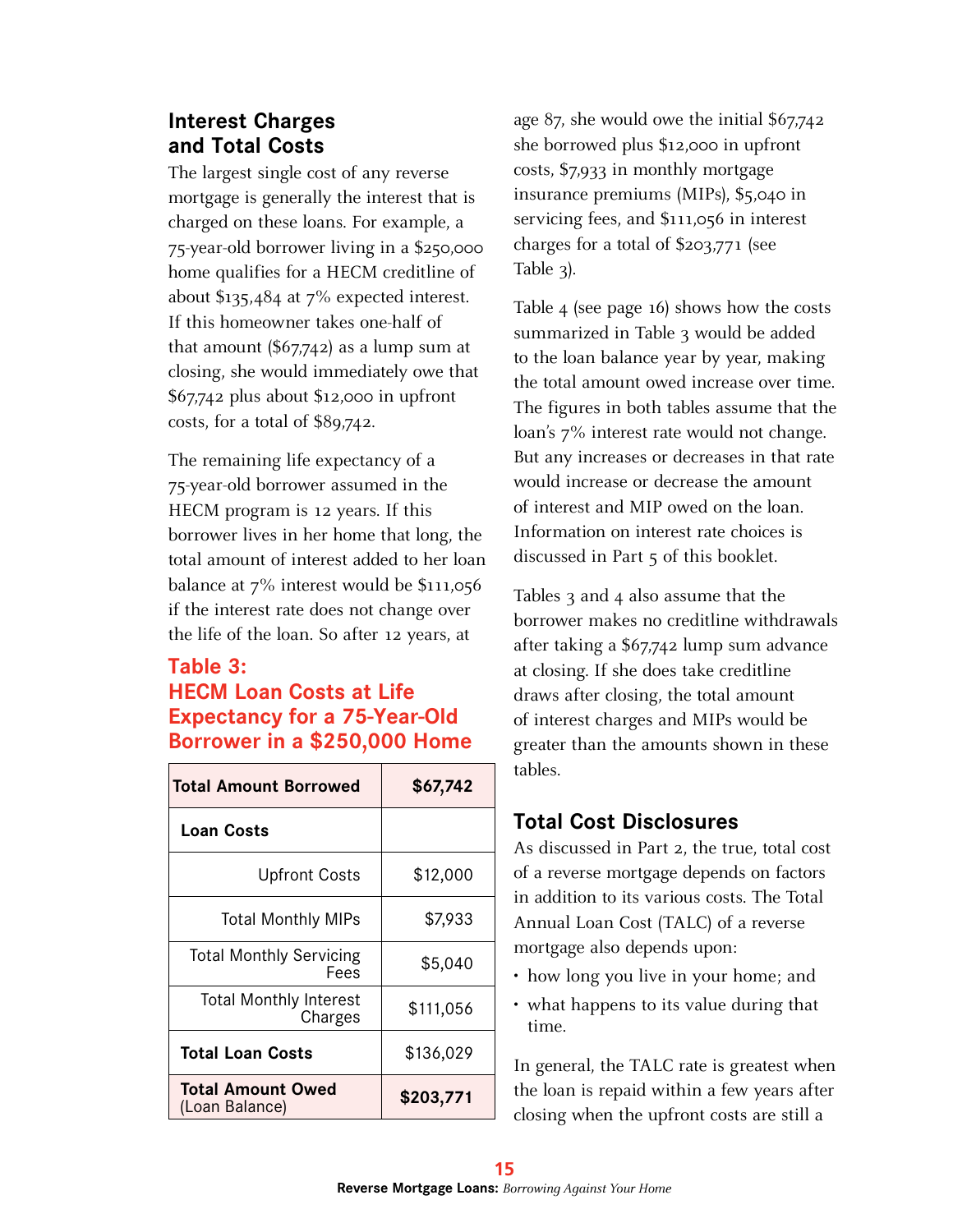large part of the total amount owed. On the other hand, TALC rates are lowest when you live longer than others your age, or when your home's value grows little, or declines. But TALC disclosures also do not address two key considerations for reverse mortgage borrowers:

- the total amount of cash you get from the loan; and
- the amount of equity you get to keep at the end of the loan.

#### **Model Specifications**

In 2000, under a grant from the U.S. Department of Housing and Urban Development, the AARP Foundation's Reverse Mortgage Education Project invited reverse mortgage counselors and lenders to develop a more complete and individually customized standard for measuring reverse mortgage costs and benefits. The result of this joint effort was a set of model specifications for analyzing and comparing reverse mortgages. The specifications are based on a simple way of looking at these loans. All reverse mortgages turn your home equity into three things:

- loan advances paid to you;
- loan costs paid to the lender and others; and
- leftover equity, if any, paid to you or your heirs at the end of the loan.

Because reverse mortgages turn home equity into only these three things, you

| At end<br>of year | <b>Upfront</b><br><b>Fees</b> | <b>Servicing</b><br><b>Fees</b> | <b>Monthly</b><br><b>MIPs</b> | <b>Interest</b><br><b>Charges</b> | <b>Total</b><br><b>Costs</b> |
|-------------------|-------------------------------|---------------------------------|-------------------------------|-----------------------------------|------------------------------|
| $\overline{0}$    | \$12,000                      |                                 |                               |                                   | \$12,000                     |
| 1                 | \$12,000                      | \$420                           | \$414                         | \$5,794                           | \$18,628                     |
| $\overline{2}$    | \$12,000                      | 840                             | 862                           | 12,068                            | 25,770                       |
| 3                 | \$12,000                      | 1,260                           | 1,347                         | 18,860                            | 33,467                       |
| 4                 | \$12,000                      | 1,680                           | 1,872                         | 26,210                            | 41,762                       |
| 5                 | \$12,000                      | 2,100                           | 2,440                         | 34,161                            | 50,701                       |
| 6                 | \$12,000                      | 2,520                           | 3,054                         | 42,759                            | 60,333                       |
| $\overline{7}$    | \$12,000                      | 2,940                           | 3,718                         | 52,055                            | 70,713                       |
| 8                 | \$12,000                      | 3,360                           | 4,436                         | 62,103                            | 81,899                       |
| 9                 | \$12,000                      | 3,780                           | 5,212                         | 72,962                            | 93,954                       |
| 10                | \$12,000                      | 4,200                           | 6,050                         | 84,694                            | 106,944                      |
| 11                | \$12,000                      | 4,620                           | 6,955                         | 97,368                            | 120,943                      |
| 12                | \$12,000                      | 5,040                           | 7,933                         | 111,056                           | 136,029                      |

#### **Table 4: Rising Loan Costs for a 75-Year-Old HECM Borrower Living in a \$250,000 Home**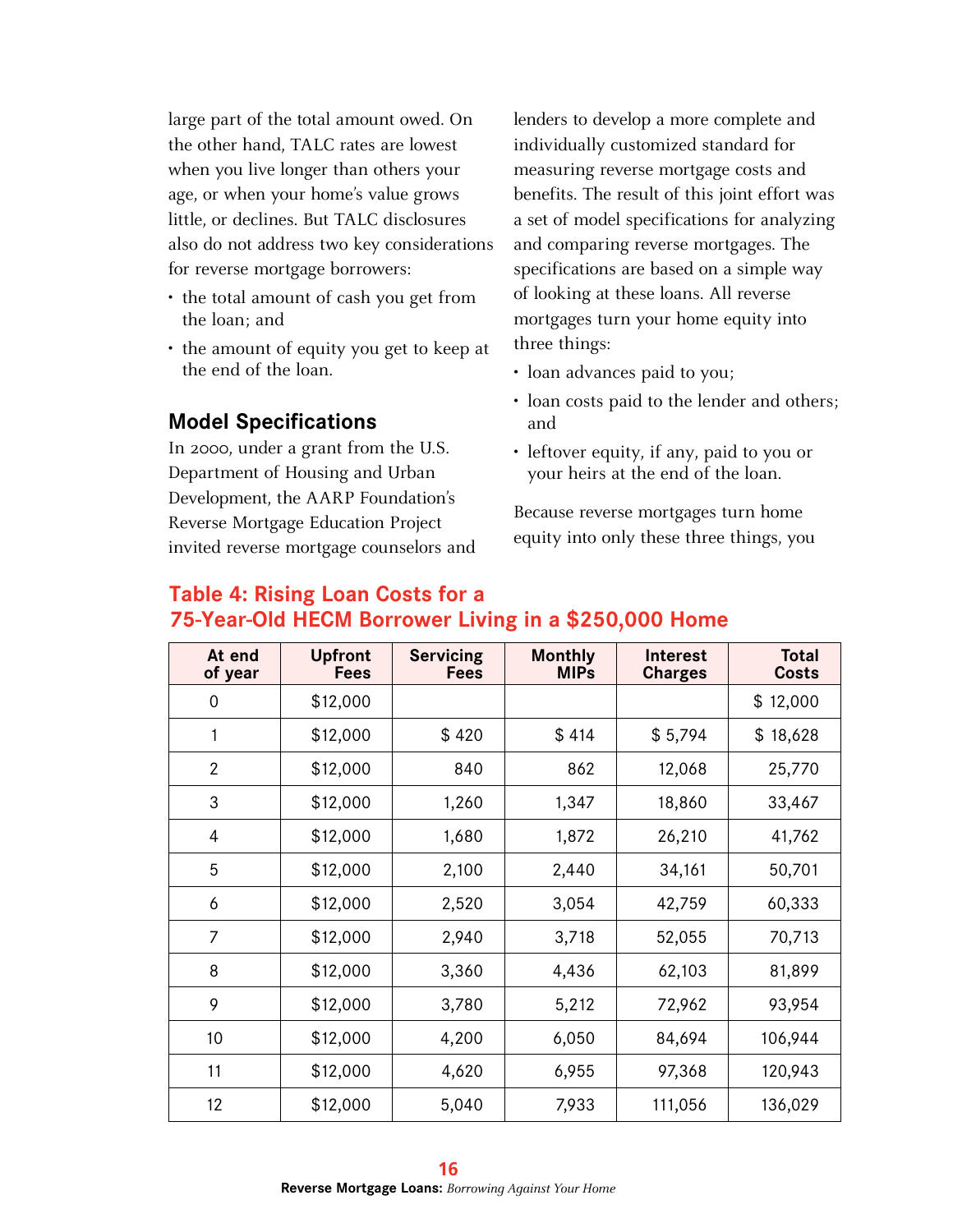can analyze any reverse mortgage by asking three simple questions:

- How much would I get?
- How much would I pay?
- How much would be left at the end of the loan?

At the end of a reverse mortgage, all of your home's value will have been turned into one of these three things: loan advances, loan costs, or leftover equity.

AARP's model specifications provide a set of rules for estimating how much of your home's value will have been turned into each of these three things at various future times. They also estimate a total annual average loan cost for each of these future times.

The specifications permit all of these estimates to be based on the creditline advances and a future interest rate that you select. You can also choose the rate at which you expect your home's value will grow. By varying these factors, you can see how much effect each can have on a loan's total cash advances, total cost, and leftover equity. You need to keep in mind, however, that all of these figures are estimates. The actual figures will depend on:

- the actual creditline advances you select during the loan;
- the actual interest rates charged on the loan; and
- the actual changes in your home's value during the loan.

Information on obtaining loan analyses and comparisons produced by the model specifications is discussed in Part 5 of

this booklet. For a copy of the model specifications, go to **[www.aarp.org/](http://www.aarp.org/revmort) [revmort](http://www.aarp.org/revmort)**, click on "Basics," and then on "Total Costs and Model Specifications." Scroll down to "AARP Resources" for a link to the specifications.

#### **Other Choices**

TALC disclosures and other measures estimate the total cost of a HECM. But only you can determine how much it would be worth to you. And that might depend on other choices that may be available to you.

Part 4 of this booklet discusses other reverse mortgages that may be available to you. It also explores various alternatives to reverse mortgages for you to consider.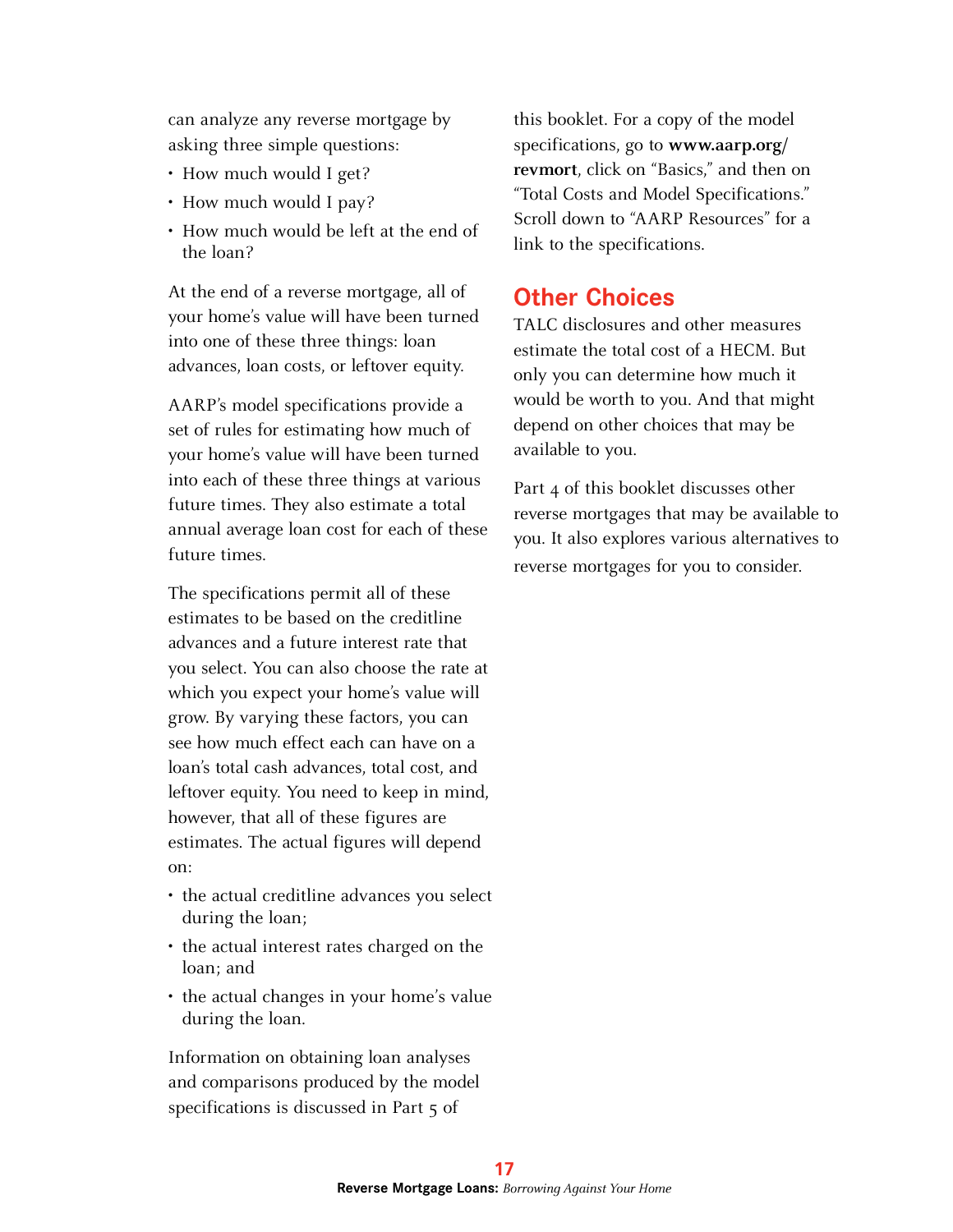## **Part 4: Other Choices**

*A Home Equity Conversion Mortgage (HECM) may be a reasonable choice for you, either now, or at some future time. But until you compare it to your other options, you cannot make an informed decision about it. This section discusses other types of reverse mortgages, and alternatives to reverse mortgages. Seriously considering all your options will help you see more clearly why you prefer some to others. It is also likely to lead you to the decision that best serves your needs.* 

## **Other Reverse Mortgages**

#### **Deferred Payment Loans (DPLs)**

Many local and some state government agencies offer DPLs for repairing or improving your home. This type of public sector reverse mortgage provides a onetime, lump sum advance. No repayment is required for as long as you live in your home.

DPLs aren't available everywhere, and they can be difficult to find, in part because they go by a variety of names and descriptions. Contact your city or county housing department, area agency or county office on aging, or the nearest community action or community development agency. Also contact your state housing finance agency. If these agencies don't offer DPLs, they may know where to find them, or they may offer other low-cost home repair loans with easily affordable monthly payments.

Eligibility criteria vary from program to program. Most are limited to homeowners with low or moderate incomes. Many

place a limit on a home's value, or lend only in defined areas. Some have a minimum borrower age or a disability requirement.

DPLs can be used only for the specific types of repairs or improvements that each program allows. This may limit you to projects that replace or repair basic items such as your roof, wiring, heating, plumbing, floors, stairs, or porches. Many programs will cover improvements in accessibility or energy efficiency. Such modifications may include the installation of ramps, rails, grab bars, storm windows, insulation, or weather-stripping. (Search for "fixing homes" at **www.aarp.org**.)

You may be able to combine a DPL with a HECM loan. To do this, the DPL lender must agree to be repaid after the HECM is repaid. The best thing about DPLs is their very low cost. Generally they have no origination fee, no insurance premium, minimal (if any) closing costs, and very low (or no) interest. If interest is charged, it is often done on a "fixed" basis, that is, the rate never changes. Many DPL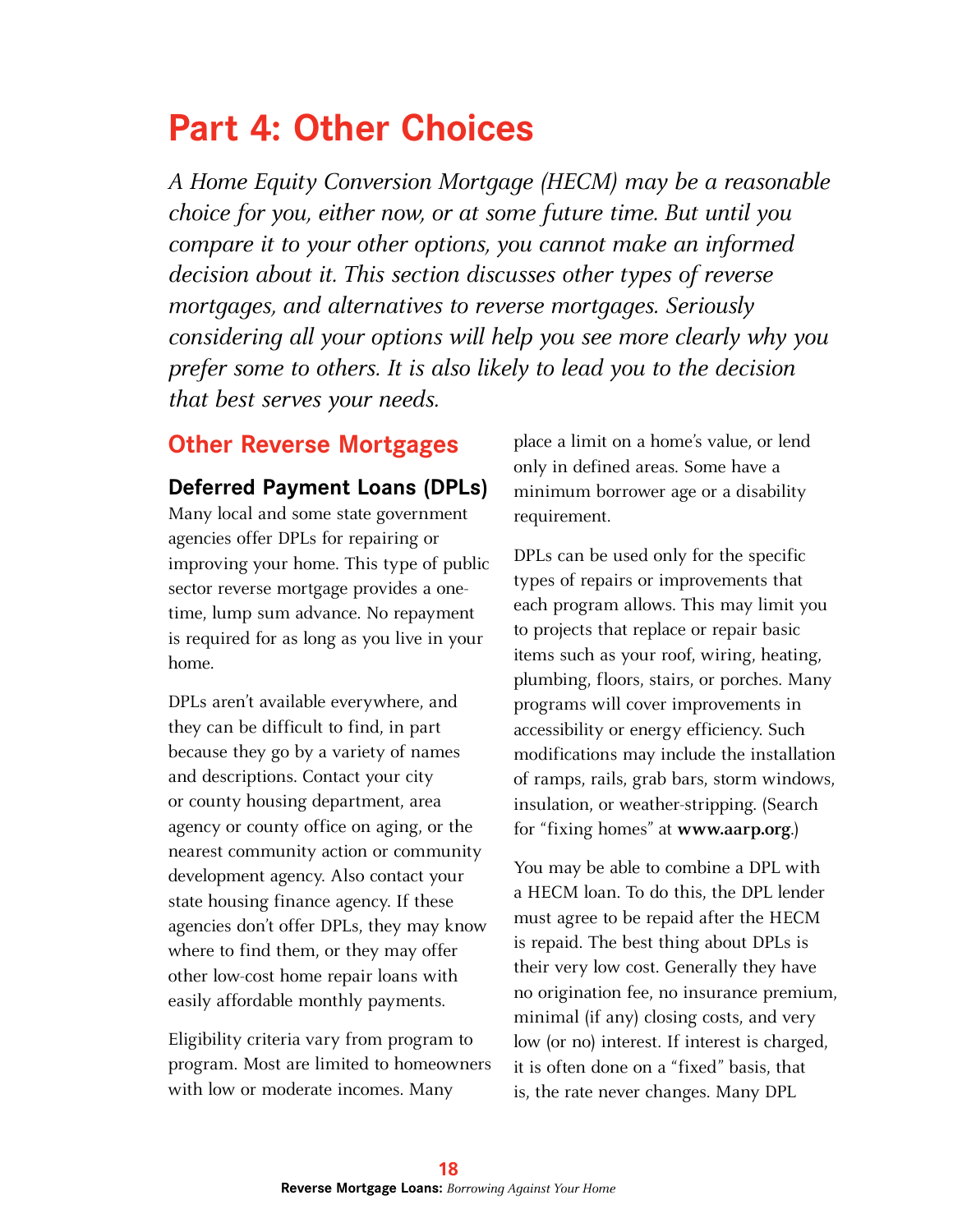programs also charge "simple" rather than "compound" interest. This means that interest is not charged on any of the interest that has been previously added to the loan balance.

Some DPL programs even forgive part or all of the loan if you live in your home for a certain period of time. In other words, you may end up paying nothing back ever. If you can find and qualify for a "forgivable" DPL, you would most likely have more equity left at the end of the loan than you had at the beginning. In any case, a DPL is one of the best bargains you will find.

Even so, you still must be careful dealing with home improvement contractors. Ask the DPL program for help in finding a reliable contractor and developing a sound contract.

## **Property Tax Deferral (PTD)**

Some state and local government agencies offer "property tax deferral" (PTD) loans. This type of public sector reverse mortgage generally provides annual loan advances that can be used only to pay your property taxes. No repayment is required for as long as you live in your home.

According to a 2007 AARP study, some type of PTD program is available in parts or all of the following states: Arizona, California, Colorado, Florida, Georgia, Idaho, Illinois, Iowa, Maine, Maryland, Massachusetts, Michigan, Minnesota, New Hampshire, North Dakota, Oregon, Pennsylvania, South Dakota, Tennessee, Texas, Utah, Virginia, Washington,

Wisconsin, Wyoming, and the District of Columbia.

In some states, PTD is available on a uniform, statewide basis. In many others, it is not available in all areas, or is not the same in all the areas where it is available. Eligibility criteria vary considerably. Most programs have a minimum age of 65 and are limited to homeowners with low or moderate incomes.

If you live in a state listed above, contact the local government agency to which you pay your property taxes. This agency can tell you if the program is available in your area, and what you must do to qualify. It also can give you details on how the program works.

The amount of the annual PTD loan advance is generally limited by the amount of your property tax bill for that year. Some programs limit the annual advance to some part of the tax bill, or to a specific amount.

In the most restrictive programs, the loan can only be used to pay for special assessments.

The total amount you can borrow over the life of a PTD loan is limited in most programs. In other words, you may become ineligible for additional annual loan advances at some point in the future.

PTD programs generally do not permit these loans to be "subordinate" to other loans. So you cannot have a PTD loan and another reverse mortgage at the same time.

Like deferred payment loans, PTD loans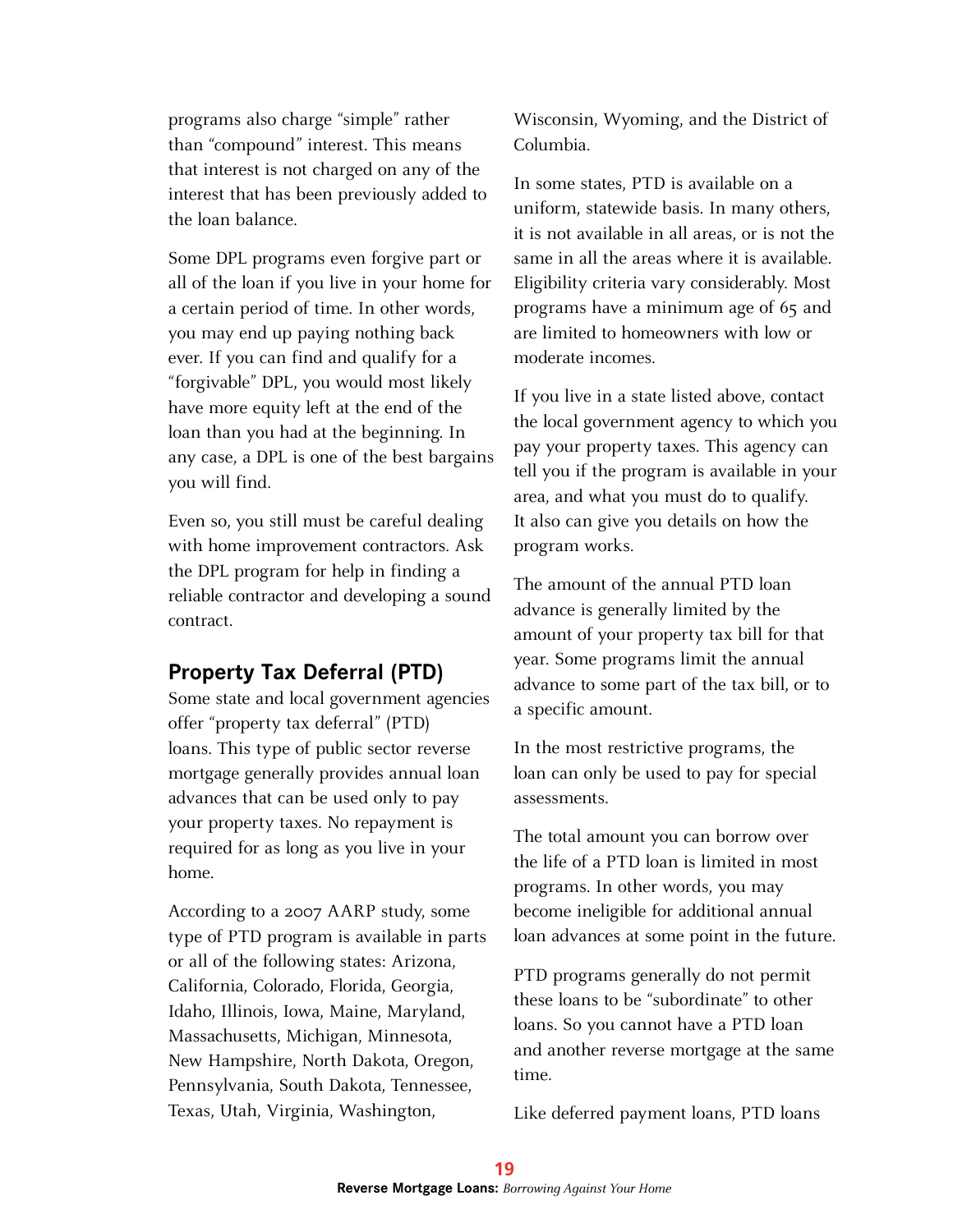generally charge no origination fee, no insurance premium, and minimal, if any, closing costs. The interest rate is usually fixed, but it varies from program to program. In some cases, interest is charged on a simple basis, that is, no "interest on interest."

## **Other Public Loans**

State housing finance agencies in Connecticut and Montana offer specialized reverse mortgage loans. The Connecticut plan is limited to persons who are no longer able to function on their own.

These plans provide limited lump sum advances, plus monthly advances that stop after a fixed period of time. But the loan does not have to be repaid for as long as you live in your home. The cost of these plans is very low, but the benefits are limited as well.

For more information on the Connecticut plan, call 1-860-571-3502. For information on the Montana program call 1-800-761-6264 or 1-406-841-2840.

## **Proprietary Reverse Mortgages**

"Proprietary" reverse mortgages can provide larger loan amounts than the HECM program, but they are generally the most expensive type of reverse mortgage. Private companies develop and back these loans, and decide which lenders may offer them. By contrast, HECMs are backed by the U. S. Government and may be offered by any lender approved by the Federal Housing Administration.

If you live in a home worth a lot more than HUD's home value limit for the HECM program (currently \$417,000), you may qualify for a larger loan amount from a proprietary plan than from a HECM. For example, in order to get a greater loan amount from a leading proprietary plan than from a HECM, a 75-year-old consumer would need to own a home worth more than about \$850,000. A 62-year-couple, on the other hand, would need to own a home worth more than about \$1.1 million to get a larger loan amount from the proprietary plan.

But even if you could get a larger loan amount from a proprietary plan, it might not actually provide you with more in total loan advances than a HECM would provide. As explained earlier, the amount of funds remaining available in a HECM creditline grows larger every month, and may do so at a rate that is greater than the one at which proprietary creditlines grow.

Proprietary creditline funds generally do not grow at all or do so at a fixed rate. But that fixed rate may be less than the rate at which HECM creditlines grow. So an initially smaller HECM creditline may provide more total cash over time than an initially larger creditline that grows at a lower rate.

Compared with HECMs, proprietary reverse mortgages typically offer lower upfront and monthly fees but charge much greater interest rates—as much as three percentage points (3%) greater. So the lower fees on a proprietary plan can be offset by its much higher interest rate, resulting in greater total costs for the proprietary plan.

A new type of proprietary reverse mortgage now being developed by some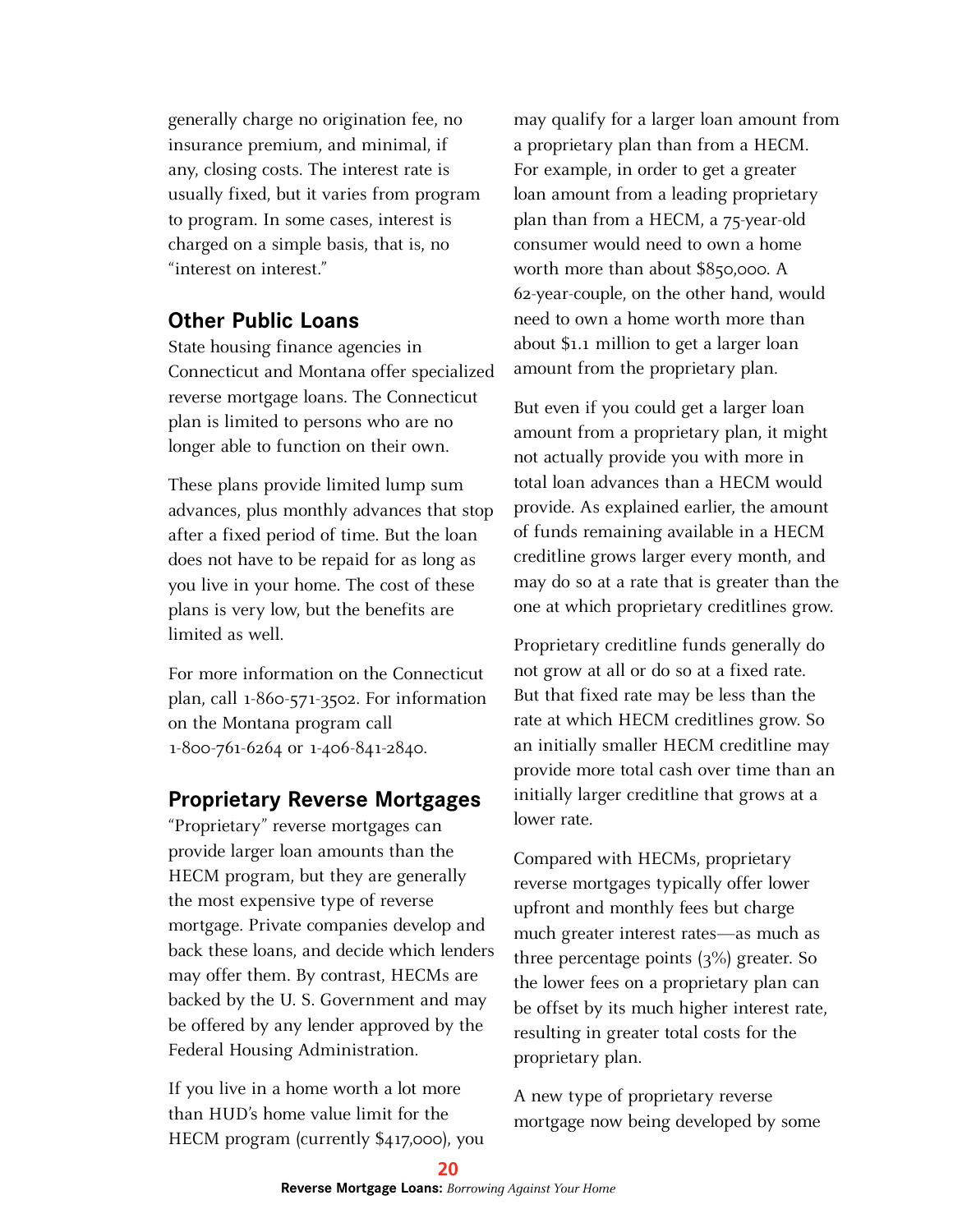credit unions, however, may provide a clearly lower-cost alternative to HECMs. These plans would provide smaller loan amounts than a HECM, but would charge much smaller fees.

The best way to compare a proprietary plan with a HECM is to use a side-byside comparison produced by software that meets the model specifications for analyzing reverse mortgages discussed in Part 3 of this booklet. Information on obtaining these revealing comparisons is presented in Part 5.

## **Alternatives to Reverse Mortgages**

#### **Selling and Moving**

Many homeowners become interested in reverse mortgages as a way to remain living in their present homes. Selling the home and moving elsewhere are generally not very appealing to most reverse mortgage shoppers.

The single best way to evaluate a reverse mortgage, however, is to compare it to what may be your only other viable option: selling your home and using the proceeds to buy or rent a new home. Do you know:

- How much cash you could get by selling your home?
- What it would cost you to buy (and maintain) or rent a new home?
- How much money you could safely earn on any money left over after you buy a new home?

Have you recently looked into buying a less costly home, renting an apartment,

or moving into assisted living or other alternative housing?

Until you have seen and considered other housing options, how do you know that none could be preferable to your current home? Or preferable to a reverse mortgage? For your own peace of mind, you should seriously look into what else might be available. (Search for "housing options" at **www.aarp.org**.)

Most likely you will come to one of two conclusions:

- you may find another housing option that is a lot more attractive than you thought; or
- you may confirm what you were fairly certain of all along: that where you live now is the best place for you to be.

No matter what you conclude, you will have a much better idea of the overall costs and benefits of staying versus moving. That will give you a better sense of what is important to you. And it will then be easier for you to evaluate the comparative costs and benefits of a reverse mortgage.

## **Public Benefits**

Your home is probably the most important investment you have ever made. You've probably spent much of your adult life making monthly payments on a traditional "forward" mortgage. So cashing in on that long-term investment while continuing to live in your home can be an appealing idea.

But most people have also made another kind of long-term investment. They've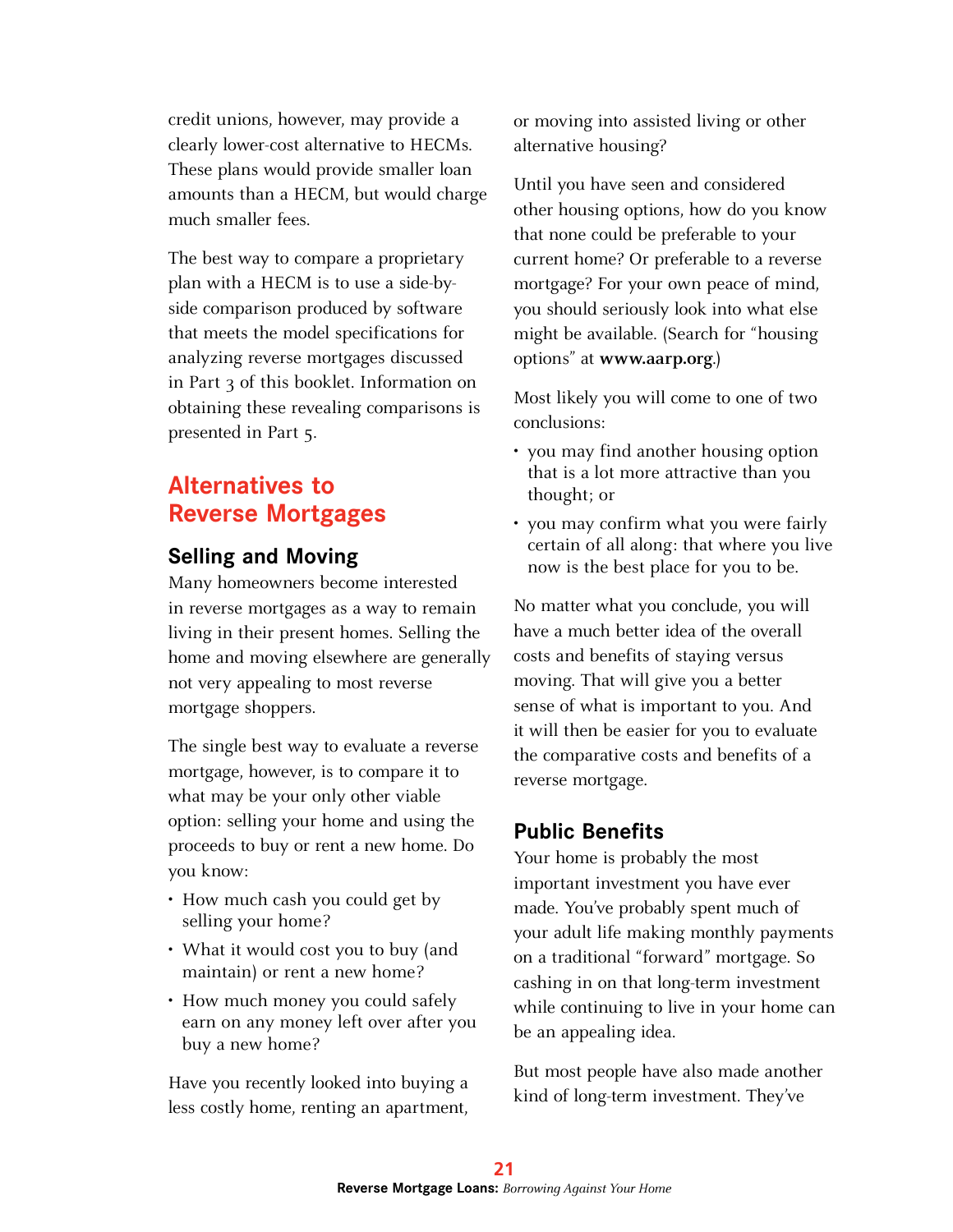paid taxes all of their adult lives, and this has supported a variety of public programs. From time to time, most of us have benefited from some of these programs.

But you can't benefit from a program if you don't know it exists. That's why you should be aware of the major programs for which you may be eligible.

#### **Supplemental Income**

A substantial portion of all Americans aged 65 and over who are eligible for monthly cash benefits from SSI (Supplemental Security Income) are not getting them.

To qualify for this program, your liquid resources (cash and savings) must be less than \$2,000 (\$3,000 for a couple). Certain resources, such as home equity up to \$500,000 (\$750,000 in some states), a small burial fund, or one car usually do not count. Your monthly unearned income in 2008 could not exceed \$657 (\$976 for a couple). But the income limits are greater if you have earned income from a job, or if you live in one of the states providing a supplement to SSI.

If you qualify for SSI, you may be automatically eligible for other public benefits as well. For the latest information, call 1-800-772-1213. On the Internet, go to **<www.ssa.gov>** and search for "SSI."

## **Health Care Costs**

Public benefit programs can also help pay for medical expenses. For the latest information, search for "Medicaid" and

"Medicare prescripton drug coverage" at **www.aarp.org**. You can also call the Medicare Hotline at 1-800-633-4227. When you call, say "Medicaid" or "drug coverage" to get information about these programs.

## **Property Tax Relief**

Most states have one or more property tax relief programs. For information on property tax relief in your state, contact the local agency to which you pay your property taxes, your state department of revenue or taxation, or your nearest area agency on aging.

## **Agencies on Aging**

Your single best source for a wide variety of public benefit programs is your AAA (area agency on aging). Find your AAA by calling 1-800-677-1116 or search online at **<www.eldercare.gov>**.

This agency can help you find programs such as

- energy assistance
- household chore services
- home health care
- prescription drugs
- meal programs
- housing
- transportation, and many others.

#### **Benefits QuickLINK**

This one-stop online public benefits source helps you find low and no-cost programs that can pay for basic expenses, help you stay healthy, and assist older relatives. You fill out a questionnaire to find programs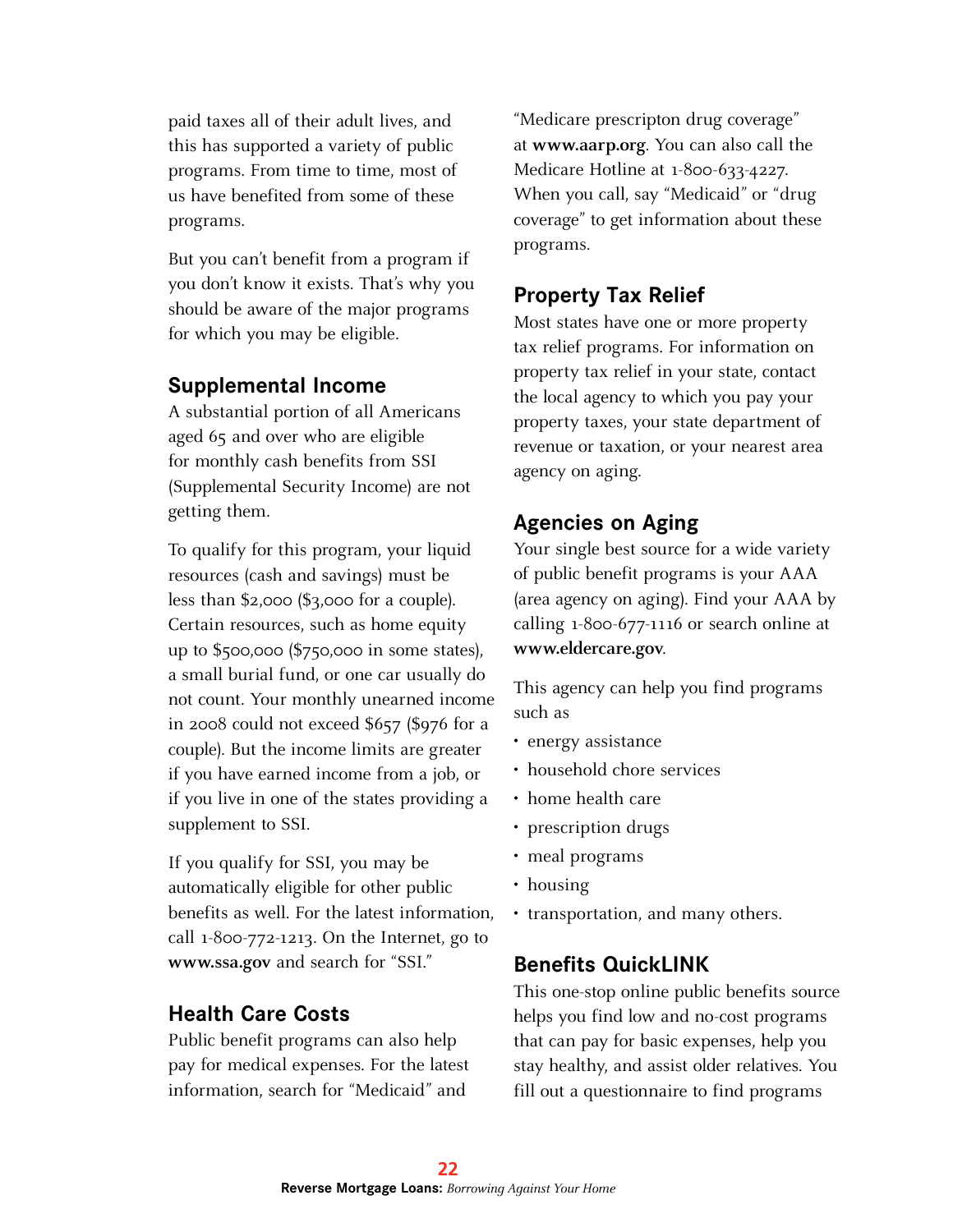for which you may be eligible. You get the contact information you need to learn more about—and apply for—these programs. To use this resource, go to **www.aarp.org/quicklink**.

#### **Postpone or Combine**

Public benefits can make it possible for you to postpone getting a reverse mortgage until a future time. In many cases, that may allow you to get larger future loan dvances because you will be older and your home's value is likely to be greater at that time. And the longer you wait, the less your equity will have been consumed by interest charges.

On the other hand, you can sign up for public benefits and take out a reverse mortgage. If you do, your need for loan advaces will be less than if you were not receiving public benefits. By taking

smaller loan advances, you will have smaller interest charges and preserve more equity for future use.

#### **Cautions**

Just make certain you don't jeopardize any public benefits by getting more cash than you need from a reverse mortgage.

For example, loan proceeds remaining in a checking or savings account at the end of a calendar month are counted as liquid assets by SSI and similar programs. If your total liquid assets exceed SSI limits (currently \$2,000 for a single person, \$3,000 for a couple), you can lose your eligibility. So limit your loan proceeds to what you expect to spend in a given month (*Source: Reverse Mortgages: A Lawyer's Guide*, American Bar Association, 1997, pp. 35-36).

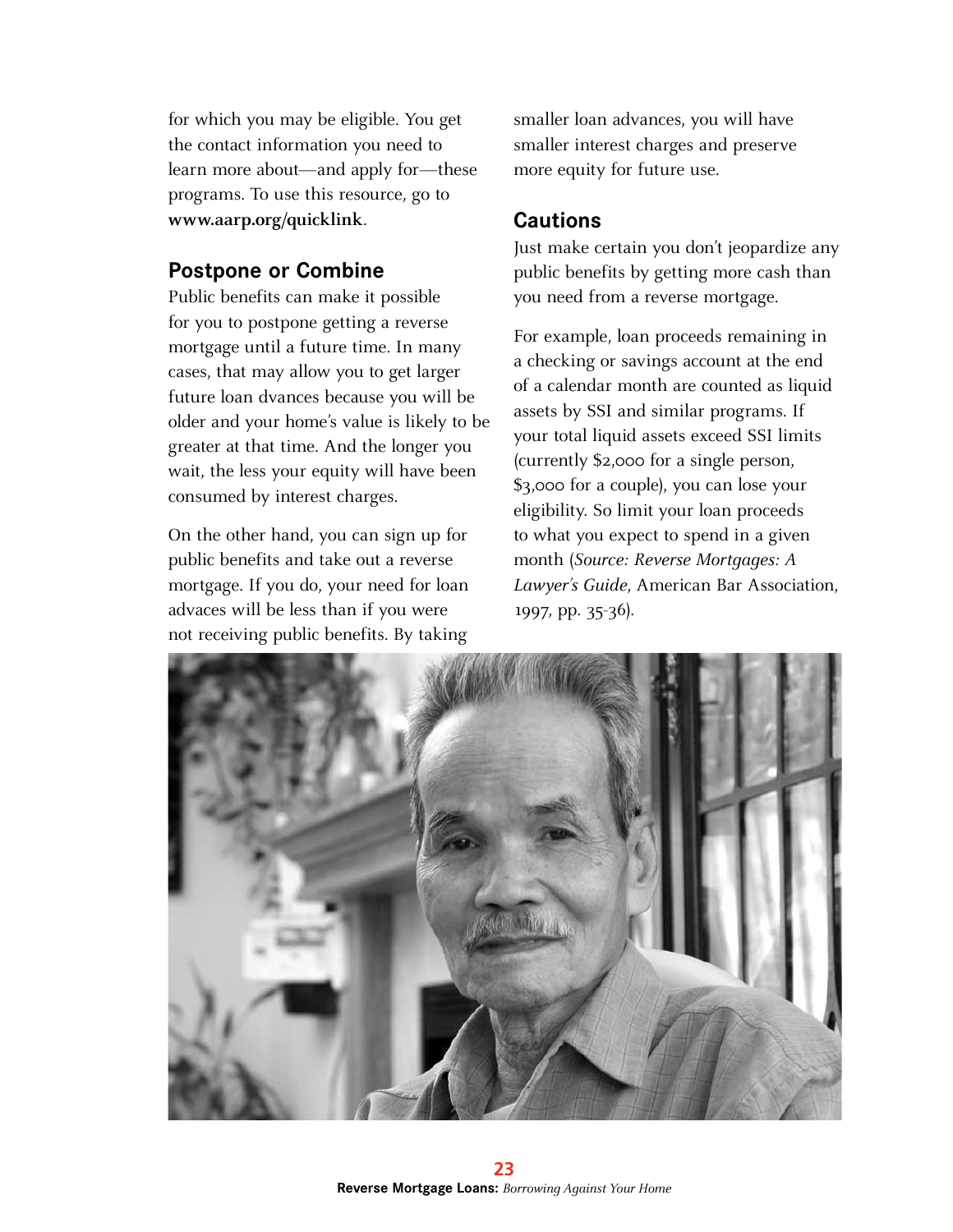## **Part 5: Key Decisions**

*Homeowners seriously considering a reverse mortgage should ask themselves these key questions:* 

- **Who else should I involve in considering this loan?**
- **Which counselor should I choose?**
- **Have I given due consideration to all my choices?**
- **When would be the best time to take out a reverse mortgage?**
- **What interest rate should I select?**
- **Which lender should I choose?**
- **How should I use this loan?**

No one can answer these questions for you. Only you can decide what's right for you and your situation. But you need to consider these decisions carefully, because you will make them one way or another. And it's better to do so by thinking them through.

## **Sharing the Decisions**

Who else should you involve in making your decisions about a reverse mortgage? You may have a trusted friend or advisor who knows your circumstances—or someone who is generally good at figuring things out or discussing them with you. You may even want to invite such people to your discussion with a HUD-approved counseling agency.

On the other hand, you should be cautious of anyone who seems eager for you to get a reverse mortgage. Be especially alert if that person just happens to have ideas about what you might do with your loan proceeds. Watch out in particular for anyone trying to sell you something, or to

get your signature on an agreement to pay them for any purpose.

Remember, we call such people "con men" because they are very good at gaining our confidence and trust. It's sad but true that the stranger being so nice to you may be more interested in your equity than your well-being.

#### **Your Heirs**

You also need to think about the impact of a reverse mortgage on your heirs. A loan with "rising debt and falling equity" means there will be less equity left for your heirs. If you get a lot of cash over many years from the loan, there may be little if any left for them.

Many children of reverse mortgage borrowers are pleased that their parents are able to use their equity and remain living in their homes. Often it is a great relief to these children that their parents are able to take care of their own needs; many even encourage their parents to do so.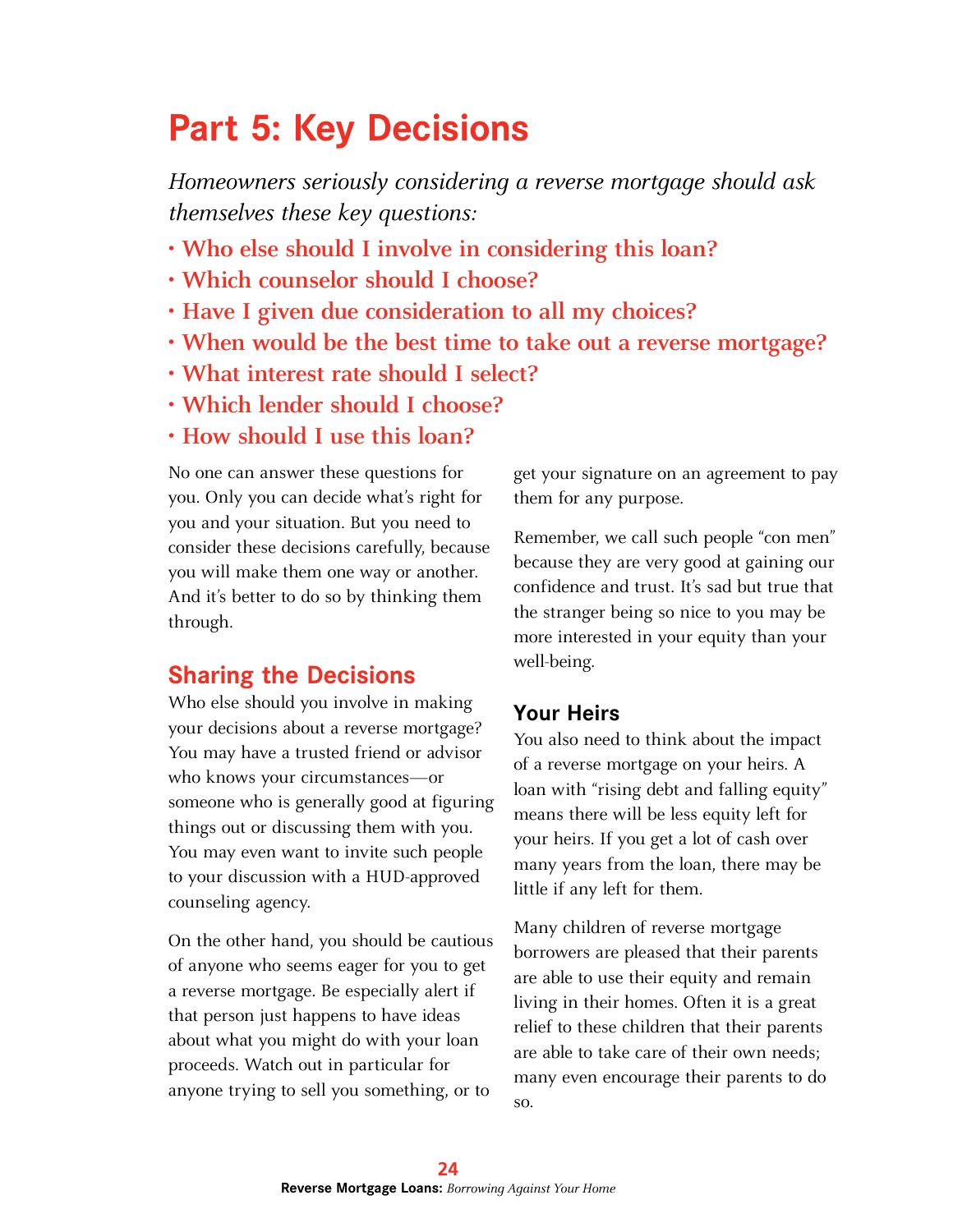Whether or not you decide to discuss this matter with your children or other heirs depends on a variety of personal and family factors. You may value their advice or want to know what they think. Or you may think it best not to discuss it before making a decision, or not to tell them after you have closed a loan.

On the other hand, to avoid future misunderstanding, you may want to make a note of your decision in your will. Whatever you decide, the important thing is to give some thought to your heirs. A reverse mortgage can have a substantial impact on your estate. So you need to think through how you want this to become known to your heirs.

## **Selecting a Counselor**

To be eligible for a federally insured HECM (Home Equity Conversion Mortgage), you must discuss the loan with a counselor employed by a nonprofit or public agency approved by HUD (the U. S. Department of Housing and Urban Development). This counseling can be very helpful. So it can be a good idea even if you are thinking about applying for some other type of reverse mortgage.

HECM counselors provide in-person counseling in their local areas, and counseling by telephone in other areas nationwide. For current information on requesting HECM counseling, go to **[https://entp.hud.gov/idapp/html/](https://entp.hud.gov/idapp/html/hecm_agency_look.cfm) [hecm\\_agency\\_look.cfm](https://entp.hud.gov/idapp/html/hecm_agency_look.cfm)**. This counseling generally takes at least one hour. When provided by telephone, it typically requires two or more calls.

Counseling agencies may charge a fee for HECM counseling, but they must tell you about it before the counseling occurs, and the fee amount must be based on your ability to pay. Agencies cannot turn you away because of your inability to pay, and they cannot refuse to counsel you if you fail to pay. The maximum allowable fee in 2008 is \$125 or the actual cost of providing the counseling, whichever is less. If your counseling agency charges a fee, you can have it paid out of your loan proceeds just like other HECM fees, or you can pay it directly to the counseling agency.

## **Be Prepared**

However you request counseling, prepare for it carefully. If you are interested in a HECM, make certain you are eligible by re-checking the eligibility criteria in Part 3. Use the calculator at **[www.aarp.org/revmort](http://rmc.ibisreverse.com/rmc_pages/rmc_aarp/aarp_index.aspx)** (click on "[Reverse Mortgage Calculator"](http://rmc.ibisreverse.com/rmc_pages/rmc_aarp/aarp_index.aspx)) to see if you can get the amount of cash you need to pay off any current debt on your home, and for other purposes.

Before requesting counseling, thoroughly consider the questions in Part 1 of this booklet and the key decisions discussed in this section. Make a written list of your questions, concerns, and the additional information you need. Include questions about the alternatives discussed in Part 4.

HUD's HECM network counselors use loan analysis and comparison software that meets the model specifications discussed in Part 3. Ask your counselor to send you loan printouts in advance so you can review them before your counseling session, and have them in hand when your counselor explains them.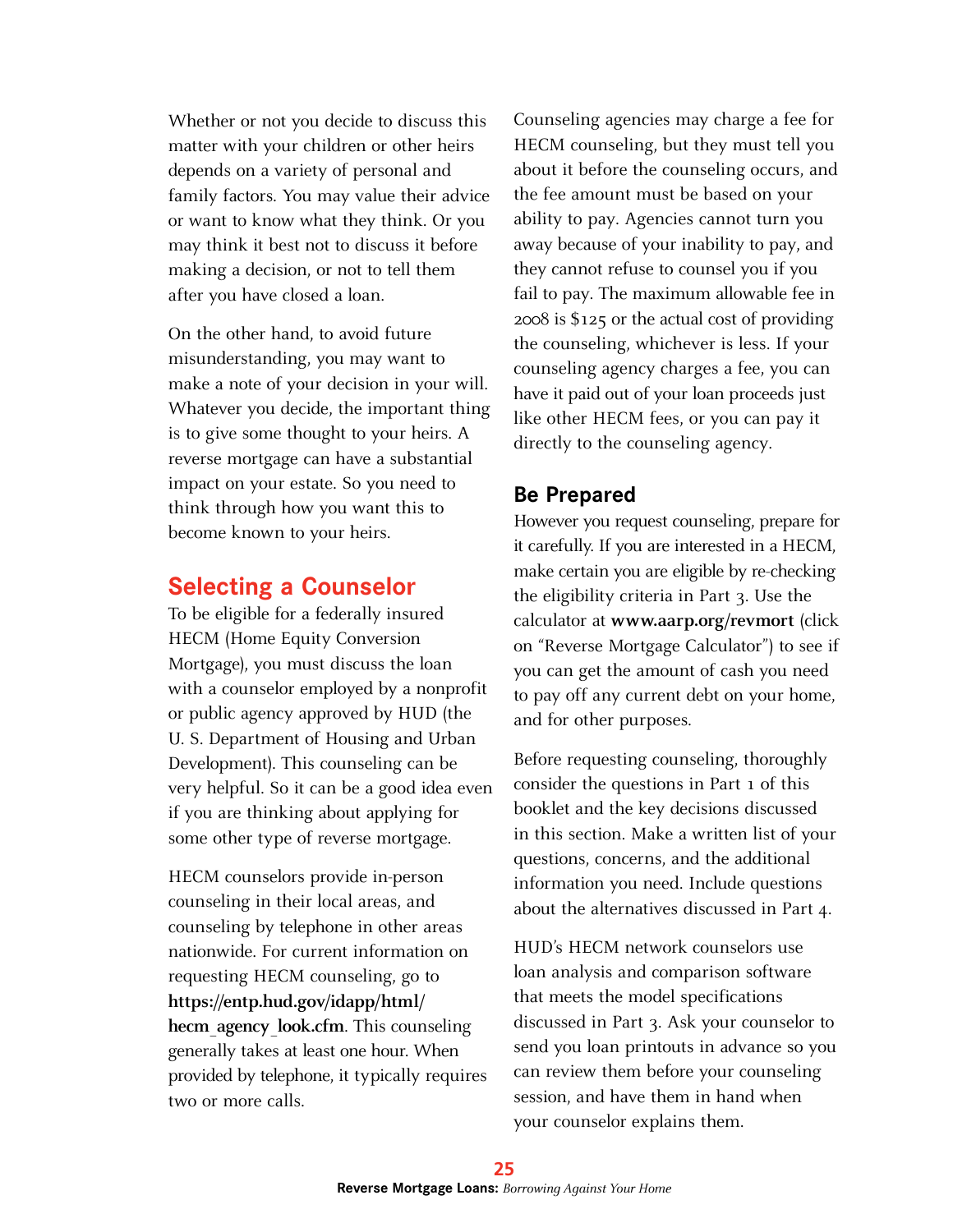## **Considering Alternatives**

Have you carefully considered the main alternatives to a HECM? Have you seriously looked into the other options discussed in Part 4? If not, you should do so before applying for a HECM. Even if you end up getting a HECM, combining it with another option may make more sense than not.

If you can qualify for a home equity loan and easily make the required monthly repayments, this option is generally less costly than a HECM or a proprietary reverse mortgage. But before applying for one of these loans, learn about the potential pitfalls in this market. Search for "home equity loans" and "predatory lenders" at **www.aarp.org**.

If you are considering a proprietary reverse mortgage, you must proceed with caution. Unlike HECMs, these loans are not insured by the federal government.If your home is worth more than \$850,000 (\$1.1 million for couples), you may be able to get larger loan advances than you could get from a HECM. But you may also pay more, and you need to understand how much more these loans may cost.

The best way to compare the costs and benefits of a proprietary plan versus a HECM is to get the side-by-side loan comparisons produced by software that meets AARP's model specifications discussed in Part 3. You can get these comparisons from counselors who belong to HUD's national HECM counseling network, who can be found at **[www.](http://www.hecmresources.org/hecmresources/requests.cfm) [hecmresources.org/hecmresources/](http://www.hecmresources.org/hecmresources/requests.cfm) [requests.cfm](http://www.hecmresources.org/hecmresources/requests.cfm)**.

You can also get these comparisons from some lenders. For the latest information on lenders who can provide these comparisons, go to **[www.aarp.org/](http://www.aarp.org/revmort) [revmort](http://www.aarp.org/revmort)** and click on "Key Decisions," and then on "Selecting a Lender."

## **Selecting a Time**

When would be the best time to take out a reverse mortgage: now or later? In the future, you may be eligible for larger cash advances because you will be older and your home is likely to be worth more. If your home's value is greater than HUD's home value limit (currently \$417,000), that limit is subject to change each January. On the other hand, if interest rates rise, you may not be able get greater loan advances in the future.

Look at Table 1 in Part 3 or use the calculator at **[www.aarp.org/revmort](http://rmc.ibisreverse.com/rmc_pages/rmc_aarp/aarp_index.aspx)** (click on ["Reverse Mortgage Calculator](http://rmc.ibisreverse.com/rmc_pages/rmc_aarp/aarp_index.aspx)") to see how much difference an older age or greater home value could make. The table also shows you how much difference a higher interest rate could make.

Remember, one month after you take out a reverse mortgage your debt will begin growing. Look at Table 4 in Part 3 to see how fast that debt can grow. The longer you postpone taking out a reverse mortgage, the more interest charges you will avoid and the more equity you will most likely have if and when you do decide to become a reverse mortgage borrower.

## **Selecting an Interest Rate**

If you are considering a HECM, you can select an interest rate that is subject to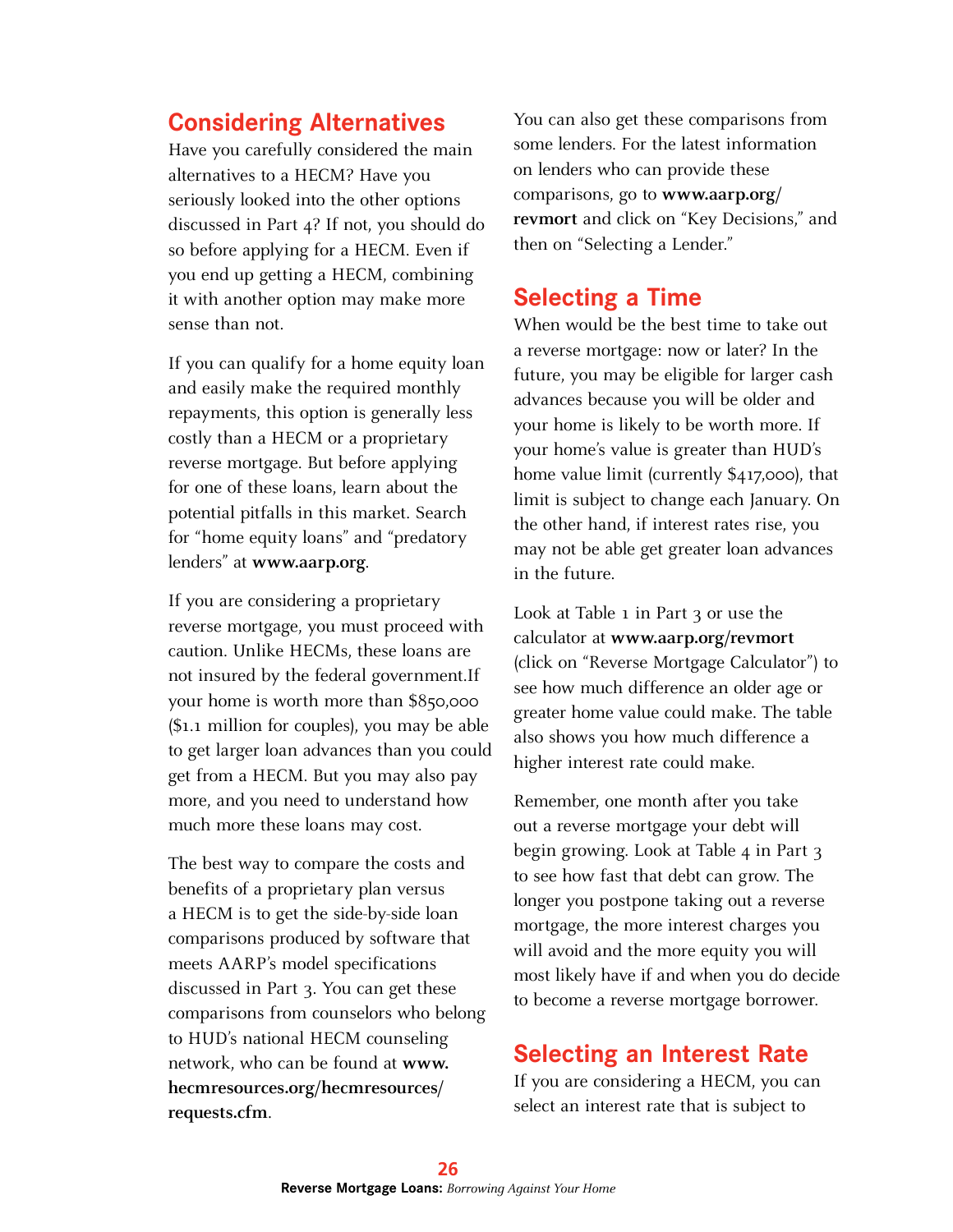change once a month or once a year, or one that remains the same (a "fixed" rate) for the life of the loan.

#### **Fixed Interest Rates**

Fixed rate loans are attractive to most consumers, but fixed rate HECMs may be no bargain for most borrowers, as the interest rate on some of these loans has exceeded 15%.

The only way homeowners could get a realistic fixed rate from these lenders was if they agreed to take 100% of their available loan amount in a single lump sum at closing. But this meant they would be charged interest on the full amount of the largest possible loan advance, and most HECM borrowers have no need for such a large advance. So if they were to agree to a 100% lump sum, they would be paying substantial unnecessary interest charges and—by completely exhausting their loan amounts—losing the creditline growth to which they would otherwise be entitled.

On the other hand, if a borrower needs such a large loan amount, for example, to pay off the current mortgage on a home, a fixed rate HECM of this type would be worth considering.

## **Adjustable Interest Rates**

HECM lenders must offer an interest rate that is subject to change once a year. These "annually-adjustable" HECMs can increase or decrease by the same amount as any increase or decrease in a HUDapproved interest rate index identified in the loan documents. But this rate cannot

change by more than 2 percentage points up or down per year, nor by more than 5 total points over the life of the loan,

HECM lenders may also offer a "monthlyadjustable" rate that may increase or decrease each month by the same rate as any increase or decrease in a HUDapproved interest rate index identified in the loan documents. Although HUD does not require any interest rate caps on these rates, some lenders may provide them.

The index rate indices approved by HUD are the 1-month and 1-year U. S. Constant Maturity Treasury (CMT) rate and the 1-month and 1-year London Interbank Offered Rate (LIBOR), an international index widely used for adjustable rate mortgages in the U. S.

## **Monthly Versus Annually Adjustable**

Monthly adjustable rates are generally lower than annually adjustable rates when based on the same rate index. Lower rates mean larger HECM loan amounts, less growth in the amount you owe, and less growth in your available creditline funds. When interest rates fall, monthly adjustable rates drop sooner and more often than annually adjustable rates. They can also decrease by more than 2 percentage points per year and by more than 5 percentage points over the life of the loan.

The main advantage of annually adjustable HECMs are that when interest rates rise, they increase later and less frequently than monthly adjustable rates. In addition, they cannot increase by more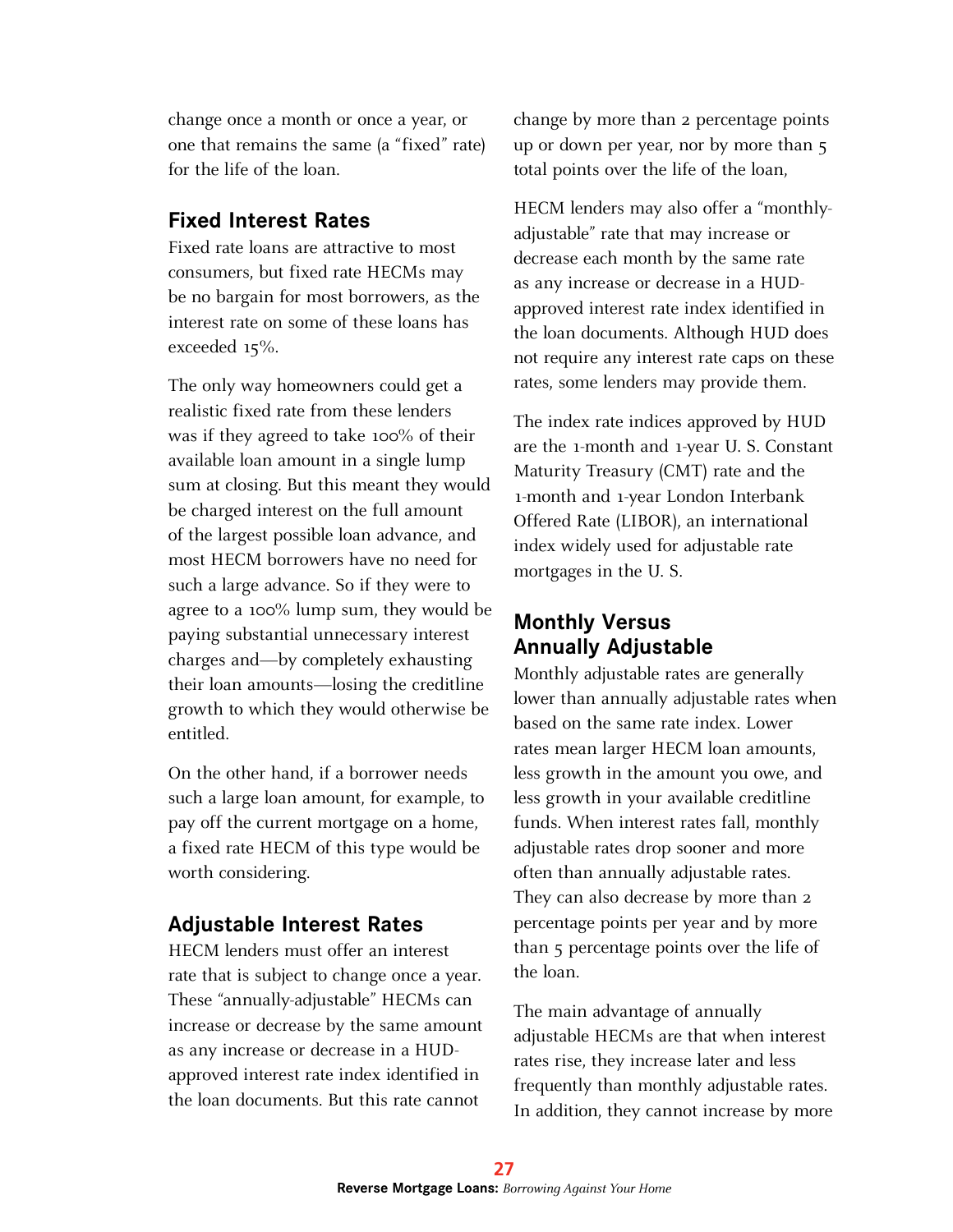than 2 percentage points in any year, and by no more than 5 percentage points over the life of the loan.

To date, most HECM borrowers have selected monthly adjustable rates, no doubt because they prefer the greater loan amounts and the lower initial rate charged on the loan. Some may also believe that rates are unlikely to increase by more than the caps on annually adjustable rates.

Borrowers selecting an annually adjustable rate are generally concerned that rising rates might exceed the annual rate's caps for extended periods. Without the protection of these caps, they fear, their loans balances will grow faster, so there will be a lot less equity for them or their heirs when the loan is over.

## **Selecting a Lender**

The most complete lists of HECM lenders can be found online at **[www.hud.gov/](http://www.hud.gov/ll/code/llslcrit.cfm) [ll/code/llslcrit.cfm](http://www.hud.gov/ll/code/llslcrit.cfm)**. Enter your city or select your state, place a checkmark in the "HECM" box, and click the "SUBMIT" button.

But which lender should you use to get a HECM loan? You need to consider cost, origination services, loan servicing, and a lender's professional commitment to meeting consumer needs.

#### **Cost**

HECM loan costs can vary by a lot from lender to lender, so it pays to shop around before deciding on a lender. Letting lenders know that you are shopping around may also help you get a better deal.

The only HECM costs that lenders do not control are the upfront and monthly mortgage insurance premiums. So you need to find out how much each lender you are considering would charge you for the origination fee, all third-party closing costs, the monthly servicing fee, and—most importantly—the interest rate. Some lenders may say that their interest rate is based on a specific rate index plus a "margin." If they do, ask what the actual interest rate would currently be.

When comparing the cost of loan fees versus interest, keep in mind that the interest rate will apply to your total and growing loan balance for as long as the loan lasts. Ask lenders and your HECM counselor to show you what the impact of different available combinations of loan fees and interest rates would be on the amount you would owe in the future. If you are concerned about rising interest rates on an adjustable rate loan, ask them to show you how much more you would owe if the average rate on your loan would be higher than the rate initially charged on the loan.

## **Origination Services**

The level of service a lender provides may be more difficult to assess than cost is, but service can be important. You will want your loan officer to be knowledgeable, experienced, and respectful.

After reading this booklet, you will be better able to gauge how well a lender knows reverse mortgages. How long a lender has been offering HECMs and in how many places may be particularly important if your loan runs into any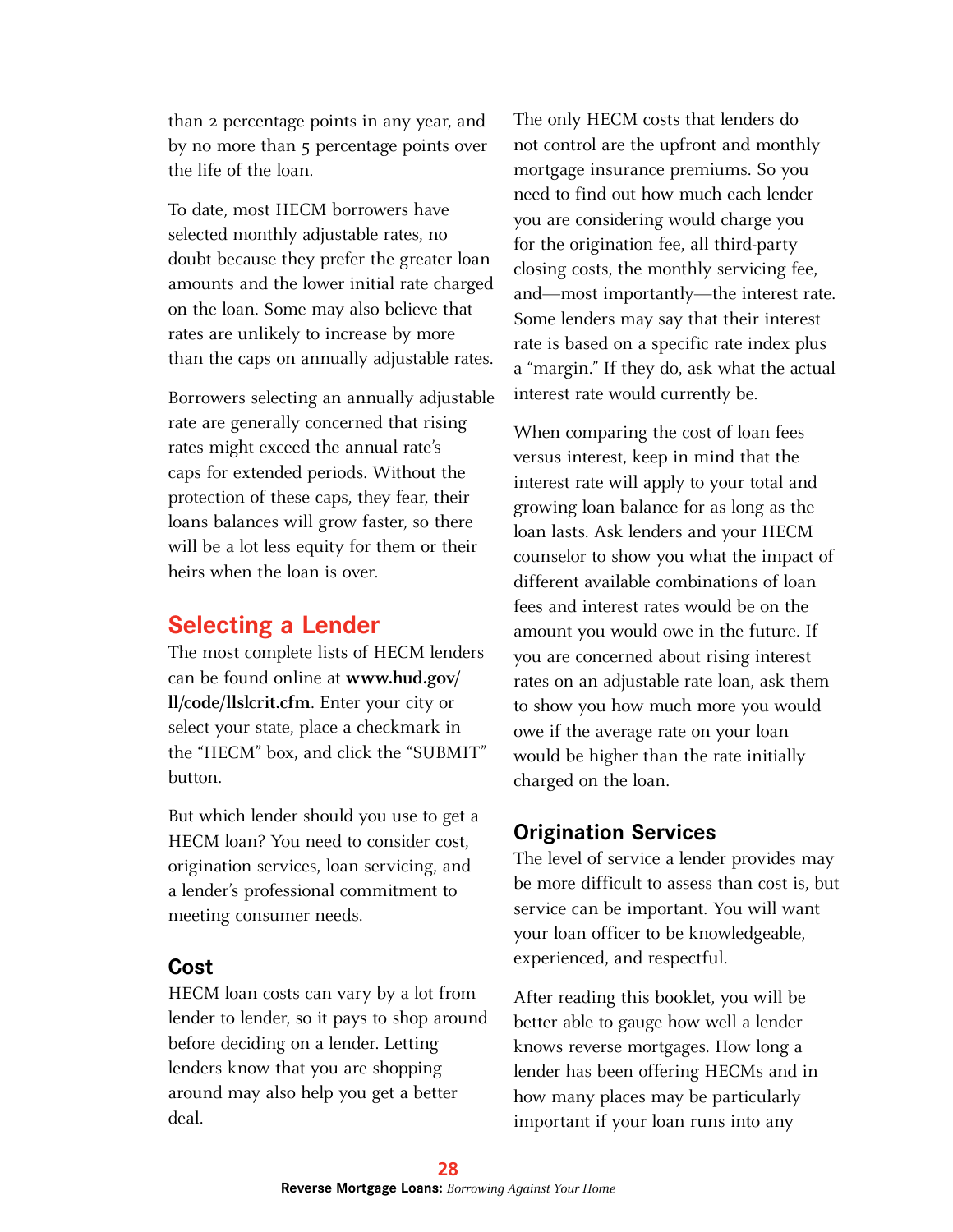unexpected snags. An experienced lender has already encountered most of the issues that can cause problems, and is most likely to have a good working relationship with the nearest HUD office.

You will also want a loan officer who respects your knowledge and preferences and helps you reach your own decisions. Pressure sales tactics are a sure sign that a lender is more concerned about selling you a loan than meeting your needs.

#### **Loan Servicing**

At loan closing, most lenders transfer their loans to another office or company specializing in servicing the loan from that point forward. Ask each lender you are considering: "Who will service my loan after it closes?"

Request a sample of the account statements the servicer would send you. Make certain you fully understand all the information on these statements. In particular, if you are considering a HECM creditline, find out how the servicer would keep you informed about the growing amount of credit a HECM provides (see Part 3).

#### **Professional Commitment**

A commitment to meeting consumer needs can be seen in a lender's professional relationships and consumer information.

For example, members of the National Reverse Mortgage Lenders Association (NRMLA) have developed "best practices" for their industry. For more information, go to **<www.reversemortgage.org>**. If you

don't want to be contacted by a NRMLA lender, however, be sure to state that preference if you request any NRMLA publications.

Lenders committed to the highest standard of consumer information can provide loan analyses and comparisons that meet AARP's model specifications as discussed in Part 3. For the latest information on lenders who can provide this type of consumer information, go to **www.aarp.org/revmort**. But please note that AARP does not endorse any reverse mortgage product or lender.

## **Spending Your Equity**

How much of your available loan amount would you take as a lump sum, as a creditline, or as a monthly advance? For what reasons would you take withdrawals from a HECM creditline?

You need to consider these questions carefully, especially if your home equity is one of your few financial assets. Very simply, the more equity you use now, the less will be left in the future. If you spend all your equity too soon, it may become financially difficult for you to remain living in your home.

For example, if you have to move due to disability or failing health, you would need to pay for the cost of moving, future living expenses, and possibly assisted living or other types of care. So the amount of equity remaining at the end of your loan could be vitally important to you.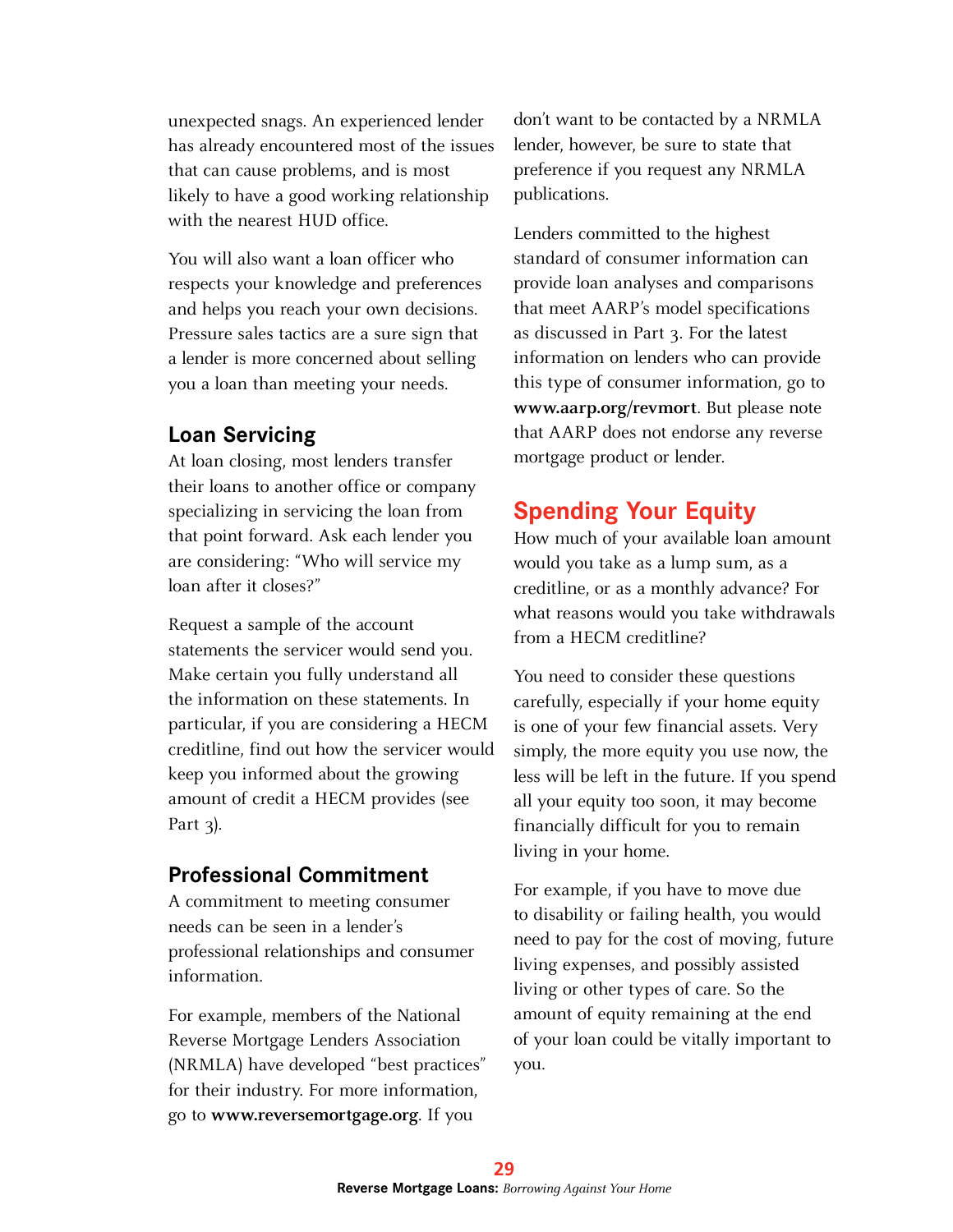## **Leftover Estimates**

HECM counselors and lenders can estimate how much equity would be left at various future times based on assumptions about future interest rates, your loan advances, and about changes in your home's value.

These estimates generally assume that your home would be sold to repay the loan. So they deduct the estimated cost of selling your home from your remaining equity.

Then it's a simple calculation: If the estimated net sale proceeds are greater than your estimated debt, you (or your heirs) would get the difference in a lump sum of cash. If at any point your rising debt catches up to your home's value, then there would be no equity left.

#### **Realistic Estimates**

Unless your counselor or lender uses computer software based on AARP's model specifications discussed in Part 3, the leftover estimates they provide may have serious shortcomings.

Most reverse mortgage borrowers select a creditline. The amount of leftover equity at the end of a creditline loan depends primarily on the size and timing of the cash advances a borrower requests during the loan.

Computer software based on the model specifications lets you enter the creditline draws that you expect to make. This gives you a more accurate estimate of the equity that would remain if your loan were to end at various points in the future. Other

loan software may not permit you to see how your expected creditline draws would affect your remaining equity.

Other loan software may also assume that the initial interest rate charged on your loan will never change. But that may be unlikely after a time of relatively low interest rates over the past several years. So this assumption may overestimate your future leftover equity.

Software based on the model specifications lets you select the interest rate used to estimate your leftover equity. So you can choose a higher rate than the one that is initially charged on your loan.

By varying these factors, you can see how much effect each can have on your leftover equity. You should remember, however, that all of these figures are estimates. The actual figures will depend on:

- the actual creditline advances you select during the loan;
- the actual interest rates charged on the loan; and
- the actual changes in your home's value during the loan.

#### **Creditline Growth**

Most HECM borrowers put all of their available cash into a creditline. So it's important to be able to see how creditline withdrawals affect the growing amount of credit available from a HECM.

The [calculator](http://rmc.ibisreverse.com/rmc_pages/rmc_aarp/aarp_index.aspx) at **[www.aarp.org/](http://rmc.ibisreverse.com/rmc_pages/rmc_aarp/aarp_index.aspx) [revmort](http://rmc.ibisreverse.com/rmc_pages/rmc_aarp/aarp_index.aspx)** (click on ["Reverse Mortgage](http://rmc.ibisreverse.com/rmc_pages/rmc_aarp/aarp_index.aspx)  [Calculator](http://rmc.ibisreverse.com/rmc_pages/rmc_aarp/aarp_index.aspx)") can show you the effect of various creditline withdrawal patterns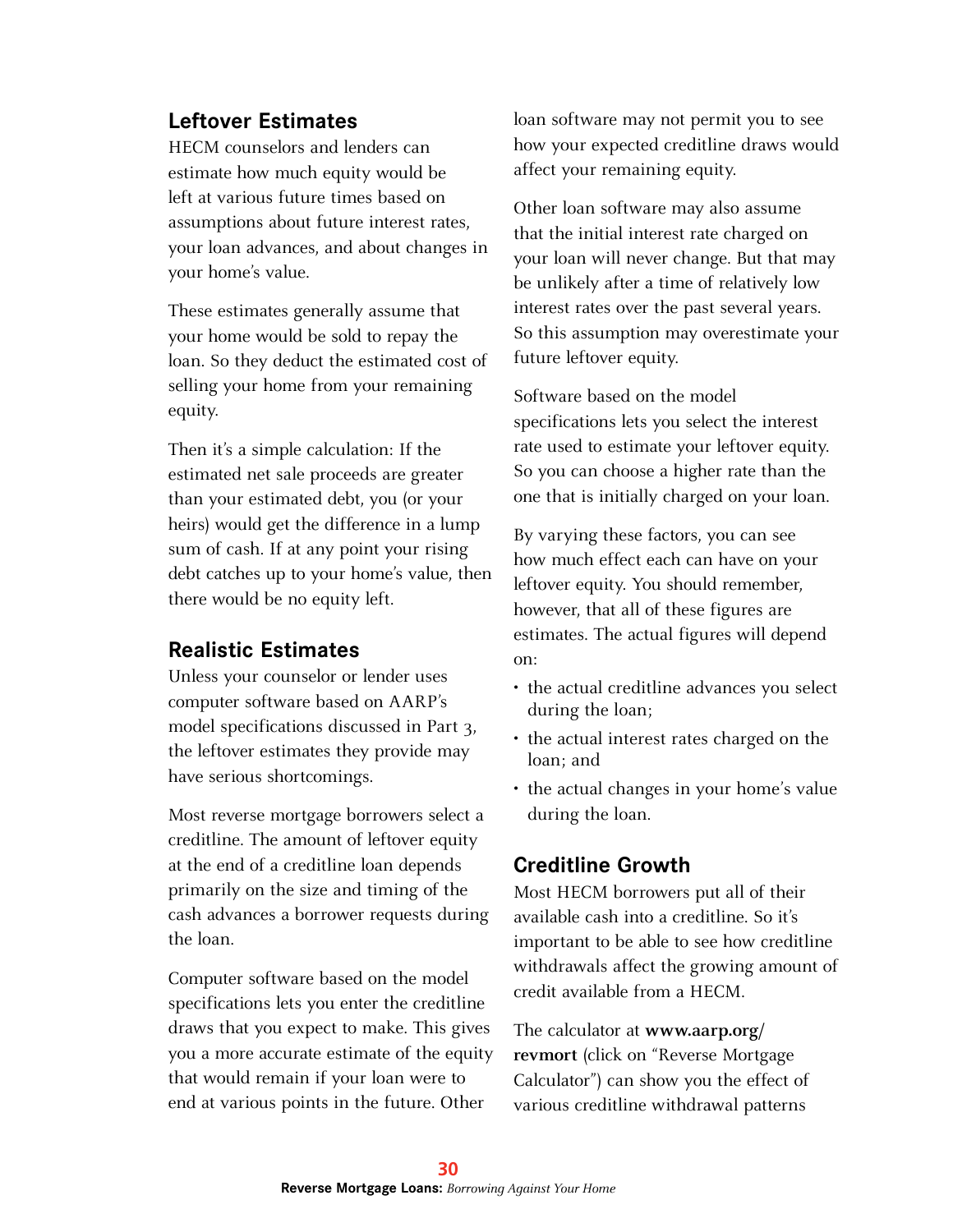on a year-by-year basis. To see them, run the calculator and then on the "Loan Calculator Estimates" page click on the "Creditline" button toward the bottom of the page, and follow the instructions.

Computer software based on AARP's model specifications discussed in Part 3 can also show the effect of different creditline withdrawals on your future loan balance, total amount owed, and total annual average loan cost.

If you take a HECM creditline, keep an eye on its growth. Being aware of how much cash remains in your creditline and the rate at which it is growing will help you make decisions about making cash withdrawals.

Remember, you can control the amount of credit that remains in your account. The less cash you take out now, the more will remain for later. It doesn't make much sense to set up a creditline and then not use it. But you should also avoid using too much too soon if you can.

For example, if you spend all the cash in your creditline, will you still be able to pay your property taxes and homeowner's insurance? If you fail to make these payments, and there is no cash left in your creditline, a HECM lender can foreclose on your loan. Just like with a forward mortgage, if you do not pay your property taxes and insurance, you could lose your home.

So be certain to leave enough cash in your creditline to pay your taxes and insurance if you do not have other funds available for this purpose.

## **Investing**

Investing the money you get from a reverse mortgage is not wise. It is extremely unlikely that you could safely earn more from an investment than the loan would cost. Besides, the funds you do not spend from a HECM creditline grow larger at a greater rate than you could safely earn.

## **Careful Spending**

Be wary of anyone who wants to sell you something, and suggests a reverse mortgage as a way to pay for it. Be especially wary if

- you do not fully understand what they are selling; or
- you are not certain that you need what they are selling.

Remember that the total cost to you equals the cost of what they are selling plus the cost of the reverse mortgage. If you conclude that you do need what they are selling, be sure to shop around before making a decision. You are under no obligation to buy goods or services from the party that suggested you borrow against your home to pay for them.

For example, if an insurance agent tries to sell you an annuity by way of reverse mortgage financing, be sure to check out all the cautions about these types of arrangements on the "Spending Your Equity" page at **www.aarp.org/revmort**.

## **Refinancing**

After you get a reverse mortgage, sometime in the future you may be able to increase the loan funds available to you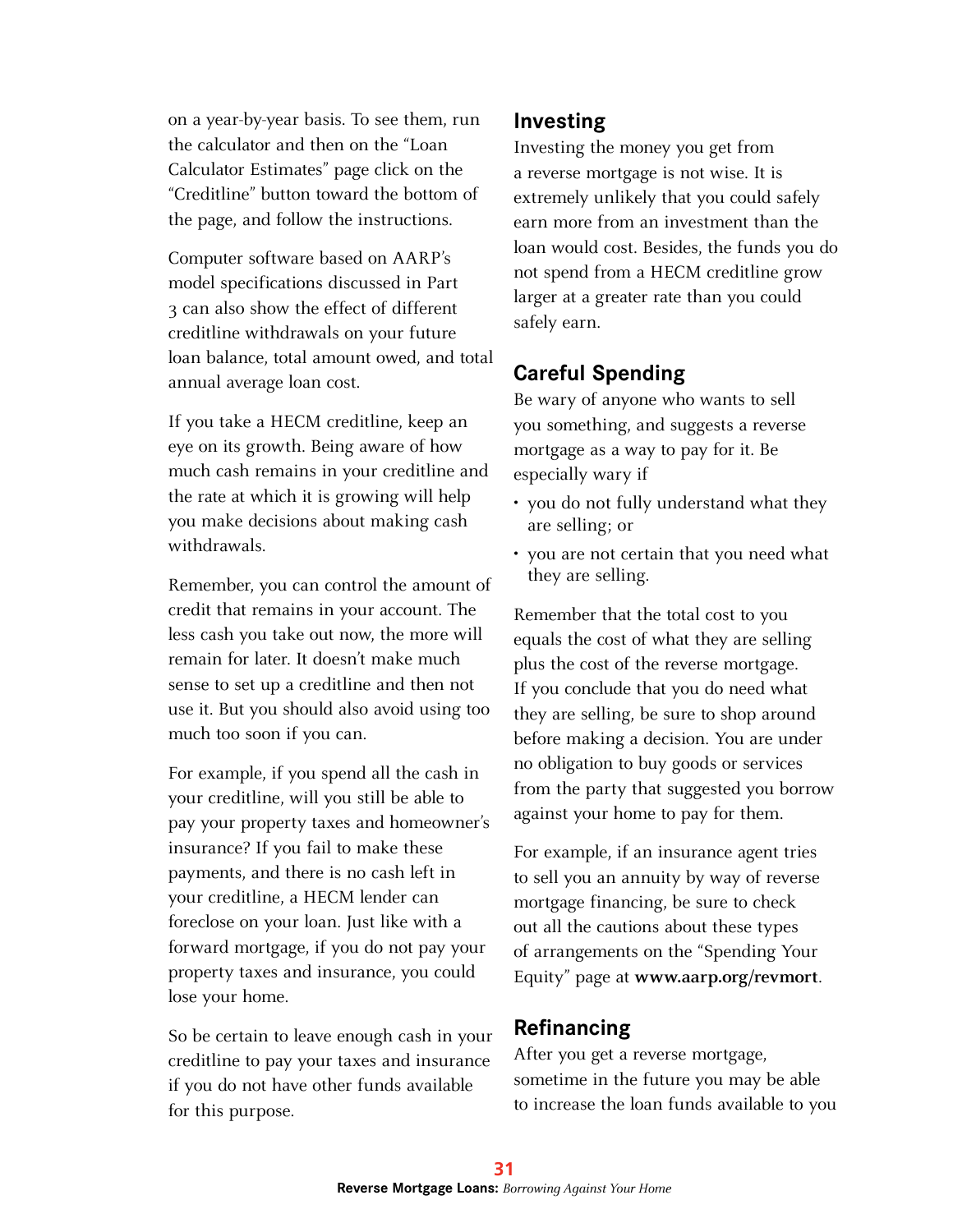by refinancing the loan. Large increases in your home's value, increases in HUD's home value limit (currently \$417,000), or lower interest rates could make this possible.

When you refinance a HECM, lenders are required to show you the total cost of refinancing, and compare it to the increase in available loan funds that a refinance would provide.

This comparison makes it easy for you to see the total costs that would be added to the amount you owe versus the additional loan funds that would become available to you. If you need help understanding the comparison, HECM counselors can explain it to you.

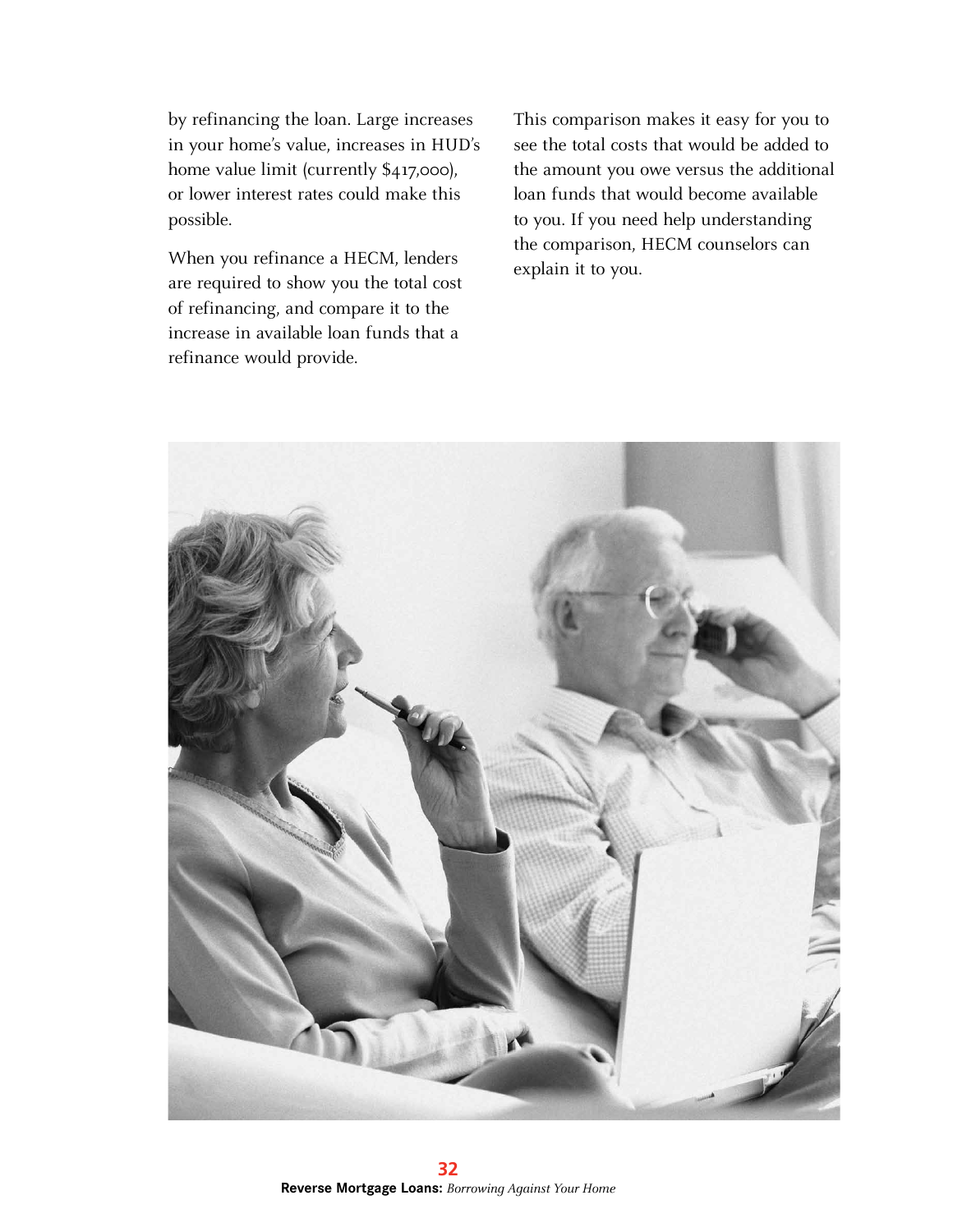## **Glossary**

#### **acceleration clause**

the part of a contract that defines when a loan may be declared due and payable

#### **adjustable rate**

an interest rate that changes, based on changes in a published market-rate index

#### **appraisal**

an estimate of a home's market value

**appreciation** an increase in a home's value

#### **Area Agency on Aging (AAA)**

a local or regional nonprofit organization providing information on services and programs for older adults

#### **cap**

a limitation on the amount by which an adjustable interest rate may change during a specified time period

#### **closing**

a meeting at which legal documents are signed to "close the deal" on a mortgage; the time at which a mortgage begins

#### **CMT rate**

the Constant Maturity Treasury rate, used as an interest rate index in the HECM program

#### **condemnation**

a court action adjudging a property to be unfit for use, or converting a private property to public use under the right of eminent domain

#### **creditline**

a credit account that permits a borrower to control the timing and amount of the

loan advances; also known as a "line-ofcredit"

#### **current interest rate**

the interest rate currently being charged on a loan

#### **deferred payment loans (DPLs)**

reverse mortgages providing lump sums for repairing or improving homes, usually offered by state or local governments

#### **depreciation**

a decrease in the value of a home

#### **eminent domain**

the right of a government to take private property for public use, for example, to build a highway

#### **expected interest rate**

in the HECM program, the interest rate used to determine a borrower's loan advances

#### **Fannie Mae**

a private company that buys and sells mortgages; a government-sponsored entity that operates under the general oversight of the federal government

#### **Federal Housing Administration (FHA)**

the part of HUD (the U.S. Department of Housing and Urban Development) that insures HECM loans

#### **federally insured reverse mortgage**

a Home Equity Conversion Mortgage (HECM) (see below)

#### **home equity**

the value of a home, minus any debt against it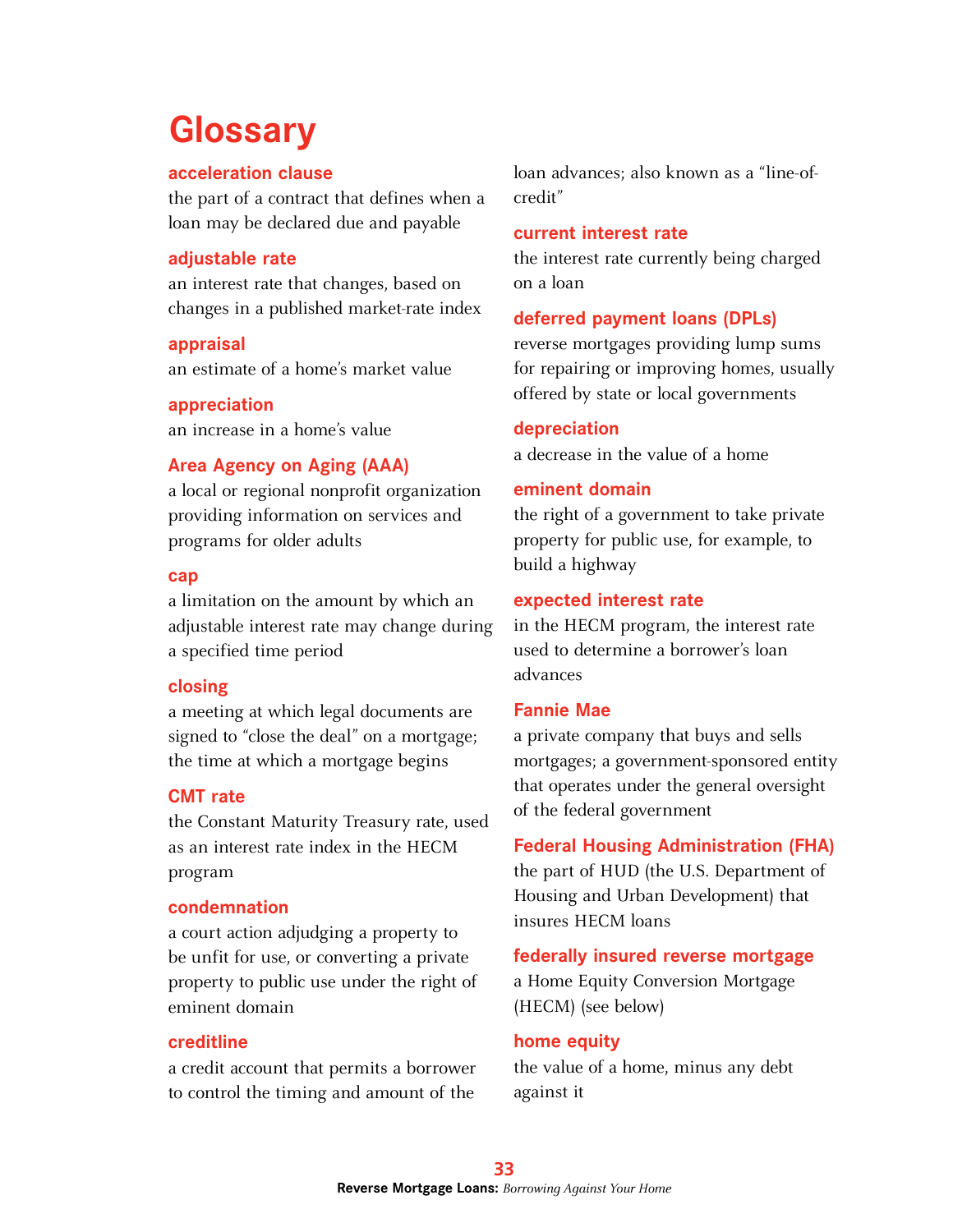#### **home equity conversion**

turning home equity into cash without having to leave your home or make regular loan repayments

#### **Home Equity Conversion Mortgage (HECM)**

the only reverse mortgage program insured by the Federal Housing Administration (see Part 3)

#### **home value limit**

in the HECM program, the largest home value that can be used to determine a borrower's loan advance amounts

#### **initial interest rate**

the interest rate that is first charged on a loan beginning at closing

#### **leftover equity**

the net proceeds from selling a home, minus the total amount of debt owed against it

#### **LIBOR**

the London Interbank Offered Rate, used as an interest rate index in the HECM program

#### **loan advances**

payments made to a borrower, or to another party on behalf of a borrower

#### **loan balance**

the amount owed, including principal and interest; generally capped (limited) in a reverse mortgage by a non-recourse limit

#### **lump sum**

a single loan advance at closing

#### **margin**

in the HECM program, the amount added to an interest rate index to determine the initial, current, and expected interest rates

#### **maturity**

when a loan becomes due and payable

#### **model specifications**

a detailed set of rules for analyzing and comparing reverse mortgages (see Part 3)

#### **mortgage**

a legal document making a home available to a lender to satisfy a debt

#### **non-recourse mortgage**

a home loan in which a lender generally may look only to the value of the home for repayment

#### **origination**

the overall administrative process of setting up a mortgage, including the preparation of documents

#### **property tax deferral (PTD)**

reverse mortgages providing annual loan advances for paying property taxes, usually offered by state or local governments

#### **proprietary reverse mortgage**

a reverse mortgage product owned by a private company

#### **reverse mortgage**

a non-recourse loan against home equity providing cash advances to a borrower and requiring no repayment until a future time

#### **right of rescission**

a borrower's right to cancel a home loan within three business days of closing

#### **servicing**

performing administrative functions on a loan after closing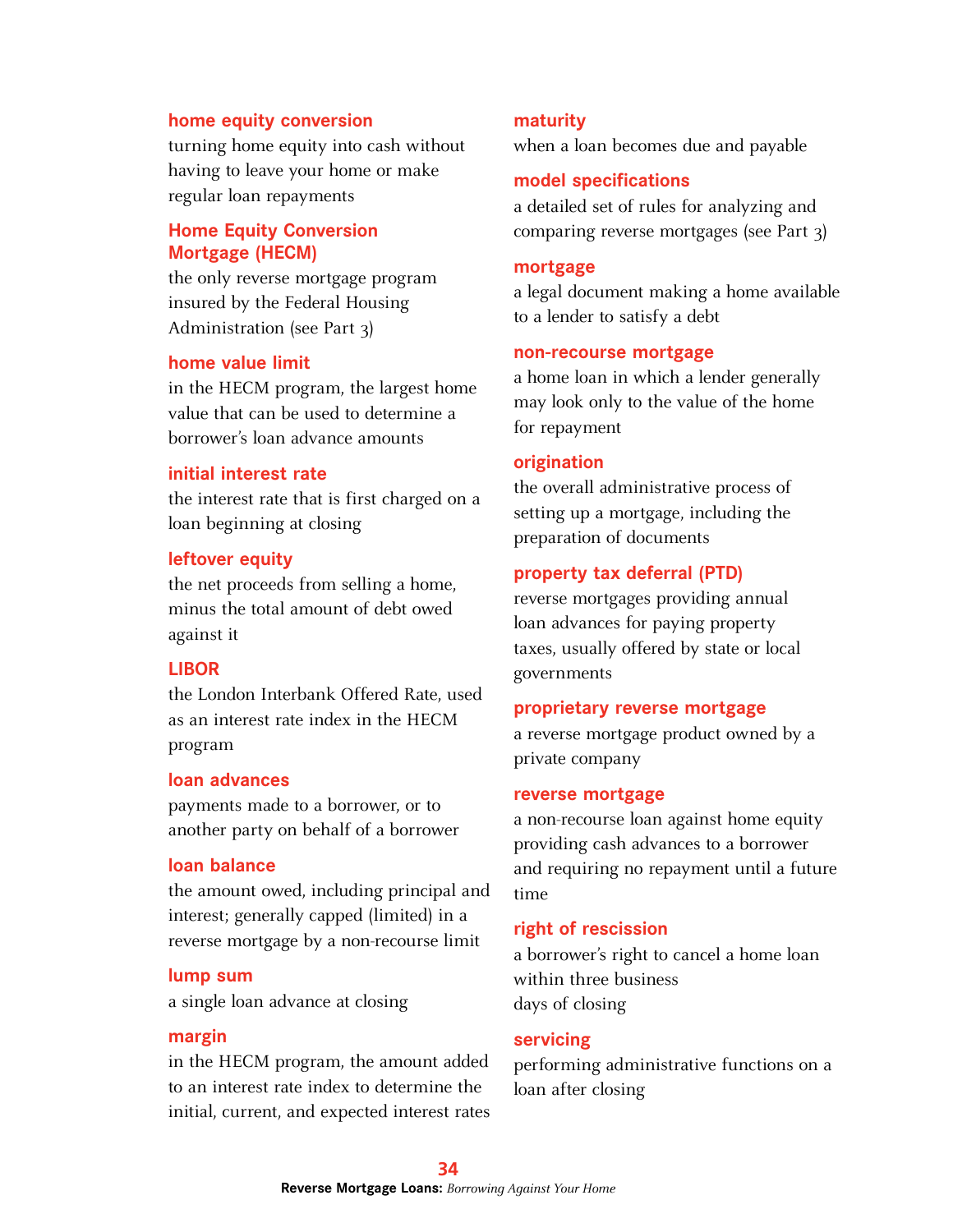#### **Supplemental Security Income (SSI)**

a federal program providing monthly cash benefits to low-income persons aged 65+, blind, or disabled

#### **tenure advances**

fixed monthly loan advances for as long as a borrower lives in a home

#### **term advances**

fixed monthly loan advances for a specific period of time

#### **Total Annual Loan Cost (TALC) rate**

the projected annual average cost of a reverse mortgage including all itemized costs

#### **More Information Online**

To get the latest information on reverse mortgages, visit AARP's website at **www. aarp.org/revmort**. There you will find more details and more up-to-date coverage of the topics presented in this booklet.

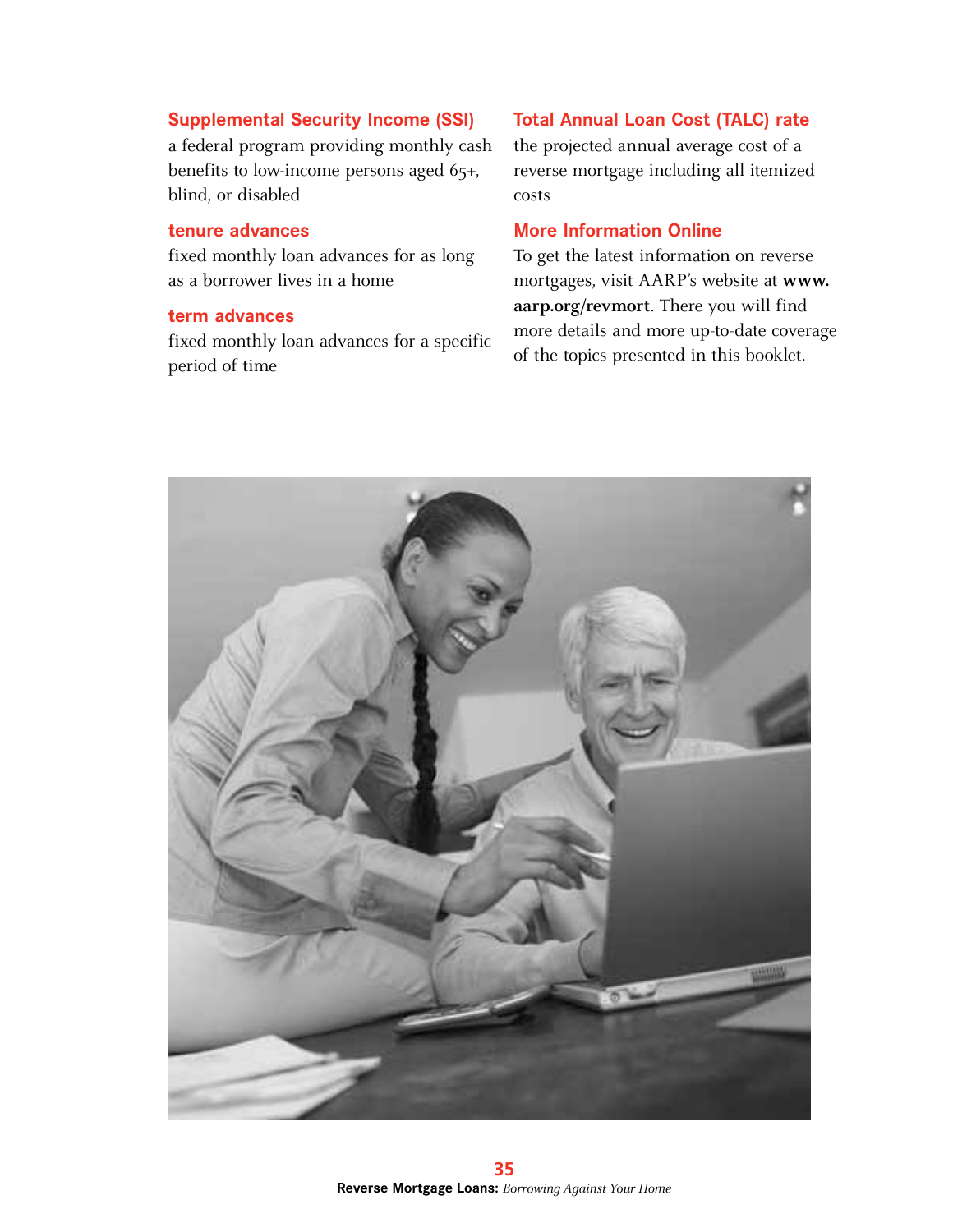## **Appendix: Rising Debt and Falling Equity**

*The purpose and operation of a reverse mortgage are different from those of a standard " forward" mortgage. The purpose of a forward mortgage is to purchase a home; the purpose of a reverse mortgage is to generate cash.*

In a forward mortgage, your home equity increases over time. Your loan balance (the amount you owe) decreases as you make monthly repayments to the lender. Meanwhile the value of your home is usually increasing. Forward mortgages are "falling debt, rising equity" transactions (see Table A-1).

In a reverse mortgage, your home equity generally decreases over time. Your loan balance rises as loan advances are made to you by the lender, interest is added to the outstanding loan balance, and you make no repayments to the lender. Unless the home appreciates (grows in value) at more than a moderate rate, the loan balance starts "catching up" to the home. Reverse mortgages are typically "rising debt, falling equity" transactions (see Table A-1).

A simplified example of a reverse mortgage is presented in Table A-2. The purpose of this table is to show the "rising debt, falling equity" characteristics of reverse mortgages in general. To simplify the example, the table does not include all the closing costs and fees that are generally charged by a mortgage company or bank. It also does not include the costs of selling a home, which typically reduce the amount of equity remaining at the end of the loan.

In the example, you can see that the \$1,000 monthly loan advances in column A are added to the monthly interest at 0.5% in column B to equal the loan balance (amount owed) in column C. Over time, the loan balance grows larger. You can also see that the loan balance is subtracted from the home's value (assumed to be growing at 4% per year) in column D to produce the amount of remaining home equity in column D-C.

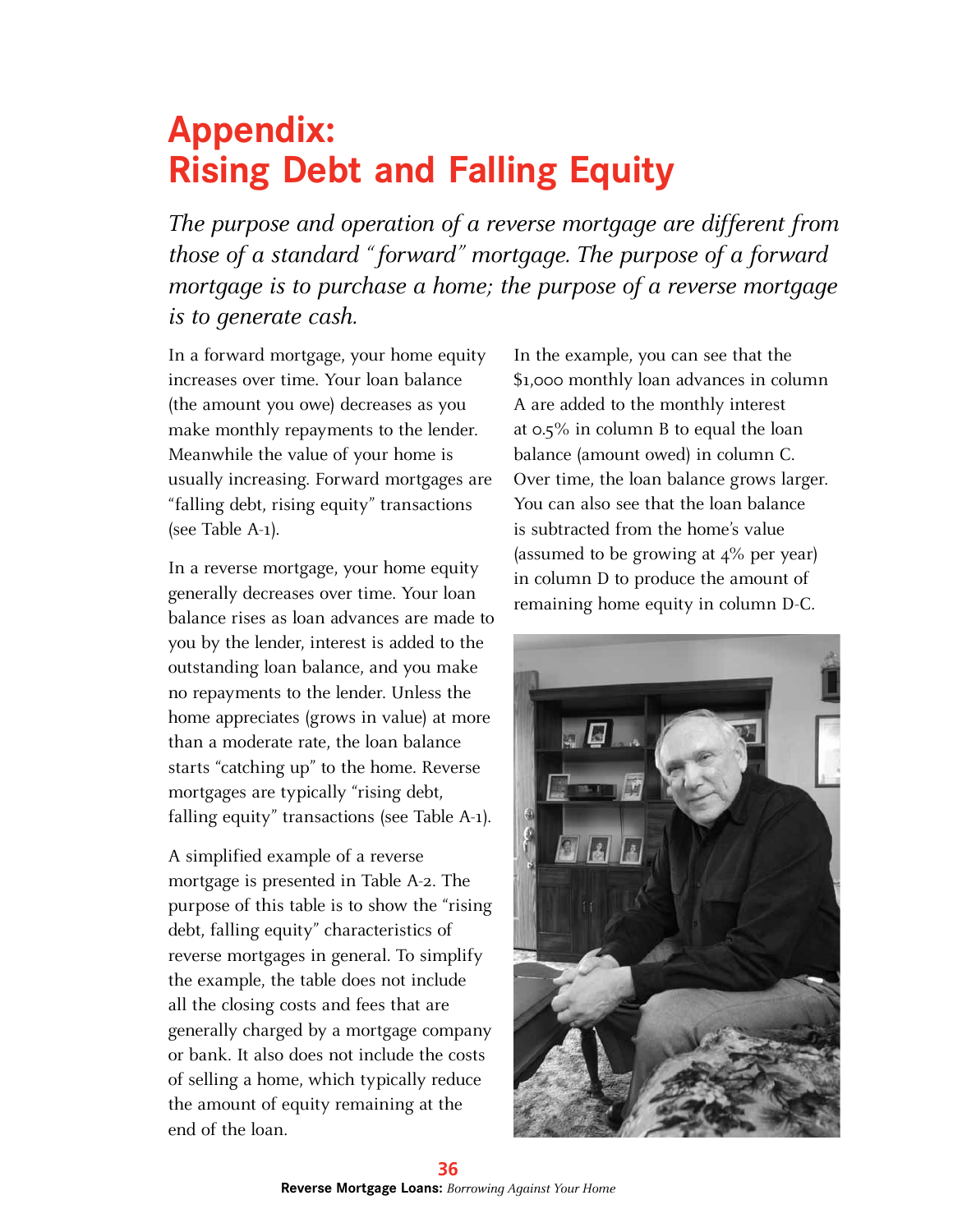## **Table A-1: Comparison of Typical "Forward" and Reverse Mortgages**

| <b>Item</b>                          | "Forward" Mortgage                                                                |                                                                               |
|--------------------------------------|-----------------------------------------------------------------------------------|-------------------------------------------------------------------------------|
| <b>Purpose of loan</b>               | to purchase a home                                                                | to generate income                                                            |
| Before closing,<br>borrower has      | no equity in the home                                                             | a lot of equity in the home                                                   |
| At closing,<br>borrower              | owes a lot, and has<br>little equity                                              | owes very little, and has a<br>lot of equity                                  |
| During the loan,<br>borrower         | makes monthly<br>payments to the lender<br>loan balance goes down<br>equity grows | receives payments<br>from the lender<br>loan balance rises<br>equity declines |
| At end of loan,<br>borrower          | owes nothing<br>has substantial equity                                            | owes substantial amount<br>has much less, little, or no<br>equity             |
| <b>Type of</b><br><b>Transaction</b> | <b>Falling Debt-</b><br><b>Rising Equity</b>                                      | <b>Rising Debt-</b><br><b>Falling Equity</b>                                  |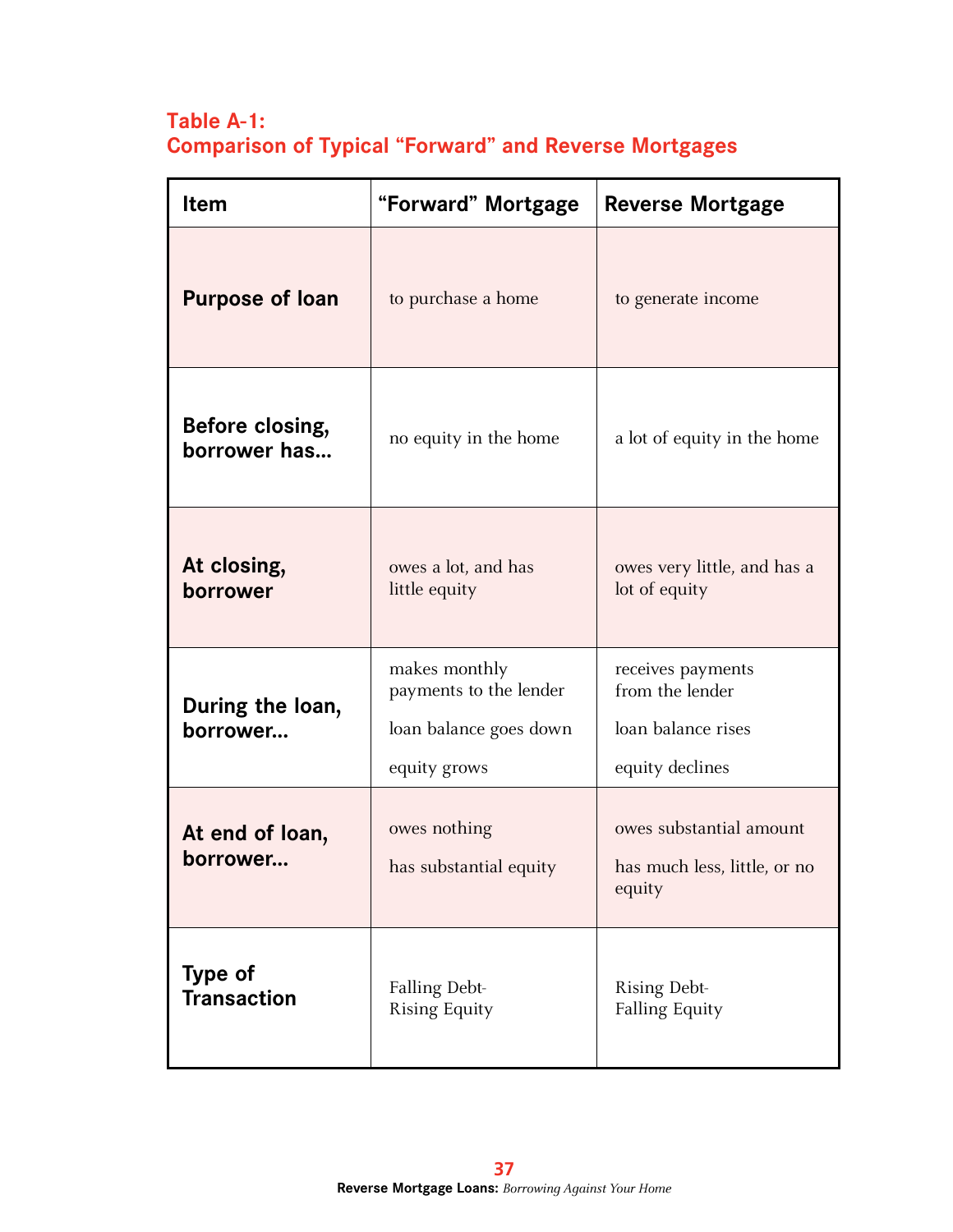## **Table A-2: Simplified\* Reverse Mortgage Example**

## **Assumptions:**

| Monthly Loan Advance     | \$1,000        |
|--------------------------|----------------|
| Monthly Interest Rate    | $0.5\%$        |
| Original Home Value      | \$200,000      |
| <b>Appreciation Rate</b> | $4\%$ per year |

|                    | A                            | Β                        |              | D                 | $(D-C)$            |
|--------------------|------------------------------|--------------------------|--------------|-------------------|--------------------|
| <b>End of Year</b> | Principal<br><b>Advances</b> | Interest@<br>$0.5\%/mo.$ | Loan Balance | <b>Home Value</b> | <b>Home Equity</b> |
| 1                  | \$12,000                     | \$397                    | \$12,397     | \$208,000         | \$195,602          |
| $\overline{2}$     | 24,000                       | 1,559                    | 25,559       | 216,320           | 190,760            |
| 3                  | 36,000                       | 3,532                    | 39,532       | 224,872           | 185,339            |
| 4                  | 48,000                       | 6,368                    | 54,368       | 233,971           | 179,602            |
| 5                  | 60,000                       | 10,118                   | 70,118       | 243,330           | 173,211            |
| 6                  | 72,000                       | 14,840                   | 86,840       | 253,063           | 166,222            |
| $\overline{7}$     | 84,000                       | 20,594                   | 104,594      | 263,186           | 158,591            |
| 8                  | 96,000                       | 27,442                   | 123,442      | 273,713           | 150,270            |
| 9                  | 108,000                      | 35,453                   | 143,453      | 284,662           | 141,208            |
| 10                 | 120,000                      | 44,698                   | 164,698      | 296,048           | 131,349            |

\*Illustrative example only; does not include loan closing costs and fees, or home selling costs. For complete cost example, see Part 3, Tables 3 and 4.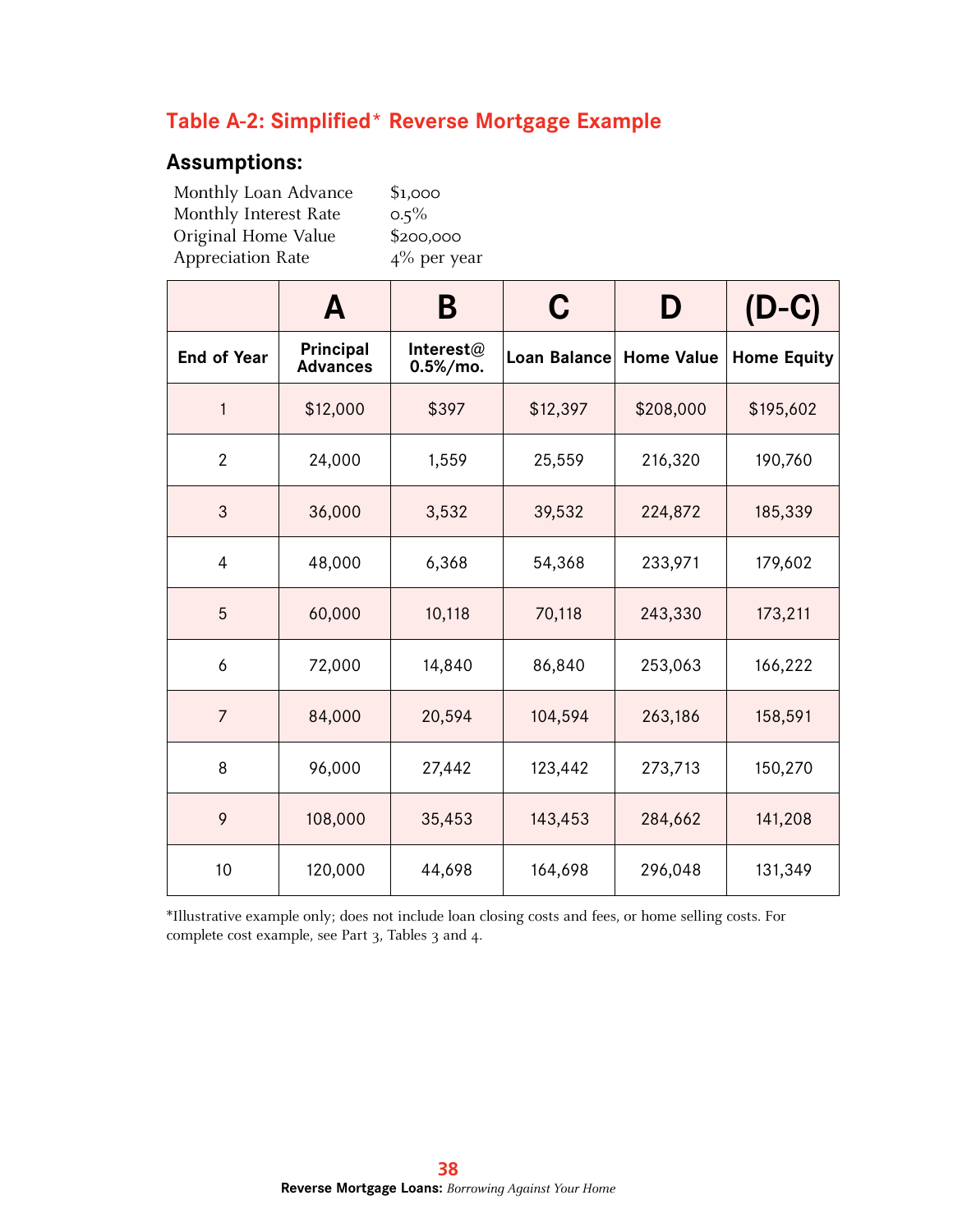AARP is a nonprofit, nonpartisan organization with a membership that helps people 50+ have independence, choice and control in ways that are beneficial and affordable to them and society as a whole. AARP does not endorse candidates for public office or make contributions to either political campaigns or candidates. We produce *AARP The Magazine*, the definitive voice for 50+ Americans and the world's largest-circulation magazine with over 35.1 million readers; *AARP Bulletin*, the go-to news source for AARP's millions of members and Americans 50+; *AARP VIVA*, the only bilingual U.S. publication dedicated exclusively to the 50+ Hispanic community; and our website, AARP.org. AARP Foundation is an affiliated charity that provides security, protection, and empowerment to older persons in need with support from thousands of volunteers, donors, and sponsors. We have staffed offices in all 50 states, the District of Columbia, Puerto Rico, and the U.S. Virgin Islands.

For more information, go to AARP.org **[Reverse Mortgage section](http://www.aarp.org/money/credit-loans-debt/reverse_mortgages/)** at **[www.aarp.org/revmort](http://www.aarp.org/revmort)**.